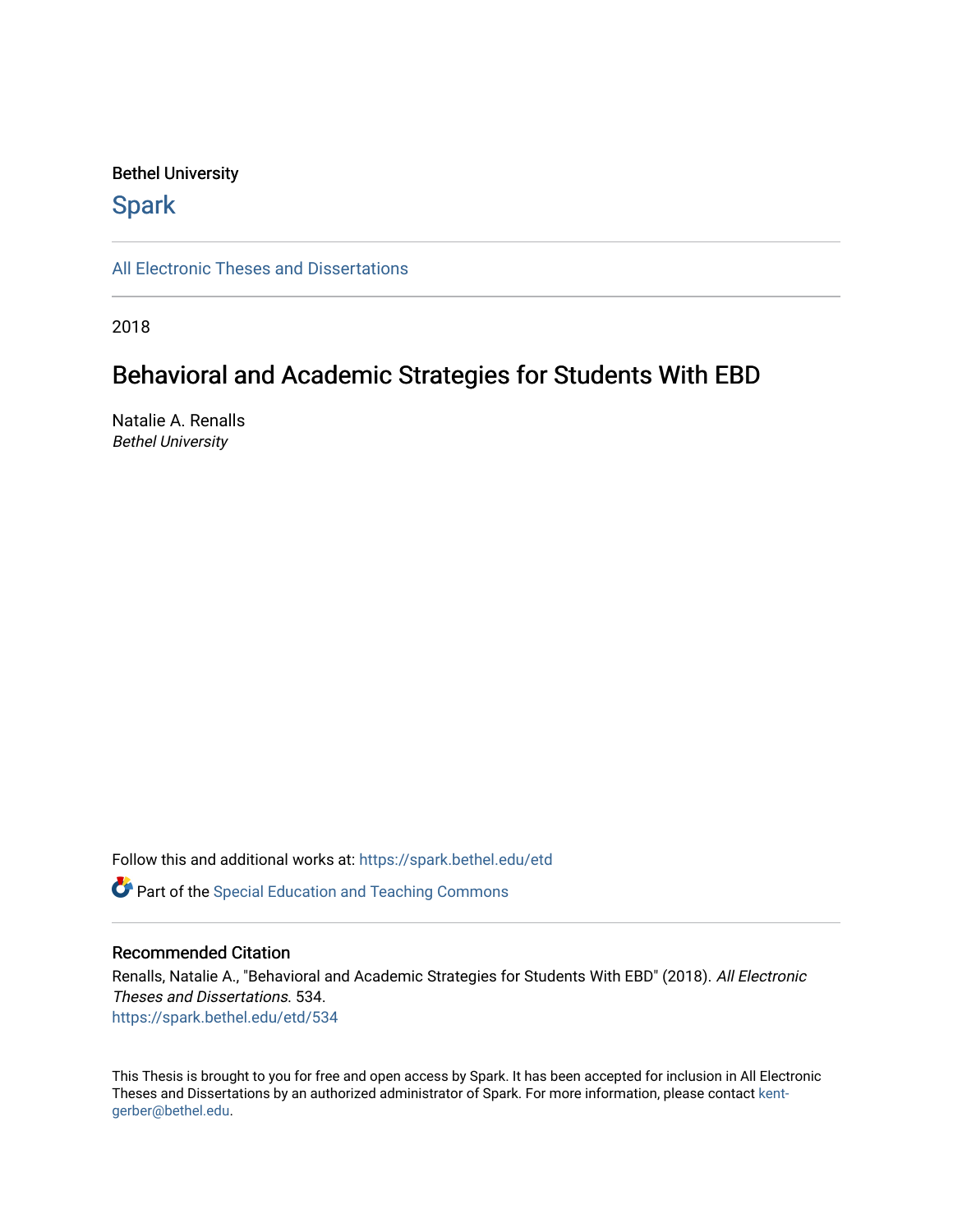## BEHAVIORAL AND ACADEMIC STRATEGIES FOR STUDENTS WITH EBD

# A MASTER'S THESIS SUBMITTED TO THE FACULTY OF BETHEL UNIVERSITY

BY

NATALIE A. RENALLS

## IN PARTIAL FULFILLMENT OF THE REQUIREMENTS

FOR THE DEGREE OF

MASTER OF ARTS

MAY 2018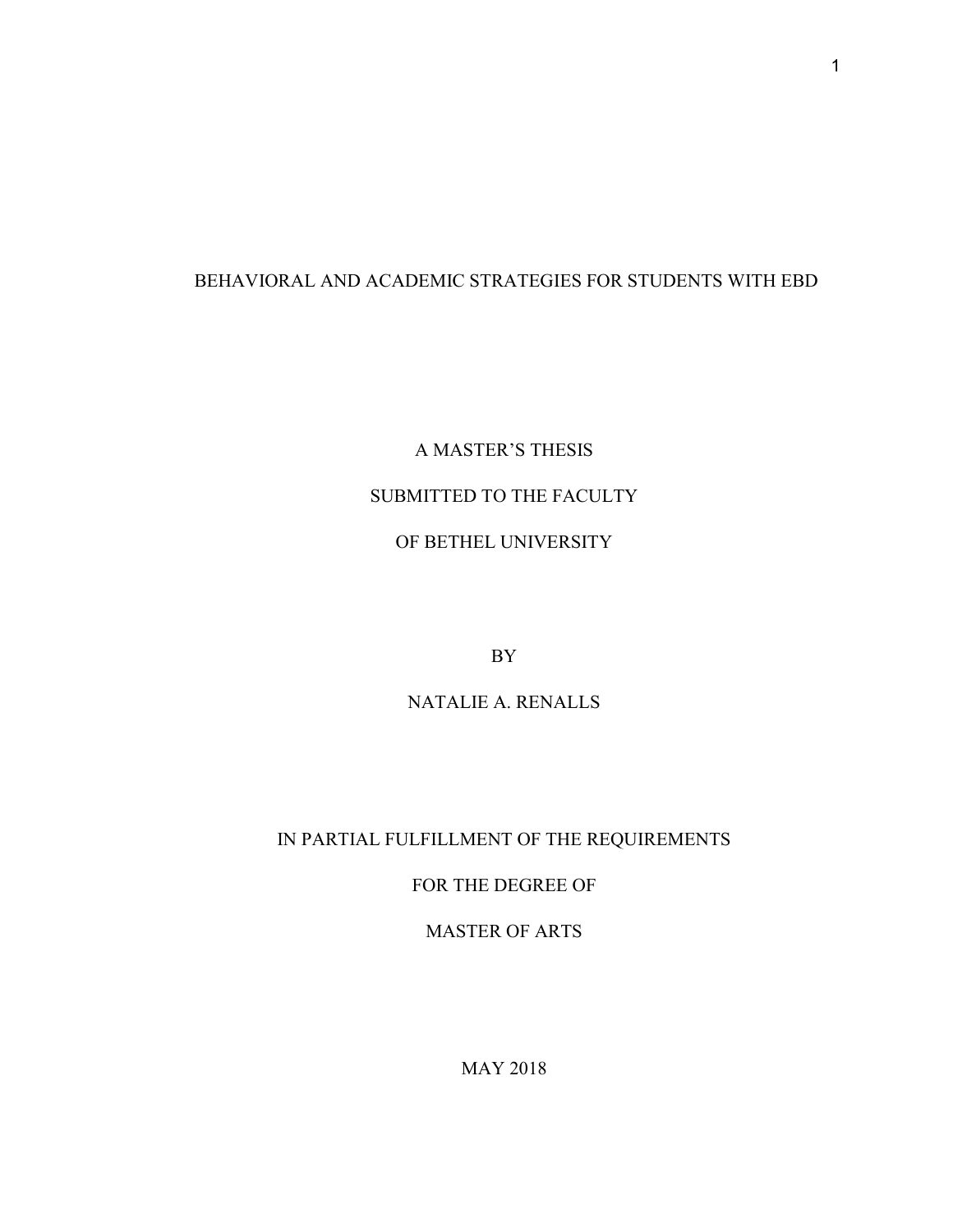### BETHEL UNIVERSITY

## BEHAVIORAL AND ACADEMIC STRATEGIES FOR STUDENTS WITH EBD

NATALIE A. RENALLS

MAY 2018

## APPROVED

Advisor's Name: Katie Bonawitz, Ed.D

Program Director: Katie Bonawitz, Ed.D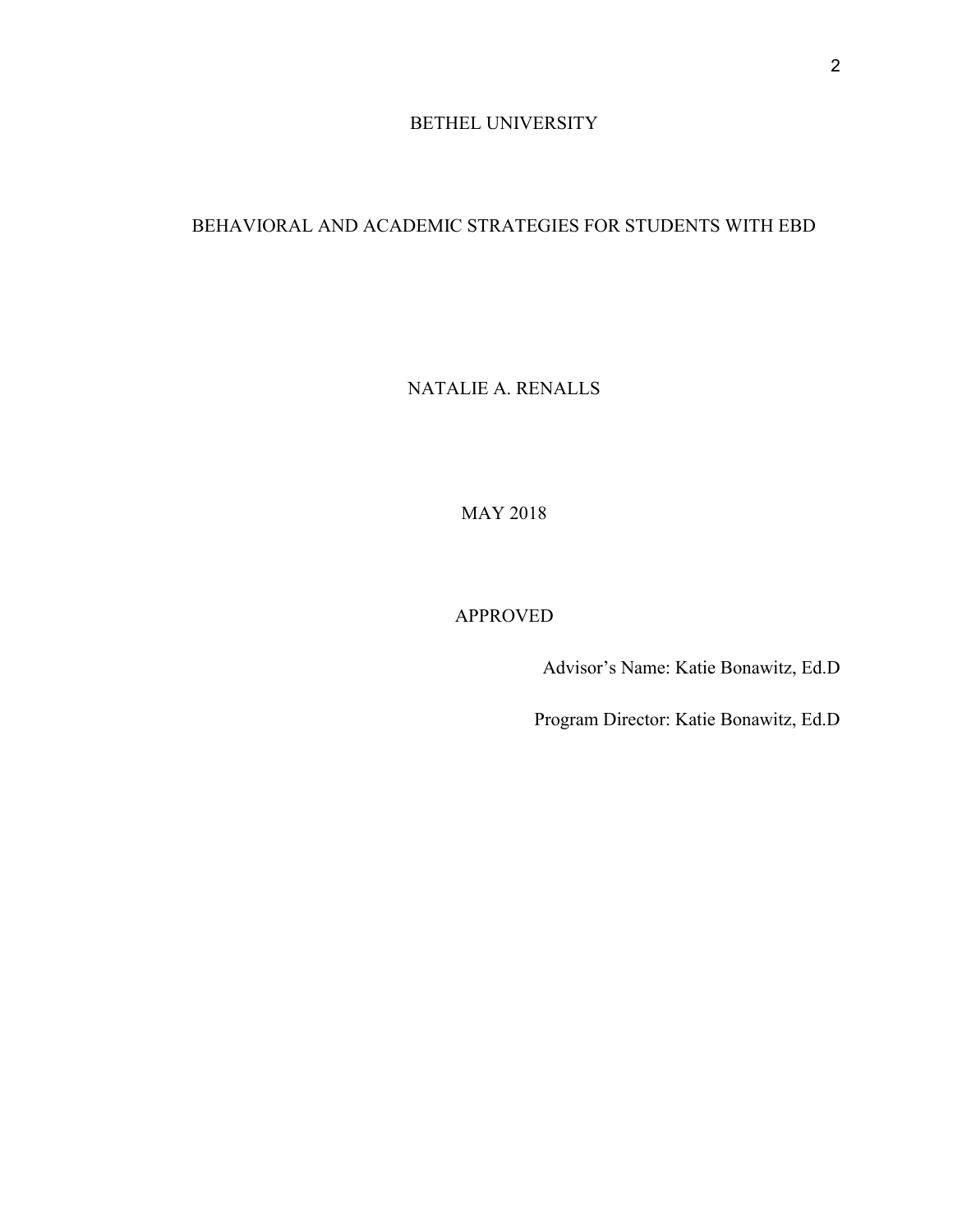<span id="page-3-0"></span>

## Table of Contents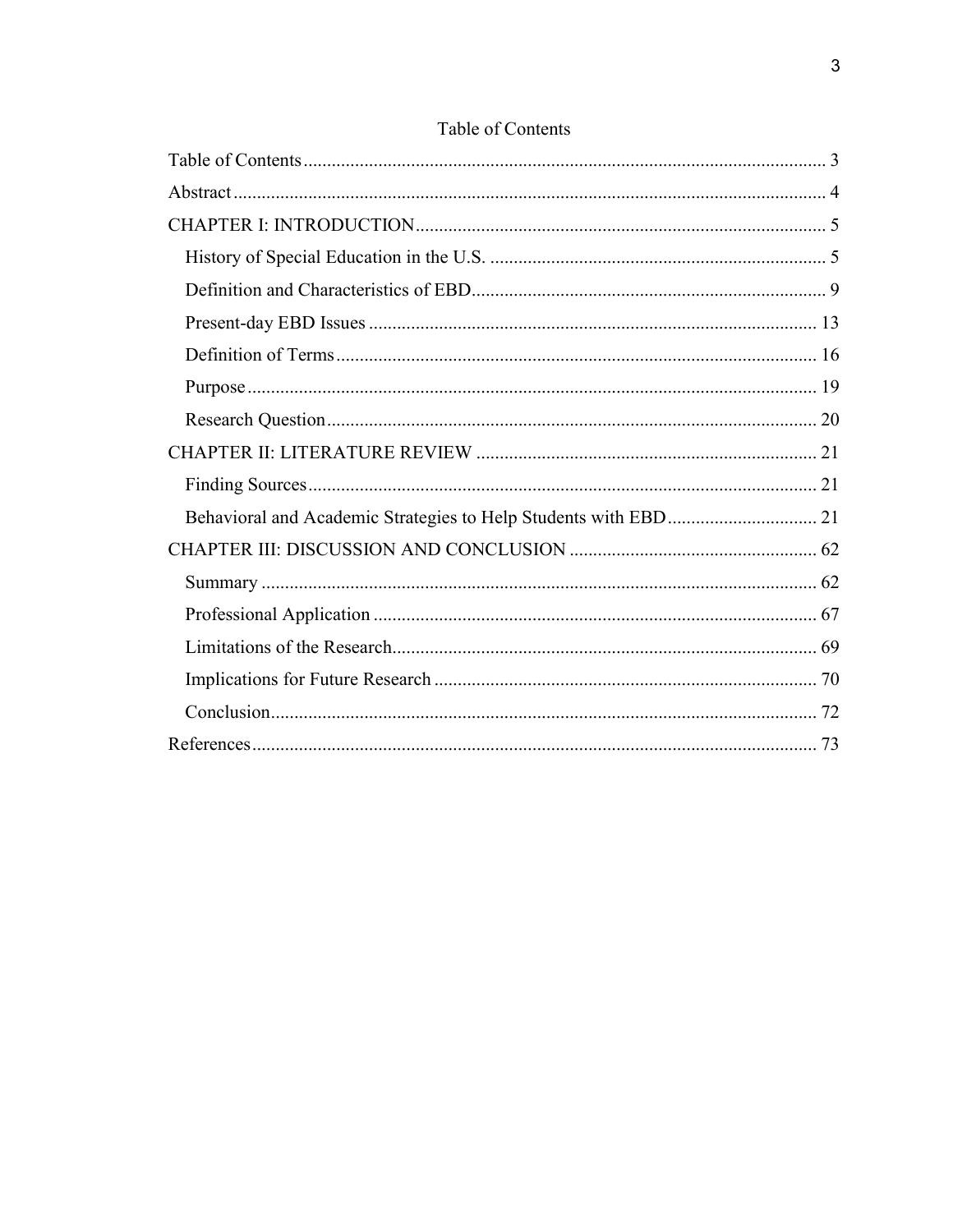#### **Abstract**

<span id="page-4-0"></span>This thesis discusses a variety of behavioral and academic strategies for special education and general education teachers to help support students with emotional and behavioral disorders (EBD). The literature review covers the behavioral and academic strategies themselves along with the peer-reviewed research studies on these strategies. Based on research, special education and general education teachers are able to use the behavioral and academic strategies successfully in their classroom. The different programs used to help behavioral skills for students EBD included Stop and Think, We Have Skills! (WHS), Second Step, and Fast Track. However, there are some limitations within the research, including not having a behavioral and academic strategy (self-regulated strategy development [SRSD]) replicated in the classrooms.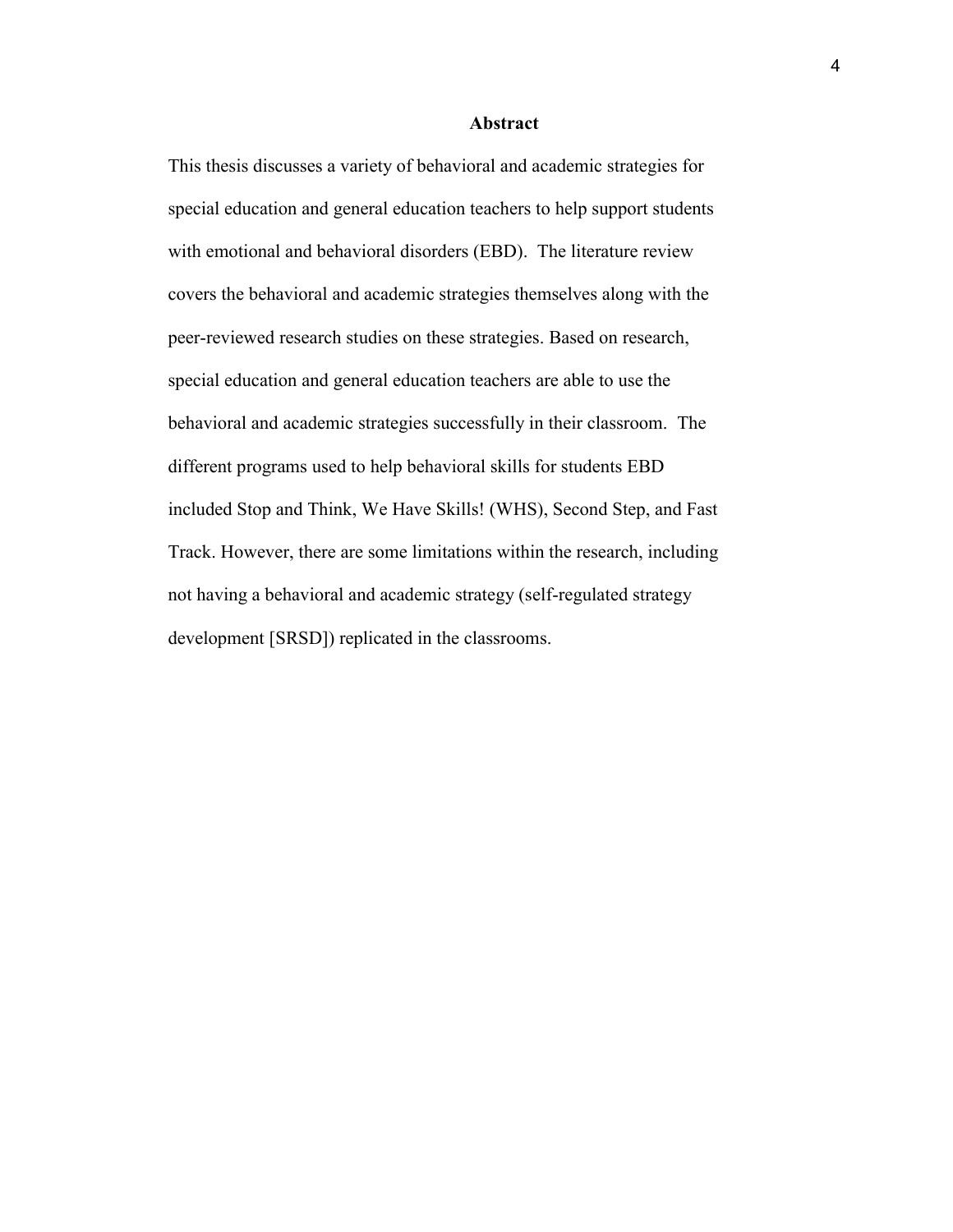#### **CHAPTER I: INTRODUCTION**

#### **History of Special Education in the U.S.**

#### <span id="page-5-1"></span><span id="page-5-0"></span>**Before Public Law 94-142 (Individuals with Disabilities Education Act)**

General education teachers did not always include students with disabilities in their classrooms. However, teachers began to be trained to teach students with disabilities when various laws were enacted, such as the Expansion of Teaching in the Education of Mentally Retarded Children Act of 1958 (Yell, Rogers, & Rogers, 1998). The law noted "[c]ongress appropriated funds for the training of teachers of children with mental retardation" (p. 223). During the early and middle twentieth century, children with disabilities were excluded and discriminated from receiving an education at school (Turnbull, Turnbull, Wehmeyer, & Shogren, 2013). Students with disabilities were discriminated against in two different ways: exclusion and misclassification (Turnbull, Stowe, & Huerta, 2007). For exclusion, students with disabilities were not allowed by school officials to be enrolled in school to get an education at all. Students with disabilities also were discriminated by misclassification. This type of discrimination was when the state and local educational authorities would misinterpret students by assigning them the wrong disability or having a disability that they did not have. Children with disabilities were discriminated against due to educators' assumptions that students with disabilities cannot learn and did not have a right to be educated by state law (Turnbull et al., 2011). In fact, children with disabilities did not receive formal special education services (Stein, Kathleen F.; Connors, Elizabeth H.; Chambers, Kerri L.; Thomas, Charmaine L.; Stephan, Sharon H., 2016) until 1975 (Yell, Rogers, & Rogers, 1998).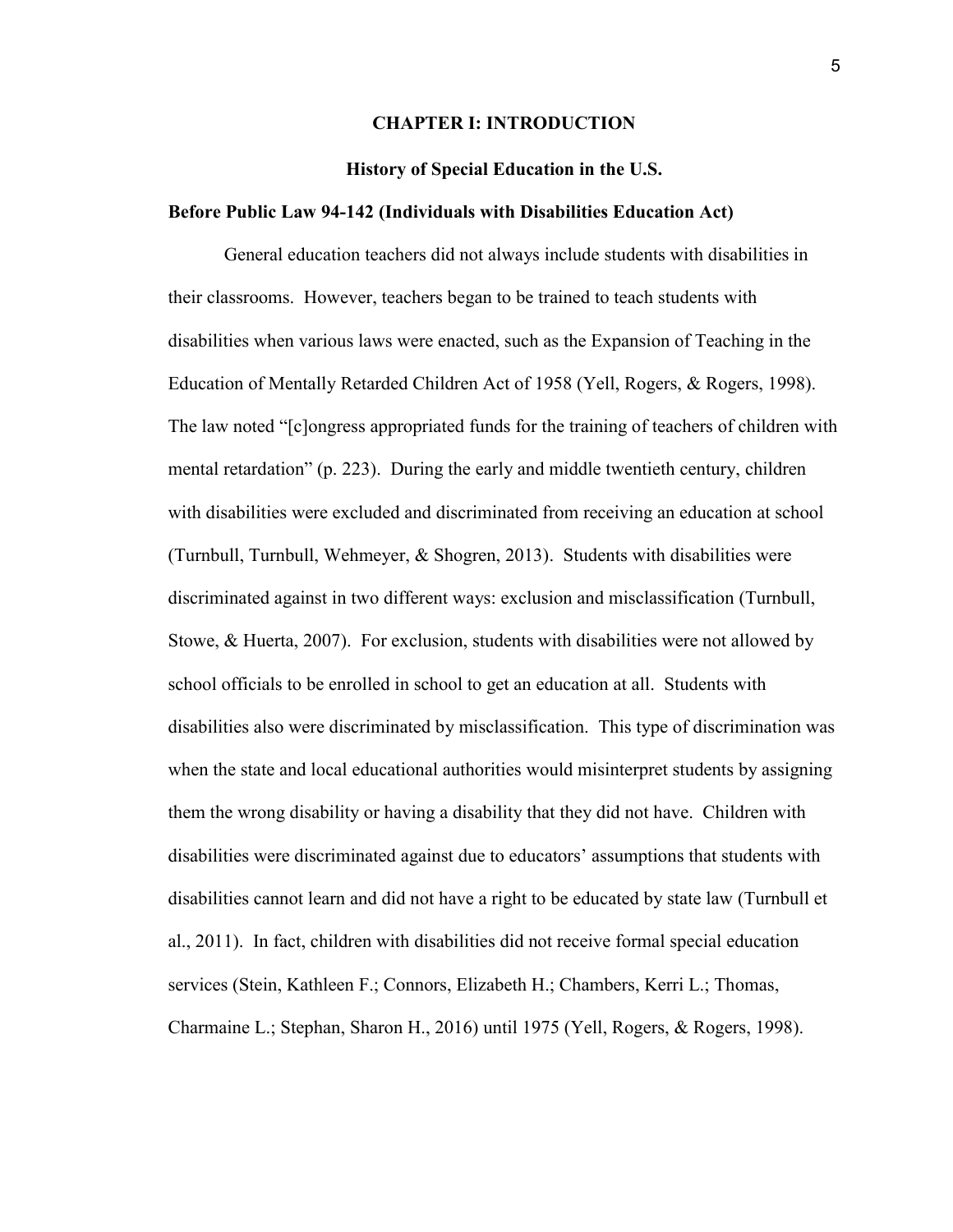The school officials were beginning to get sued by people who supported children with disabilities, including parents and lawyers, regarding the education of children with disabilities prior to 1975 (Turnbull et al., 2011). These lawsuits, in part, led to the passage of the Individuals with Disabilities Education Act (IDEA). The advocates for children with disabilities argued to the Supreme Court that the same as desegregation of race based on Brown vs. Board of Education (1954) in the beginning of the 1970s, they cannot discriminate against those who are disabled (Turnbull, Shogren, & Turnbull, 2011; Turnbull, Turnbull, Wehmeyer, & Shogren, 2013). Between 1973 and 1975, seven hearings on P.L. 94-142 were held across the country through the National Council on Disability (NCD) (Turnbull et al., 2011). NCD had parents "confront educators and policy makers about policy and the culture of Americans schools" through reports (p. 649). Topics covered in the hearings included the six principles of P.L. 94-142, which were zero reject, non-discrimatory, appropriate education, least restrictive environment, procedural due process, and parent participation. System-capacity development (personal preparation, research, and federal-state cost-sharing) were also covered at the hearings. At the hearings, witnesses that included governors, US senators, representatives of associations of governors, legislators, special education directors, researchers, and teachers had concerns based these seven topics. For zero reject, witnesses' two separate complaints were that there was no information for parents and the difficulty of serving children. Witnesses also had concerns relating to discipline without proper due process evaluation that was discriminatory, minority students being over-represented, parent(s) participating in evaluation, and the creation of new disability categories, which included neurobiological disorders, emotional disorder, and mental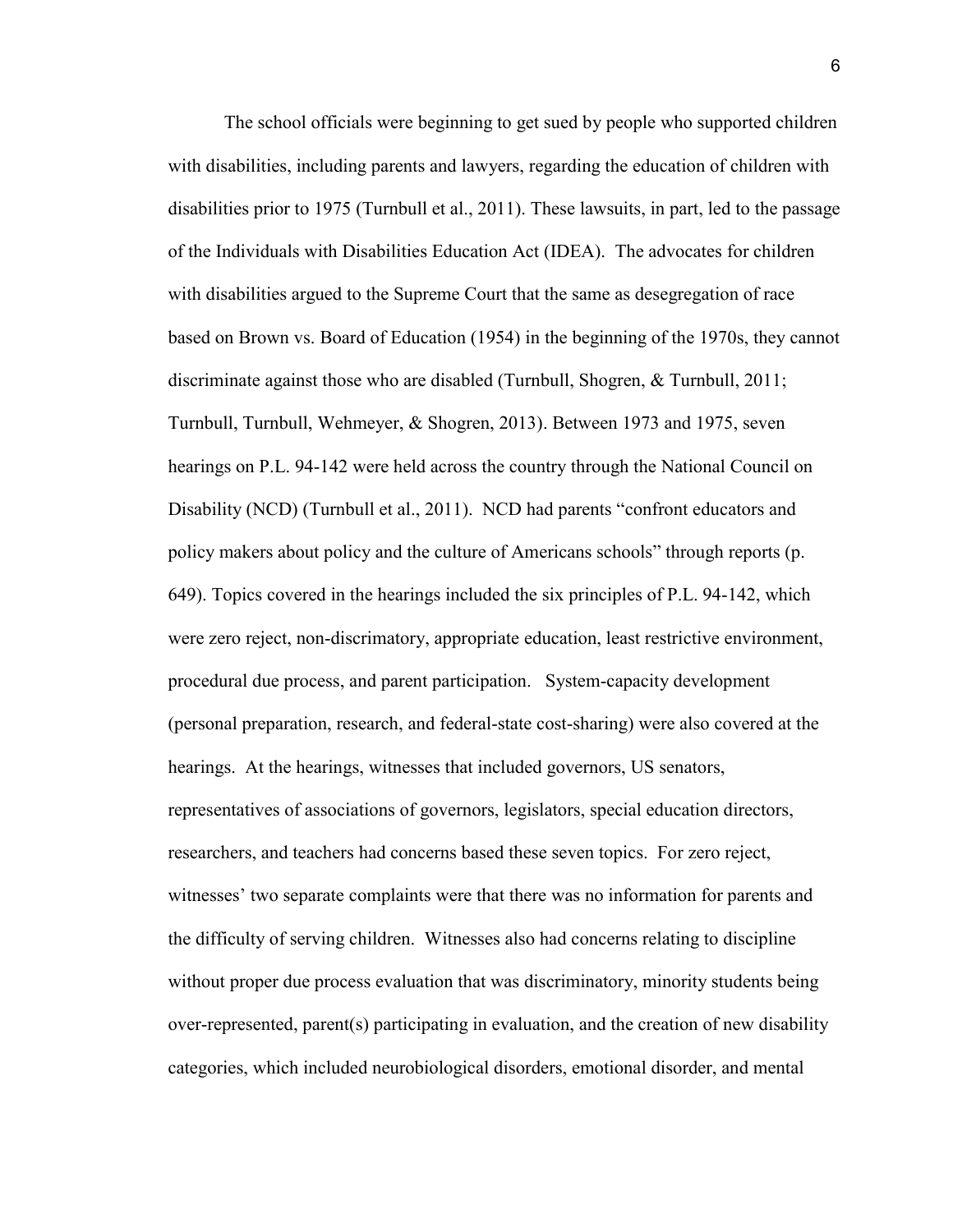illness. In addition to discipline, appropriate education was another topic that witnesses had concerns in. The concerns were parent(s) participating in the IEP development and related services. For the least restrictive environment, there were concerns by witnesses on the successful integration characteristics, the integration barriers, and the continuum of services. In addition, witnesses had some concerns about procedural due process that were related to mediation and the attorneys' fees. The last topic on which witnesses had concerns was on parent participation, specifically on issues on training and information.

#### **Protections Included in IDEA**

In 1975, the IDEA was enacted (originally named the Education of All Handicapped Students Act, Public Law [P.L.] 94-142) (Turnbull, Turnbull, Wehmeyer, & Shogren, 2013). Most children with disabilities did not receive appropriate education until 1975 (Yell et al., 1998). After IDEA was in place, children with disabilities were included in schools and were able to receive the appropriate education (Turnbull et al., 2013). Regarding inclusion, the reauthorization of IDEA 2004 stated, according to Turnbull et al. (2013) that:

Each state must establish procedures to assure that, to the *maximum extent appropriate, children with disabilities . . . are educated with children who are not disabled,* and special classes, separate schooling, or other removal of children with disabilities from the regular educational environment occurs only when the nature or severity of the disability of the child is such that education in regular education with the use of supplementary aids and services cannot be achieved satisfactory (p. 38).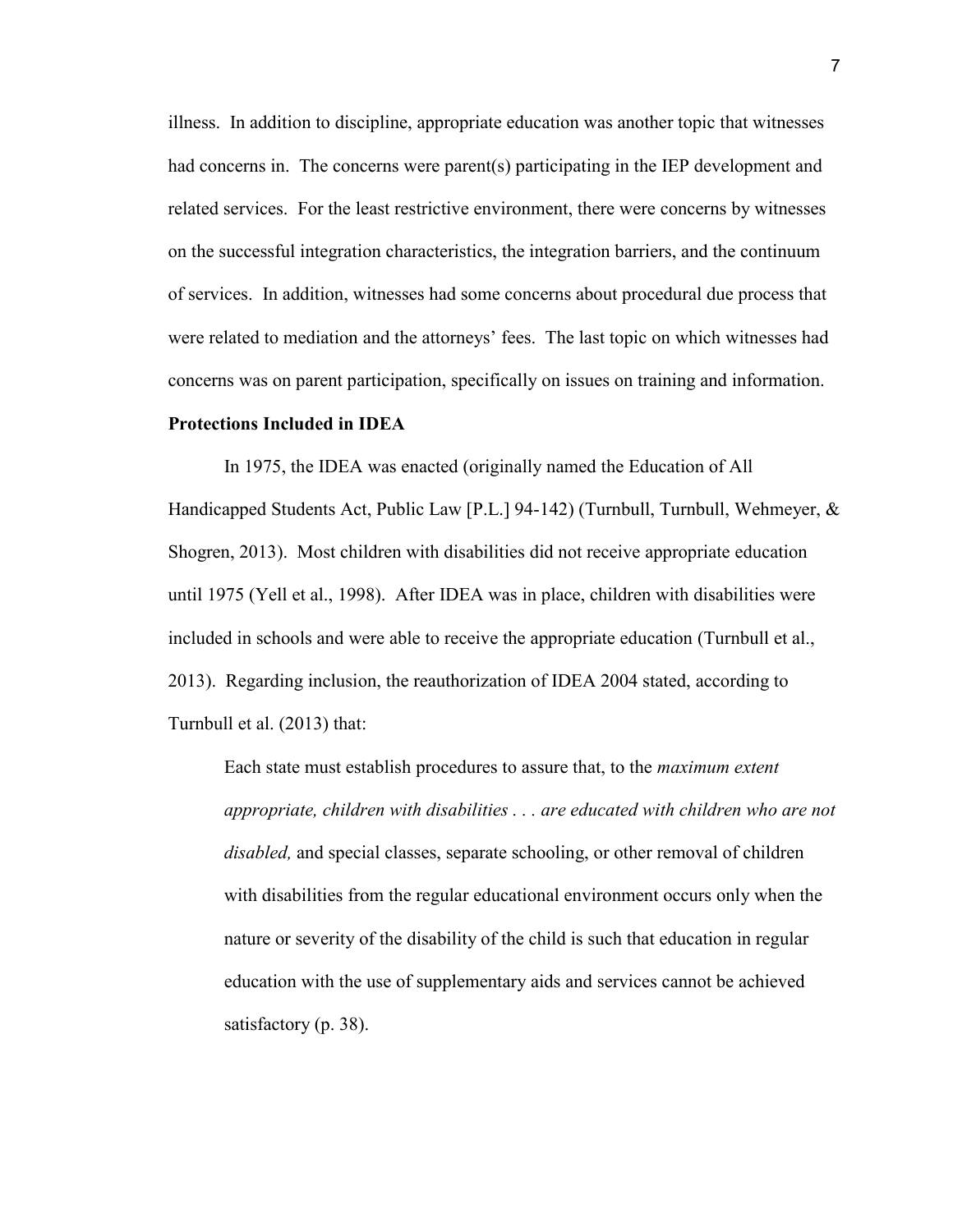IDEA helped students with various disabilities by providing necessary support, including special education at no cost to families (Turnbull et al., 2013).

#### **Factors Leading Up to the Federal Definition of EBD**

Initially, emotional and behavioral disorders (EBD) was not recognized or identified as a disability (Newcomer, 2011). In fact, EBD was not a federally recognized disability category until the late 1980s. Before EBD became a federal disability, a variety of terms were used to describe people with abnormal behavior, such as mental illness, psychopathology, and emotional disturbance, which was a term that was originally developed by Eli Bower in the 1960s and was not approved federally by Congress until 1975. Today emotional disturbance is known as EBD. By the eighteenth century, people with these behaviors were sent to asylums and chained up to walls, but conditions improved during the nineteenth century (Newcomer, 2011; Spielman et al., 2014). Humanists worked on appropriate services for people with EBD (Newcomer, 2011). Dorothea Dix established the mental hygiene movement by supporting and funding mental hospitals. Doctors then examined more specific behaviors in people with abnormal behavior and psychiatric schools of treatment were formed. The Nancy School, a psychotherapy treatment school, was founded by French physician Ambroise-Auguste Liebault and his colleague Hippolyte Bernheim. The details on when the Nancy School was founded differ depending on the source, but it was sometime between 1850-1862 (Kappas, 2018; Bogousslavsky, Walusinski, & Veyrunes, 2009). The Nancy School focused on "the relationship between patients' symptomology and their suggestibility, a premise that provided the foundation for the concept of functional illness" (Newcomer, 2011, p. 7). Furthermore on treatment schools, Jean-Martin Charcot ran the Salpêtrière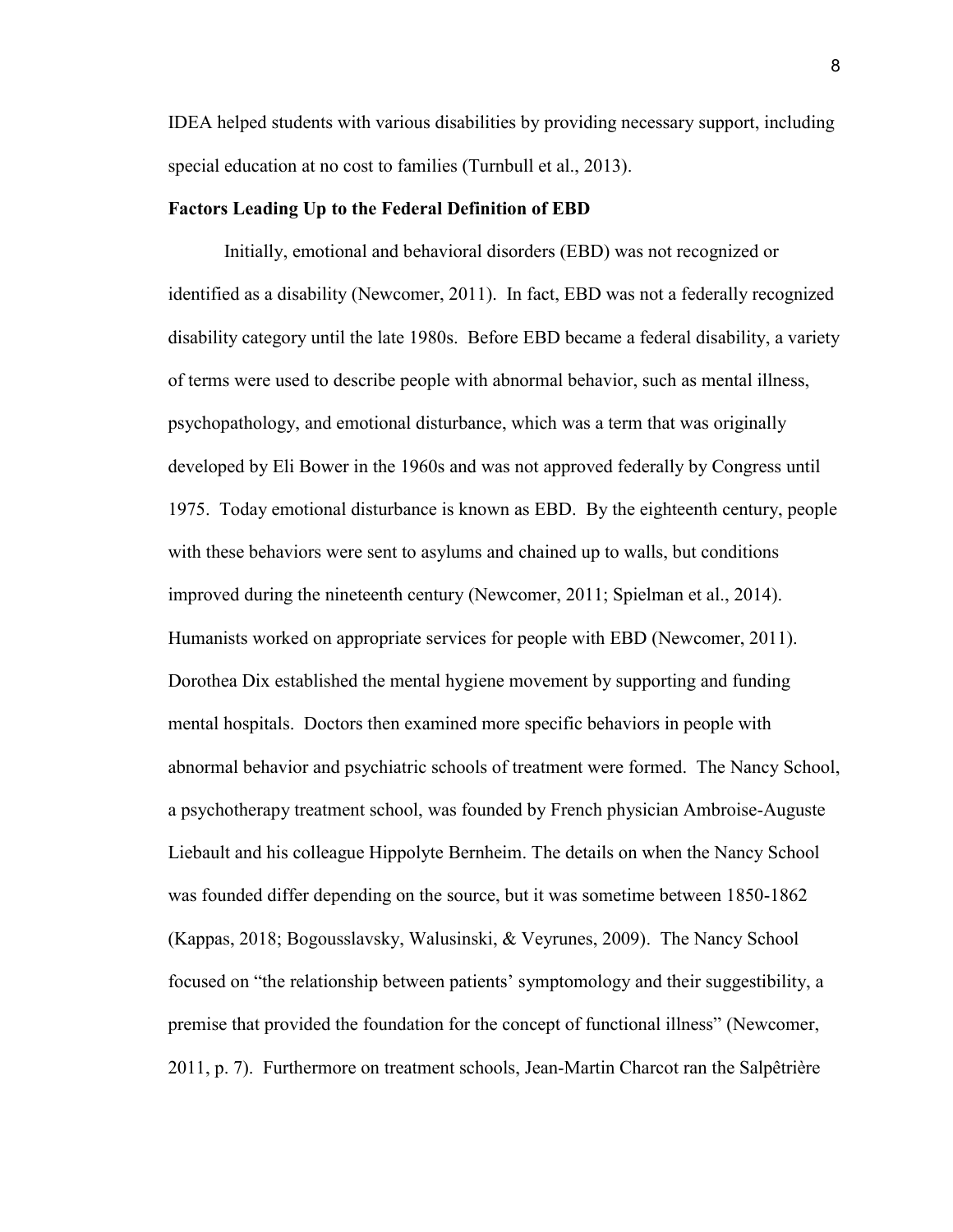School, which was developed around the same time as the Nancy School (Kappas, 2018). The Salpêtrière School included physicians who "believed that disturbed symptoms were attributable to organic malfunctions or physical disease" (Newcomer, 2011, p. 7).

In addition to humanists coming up with appropriate services, Newcomer (2011) stated, "The twentieth century saw the study of emotionally disturbed conditions revolutionized by the impact of many diverse theoretical perspectives and social movements" (p. 8). After more study on people with EBD, new treatment approaches were being practiced. The term EBD was adopted by the National Mental Health and Special Education Coalition in 1988 (Newcomer, 2011). When EBD became a recognized disability category, special education and general education teachers were educated on the needs of students with EBD and were able to start implementing behavioral and academic strategies.

#### **Definition and Characteristics of EBD**

<span id="page-9-0"></span>In general, EBD is considered mental and cognitive disabilities and not physical (Revisor of Statues, 2007). People with a behavioral disorder may be aggressive and verbally abusive towards others. They may also say inappropriate comments, such as swearing (Turnbull, Turnbull, Wehmeyer, & Shogren, 2013; Revisor of Statues, 2007). Additionally, they may ignore others and not be social (Billig, Cohen, & Pickeral, 2010). This disability category can also include someone who is depressed and/or unhappy (Turnbull et al., 2013). There is a federal definition for emotional disturbance and a Minnesota (MN) state definition of emotional and behavioral disorders (Turnbull, Turnbull, Wehmeyer, & Shogen, 2013; Revisor of Statues, 2007).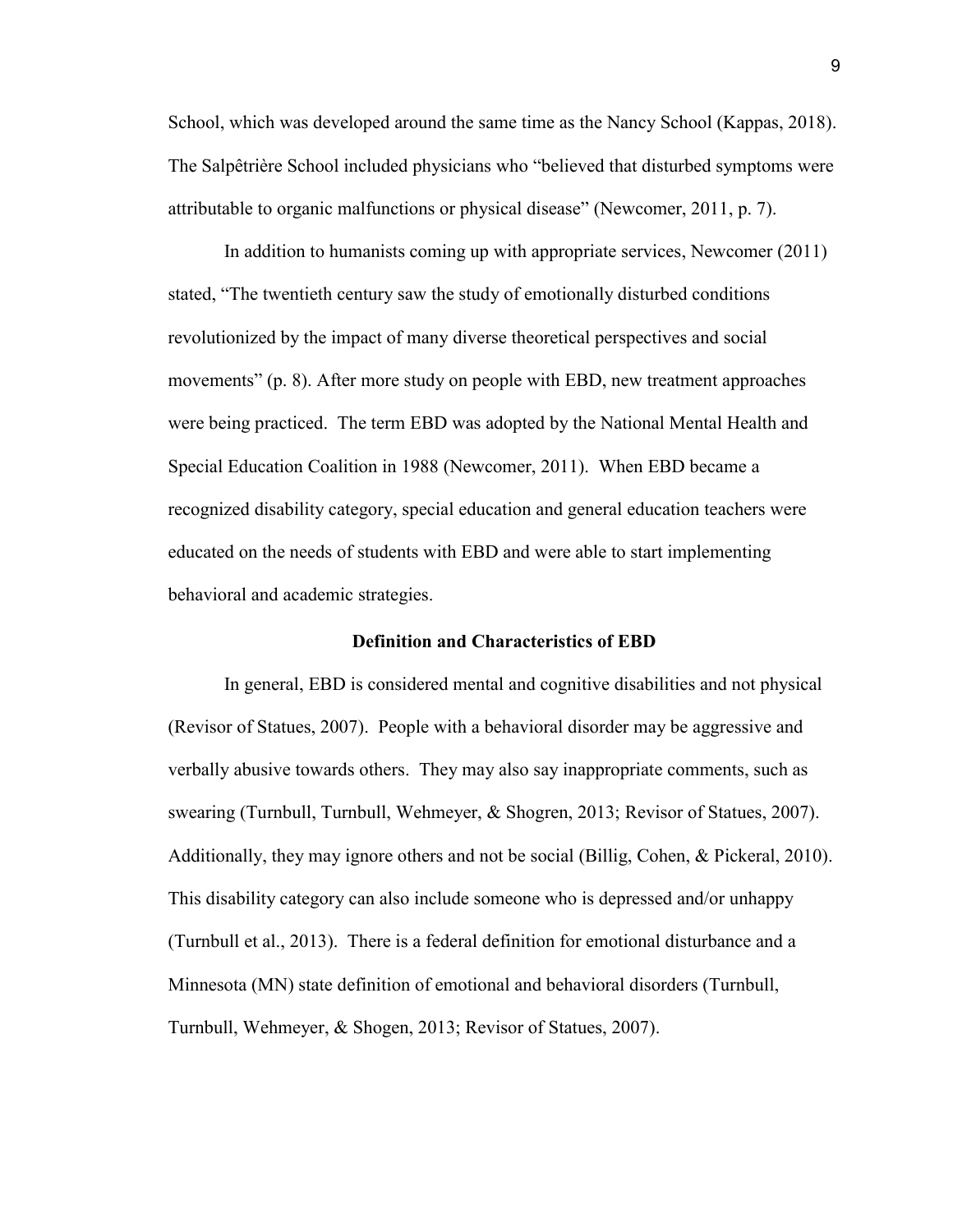#### **Definitions of Emotional Disturbance and Emotional and Behavioral Disorders**

**Federal definition.** Turnbull et al. (2013) cited a federal definition from IDEA of emotional disturbance as stated:

A condition exhibiting one or more of the following characteristics over a long period of time and to a marked degree that adversely affects a child's educational performance: A. An inability to learn that cannot be explained by intellectual, sensory or health factors; B. An inability to build or maintain satisfactory interpersonal relationships with peers and teachers; C. Inappropriate types of behavior or feelings under normal circumstances; D. A general pervasive mood of unhappiness or depression; or E. A tendency to develop physical symptoms or fears associated with personal or school problems (p. 152).

**Minnesota definition.** Emotional and behavioral disorders was a term that included a Minnesota (MN) state definition (Revisor of Statues, 2007). The MN Office of the Revisor of Statutes (2007) defined emotional and behavioral disorders in this way: An established pattern of one or more of the following emotional or behavioral responses: A. withdrawal or anxiety, depression, problems with mood, or feelings of self-worth; B. disordered thought processes with unusual behavior patterns and atypical communication styles; or C. aggression, hyperactivity, or impulsivity

(para. 1).

#### **Characteristics of the Disability**

**Four categories.** Within the definition of EBD, there were a variety of characteristics broken down into four categories (Turnbull et al., 2013). The first two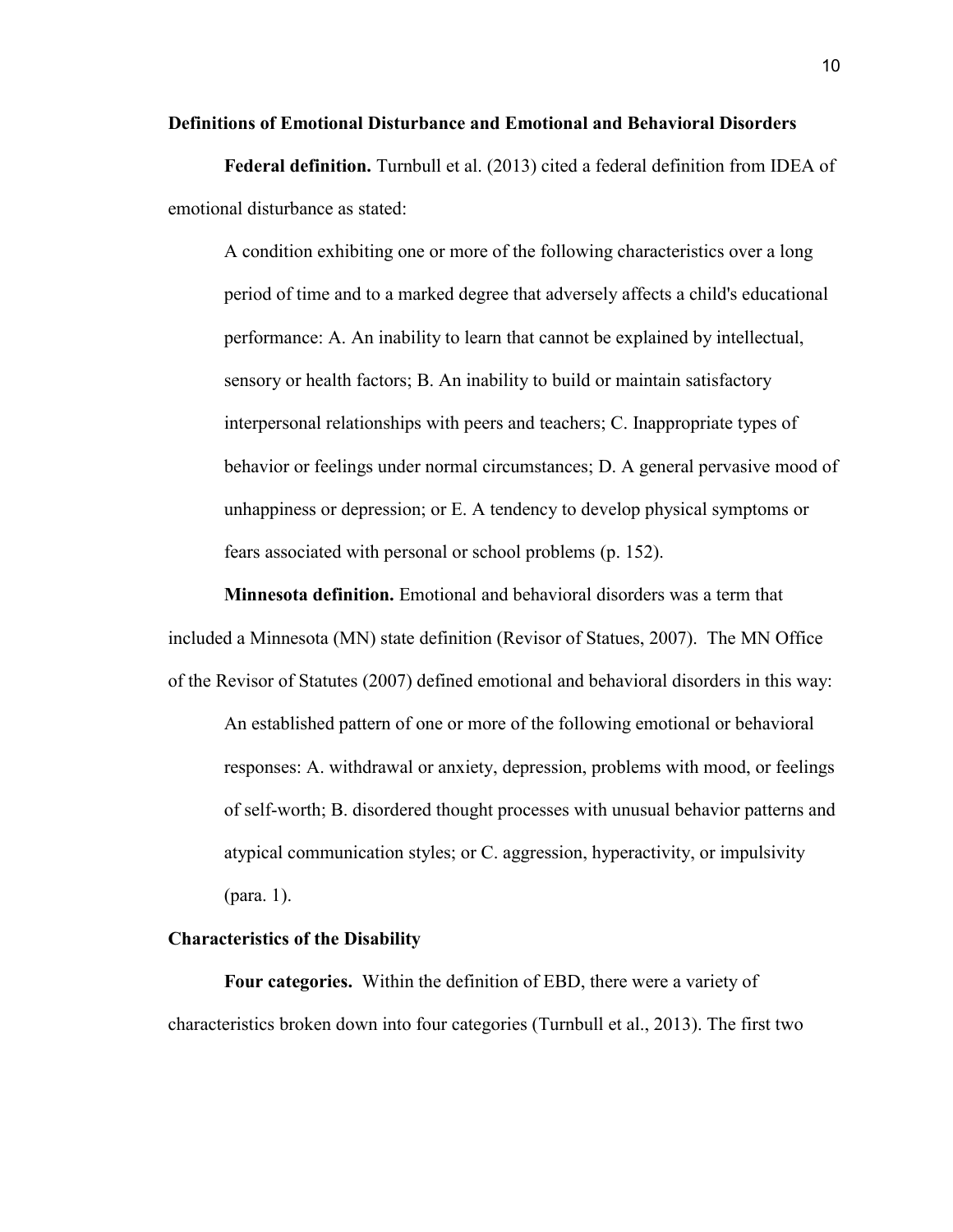categories dealt with emotional and behavioral. The last two categories dealt with cognitive and academic.

*Emotional.* The emotional category included an anxiety disorder that was defined as "excessive fear, worry, or uneasiness" (Turnbull et al., 2013, p. 152) that had ten subanxiety disorders: 1) Separation anxiety disorder, 2) generalized anxiety disorder, 3) phobia, 4) panic disorder, 5) obsessive-compulsive disorder (OCD), 6) post-traumatic stress disorder (PTSD), 7) mood disorder, 8) oppositional defiant disorder, 9) conduct disorder, and 10) schizophrenia. Separation anxiety disorder was the fear of being separated from a loved one, such as a family member or a friend. Generalized anxiety disorder was when someone is worrying significantly with no apparent reason. In addition to generalized anxiety disorder, phobia was a great deal of fear of an object or a certain situation, such as heights and snakes. With a panic disorder, there was an excessive panic attack involving physical symptoms, such as racing heartbeat and sweating. OCD occurred when the individual experienced extreme images and thoughts of compulsions such as death, violence, and showing repetitive behaviors including counting objects, and checking if the door is locked multiple times. In addition, PTSD included several flashbacks and/or dangerous event (mental and psychological), such as a hurricane or a fire.

Mood disorder was the type of disorder where someone's mood is either elevated up or down to the extreme that may lead to depression that was originally defined by Rudolph and Lambert (2007), along with Youngstrom (2007) (as cited in Turnbull et al., 2013). Mood disorder included emotional (feeling sad and worthless that may include crying a lot), lack of motivation (losing interest in activities, friends, and school),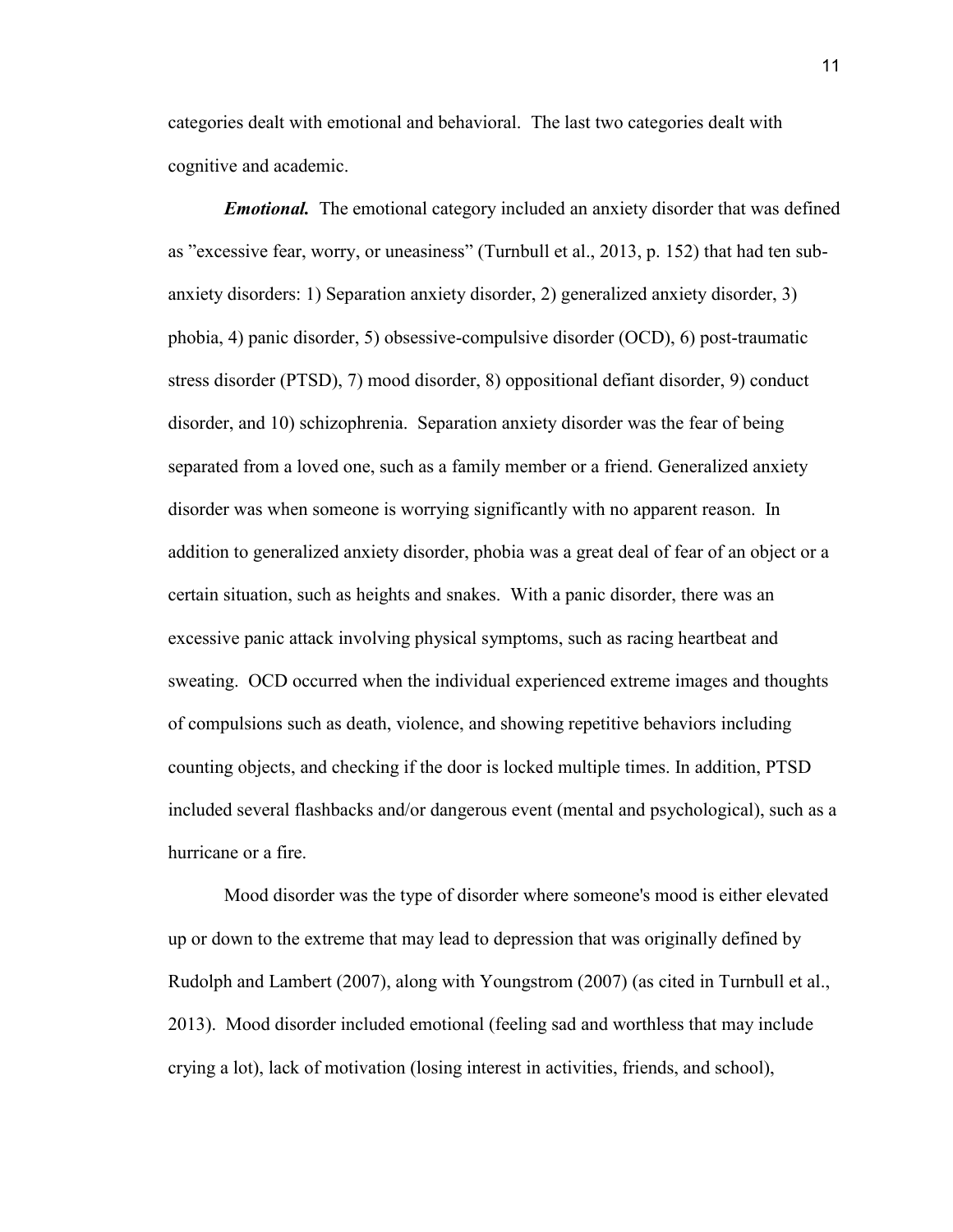physical well-being (not taking care of oneself, including ignoring hygiene, sleeping too much or not enough), negative thoughts including being ugly, not doing anything right, and feeling worthless, and bipolar disorder. Mood disorder also included oppositional defiant disorder that may include behaviors that are negativistic, hostile, disobedient, and defiant, lasts six months, including arguing, not cooperating with adults, and putting the blame on others due to mistakes along with conduct disorders (intense behaviors that interfere with school) and schizophrenia (having hallucinations and delusions) (American Psychiatric Association, 2000).

*Behavioral characteristics.* In addition to emotional characteristics for EBD, there were behavioral characteristics (Turnbull et al., 2013). Externalizing behavior was one of the characteristics for EBD, which are behaviors that are aggressive and that are non-compliant, such as not following directions or not listening. Bullying may be included as an externalizing behavior when certain actions include aggressiveness, such as pushing or verbal abuse. Furthermore, internalizing behavior was another one of the behavioral characteristics for EBD that was defined simply as various internal behaviors, such as sadness, anxiety, depression, or withdrawal.

*Cognitive and academic.* Cognitive and academic were each used as two related characteristics of EBD as well (Turnbull et al., 2013). Turnbull et al. (2013) mentioned some identifications of students with EBD based on cognitive and academic characteristics. Students with EBD may be gifted, have an intellectual disability, and/or have low IQs.

**Teachers' understanding of students with EBD.** It is important for special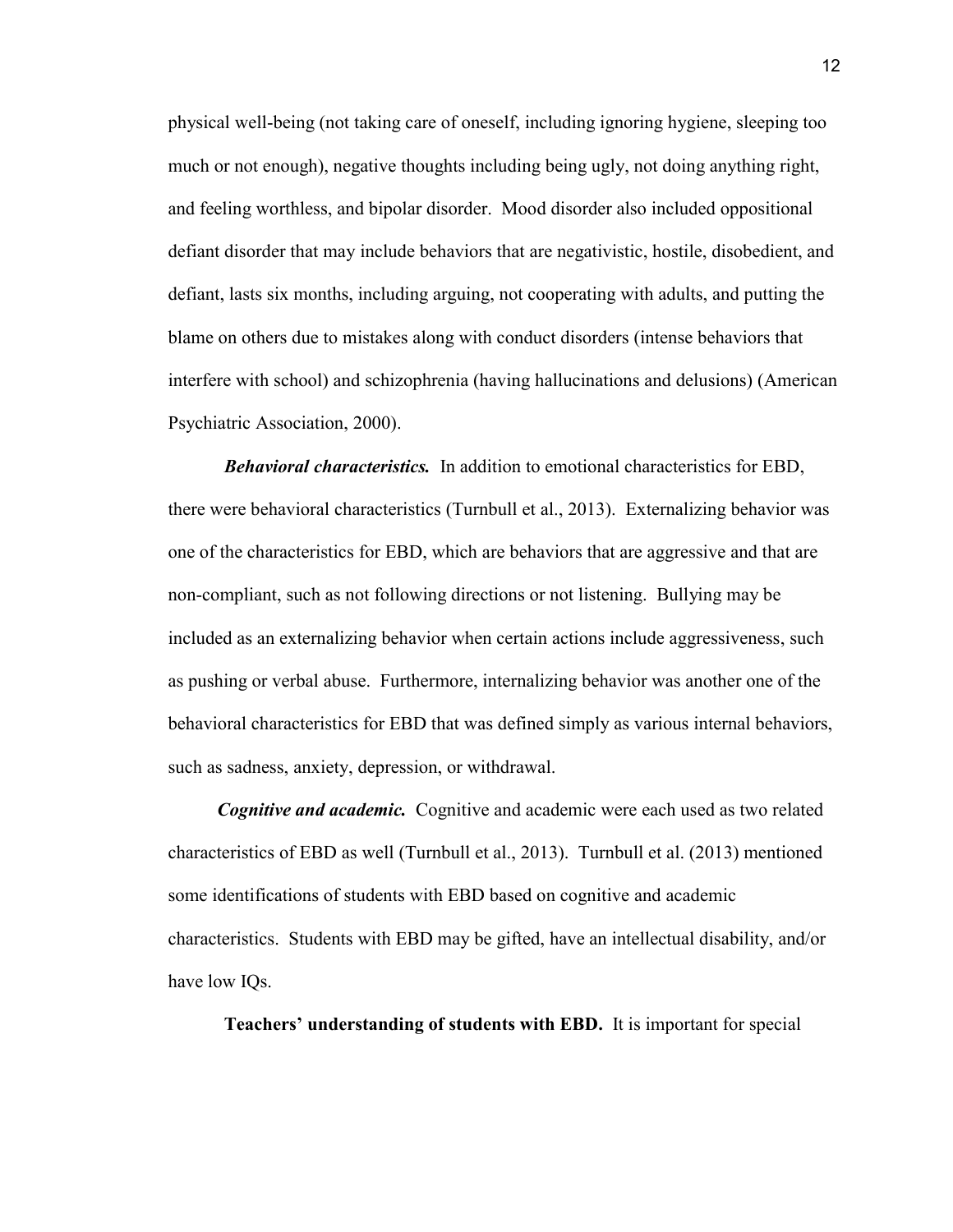education and general education teachers to understand the specific emotional and behavioral needs of all students, including students served under the category of EBD (Turnbull et al., 2013). Special education and general education teachers need to understand the background information of students with EBD and then examine each EBD characteristic in order to help them succeed in school and in life. The characteristics that special education and general education teachers need to know and understand are emotional, behavioral, cognitive, and academic.Students with EBD can be successful in many settings if provided the right support from adults, including educators and parents. However, it is not always easy to support and educate students with emotional and behavioral needs, especially when their needs are severe. It is important for special education and general education teachers to note the signs and symptoms of mental and physical issues for the student with EBD, including inappropriate issues, such as depression and aggressiveness (Revisor of Statues, 2007).

#### **Present-day EBD Issues**

<span id="page-13-0"></span>Students with EBD today experience present-day issues in the community. Siperstein, Wiley, and Forness (2011), Turnbull, Turnbull, Wehmeyer, and Shogren (2013), Bierman et al. (2013), Munsell, Kilmer, Vishnevsky, Cooke, and Markley (2016), and Stein et al. (2016) mentioned general outcomes on the present-day issues with students with EBD. The general issues were unemployment, housing, and juvenile arrests.

#### **General Outcomes**

One of the present-day issues dealt with unemployment (Siperstein, Wiley, and Forness, 2018). Rojewski, Lee, and Noel Gregg (2014) noted that there were a variety of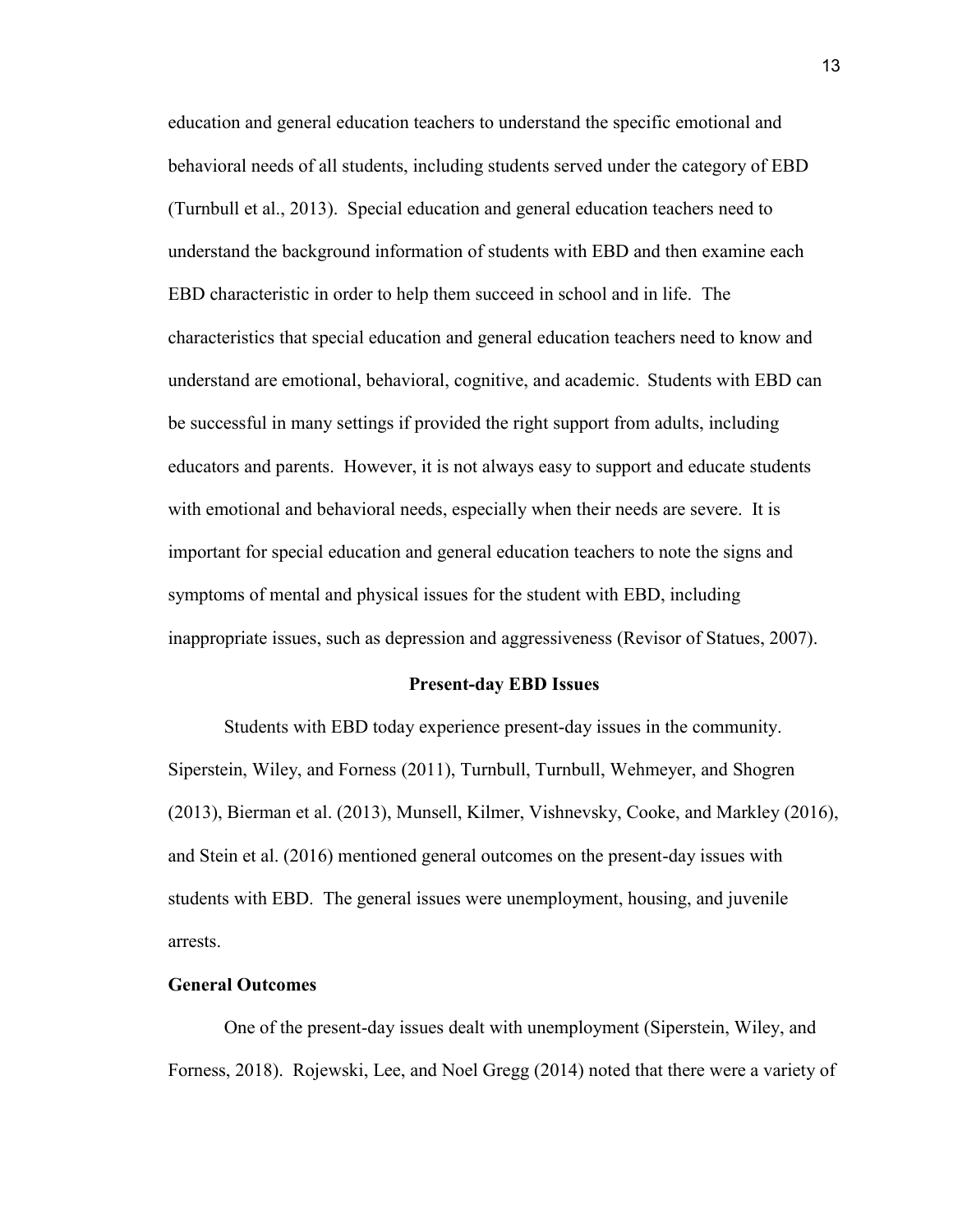factors that may lead to poor work outcomes, which may cause unemployment. The factors included having low socioeconomic backgrounds, poor qualifications for the job expectations, disability status, and job difficulties, such as unavailability of jobs.

Housing is also a present-day issue for students with EBD. Housing was addressed in two ways: family factors and poor education status (Turnbull et al., 2013; Munsell et al., 2016). Family factors may include living with a single parent, a family member who is unemployed, an additional disabled family member, and poverty (Turnbull et al, 2013). Poor education may have an effect on housing for students with EBD along with their families (Munsell et al., 2016). Families may not have had the amount of education or finances needed for adequate housing.

Another issue with students with EBD is juvenile arrests, which may be due to bullying (Brown University Child & Adolescent Psychopharmacology, 2013). It is important to consider bullying behaviors because they fall within the criteria of EBD (Kauffman & Landrum, Characteristics of emotional and behavioral disorders of children and youth, 2008). For example, the criteria includes someone who has anxious and emotional that is not normal (Revisor of Statutes, 2008). Currently, bullying happens not only in schools, but also in the community and may result in the bully going to jail. When students with EBD get severely aggressive, they may end up being arrested, which can lead them to being involved with the criminal justice system (Stein et al., 2016). Some students with EBD may end up in juvenile justice facilities that help them with educational, mental health, medical, and social needs (Cavendish, 2013). As cited in Cavendish (2013), students with disabilities are four times more likely than students without disabilities to be sent to a juvenile facility.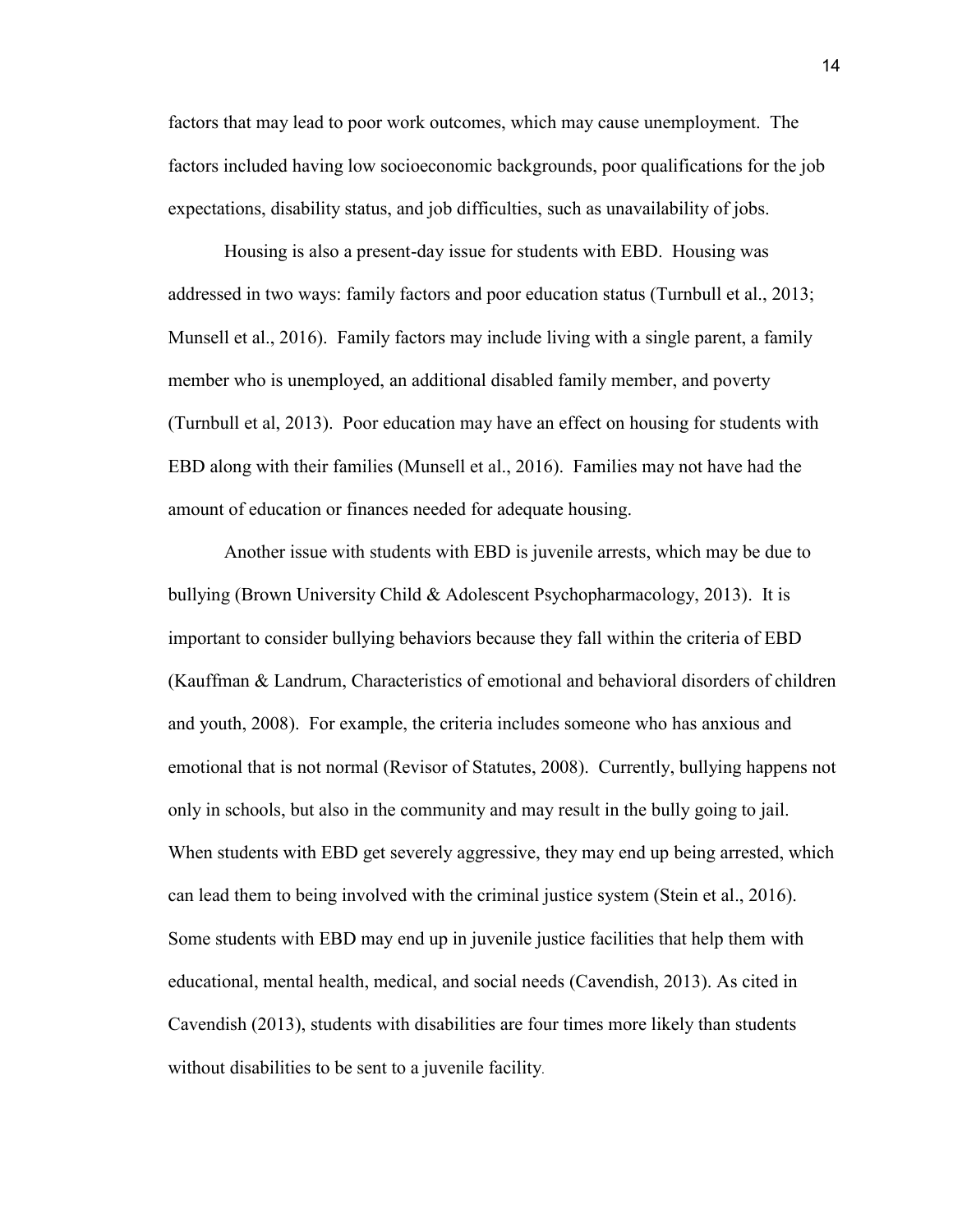#### **School Outcomes**

According to Bierman et al (2013), Fredricks, Blumenfeld, and Paris (2004), and Umbach and Wawrzynki (2005), students with EBD tend to have low academic performance and progress. Academically, the outcome characteristics that students with EBD do not do well in may include grades/grade point averages (GPAs) and homework. Also, students with EBD tend to participate less in extracurricular activities and have more discipline problems than typical peers, such as off-task behaviors (Bierman et al., 2013; Fredricks et al., 2004; Umbach & Wawrzynki, 2005). In addition, students with EBD tend to drop out of school or are suspended or expelled (Fredricks et al., 2004; Umbach & Wawrzynki, 2005, Kauffman, 2008, Billig et al., 2010).

Often, special education and general education teachers try to help students with EBD but administer consequences without thinking about the reasons behind students' behavior (Hanover Research, 2013). Hanover Research (2013) showed an example that dealt with the zero tolerance policy, which has been unsuccessful for students. The policy stated that when students misbehave severely, special education and general education teachers removed troubled students from their academic setting with no questions asked. In other words, students were either expelled or suspended from school automatically, which was turning out to harm students with EBD. Furthermore, students were automatically removed from educational settings in an effort to provide a safer learning environment (Fabelo et al., 2011). The policy was written for all American schools, public, private, and parochial (Losinski, Katsiyannis, Ryan, & Baughan, 2014; Legal Information Institute, n.d.). It is for this and other reasons that special education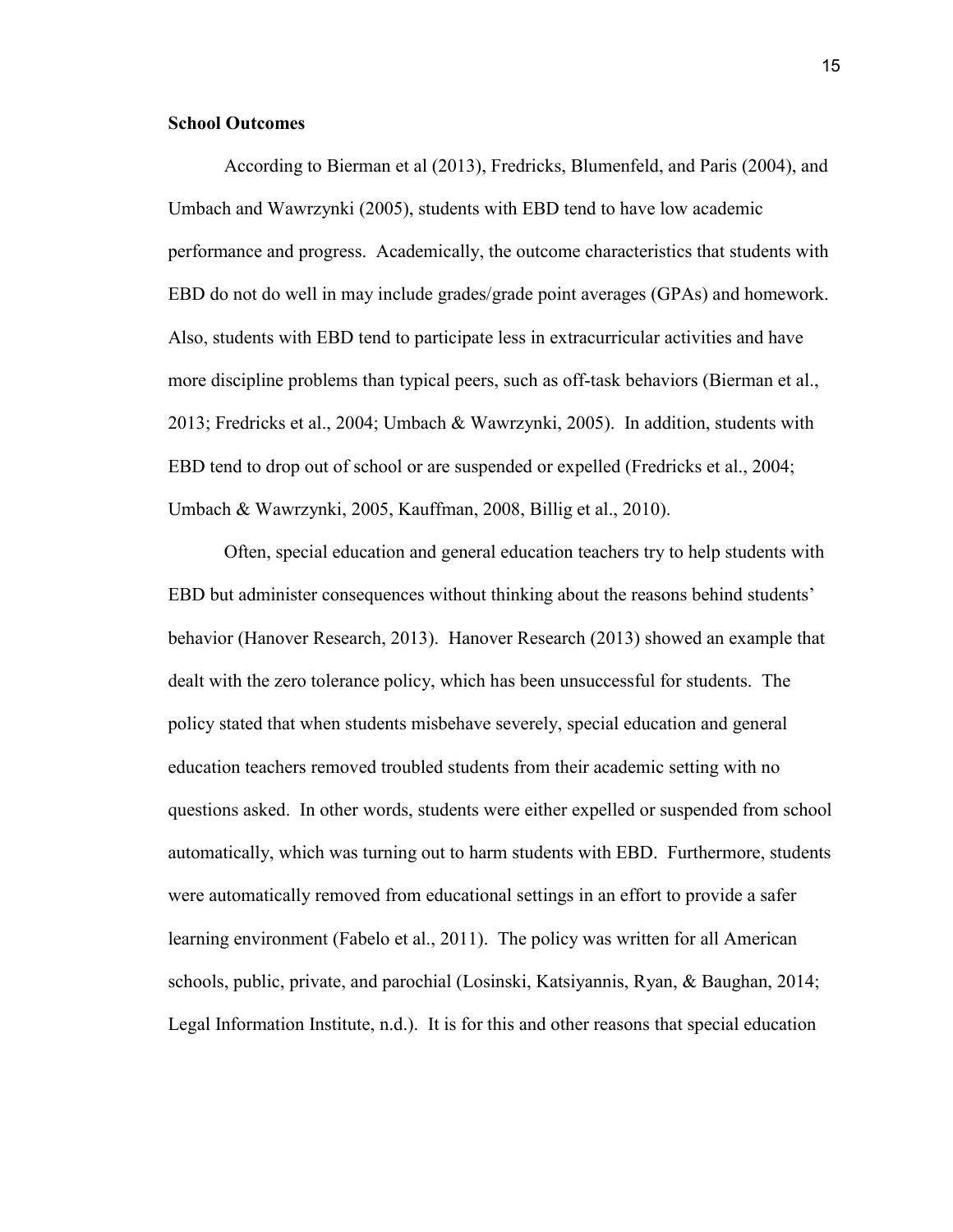and general education teachers need to provide behavior and academic strategies to help students with EBD be able to stay in school.

#### **Present-day Realities in the Classroom for Students with EBD**

Turnbull (2013), Bierman et al. (2013), Fredricks et al. (2004), and Umbach and Wawrzynki (2005) mentioned some present-day realities in the classroom for students with EBD. Today, students with EBD either tend to become bullies and/or exert negative behaviors instead of positive behaviors. These authors noted that students with EBD also have low academic performance and progress. Students with EBD may not do well on their homework, which causes their grades/GPAs to go down.

#### **Definition of Terms**

#### <span id="page-16-0"></span>**Accommodation**

Harrison, Bunford, Evans, and Owens (2013) defined accommodations as: Changes to practices in schools that hold a student to the same standard as students without disabilities (i.e., grade-level academic content standard) but provide a differential boost (i.e., more benefit to those with a disability than those without) to mediate the impact of the disability on access to the general education curriculum (i.e., level the playing field) (p. 556).

#### **Assistive Technology**

Assistive technology involves devices that aid and improve students' ability of doing a certain task by removing barriers (Turnbull et al., 2013). Computers, graphing calculators, and blocked-out headphones are examples of assistive technology.

#### **Classroom Management**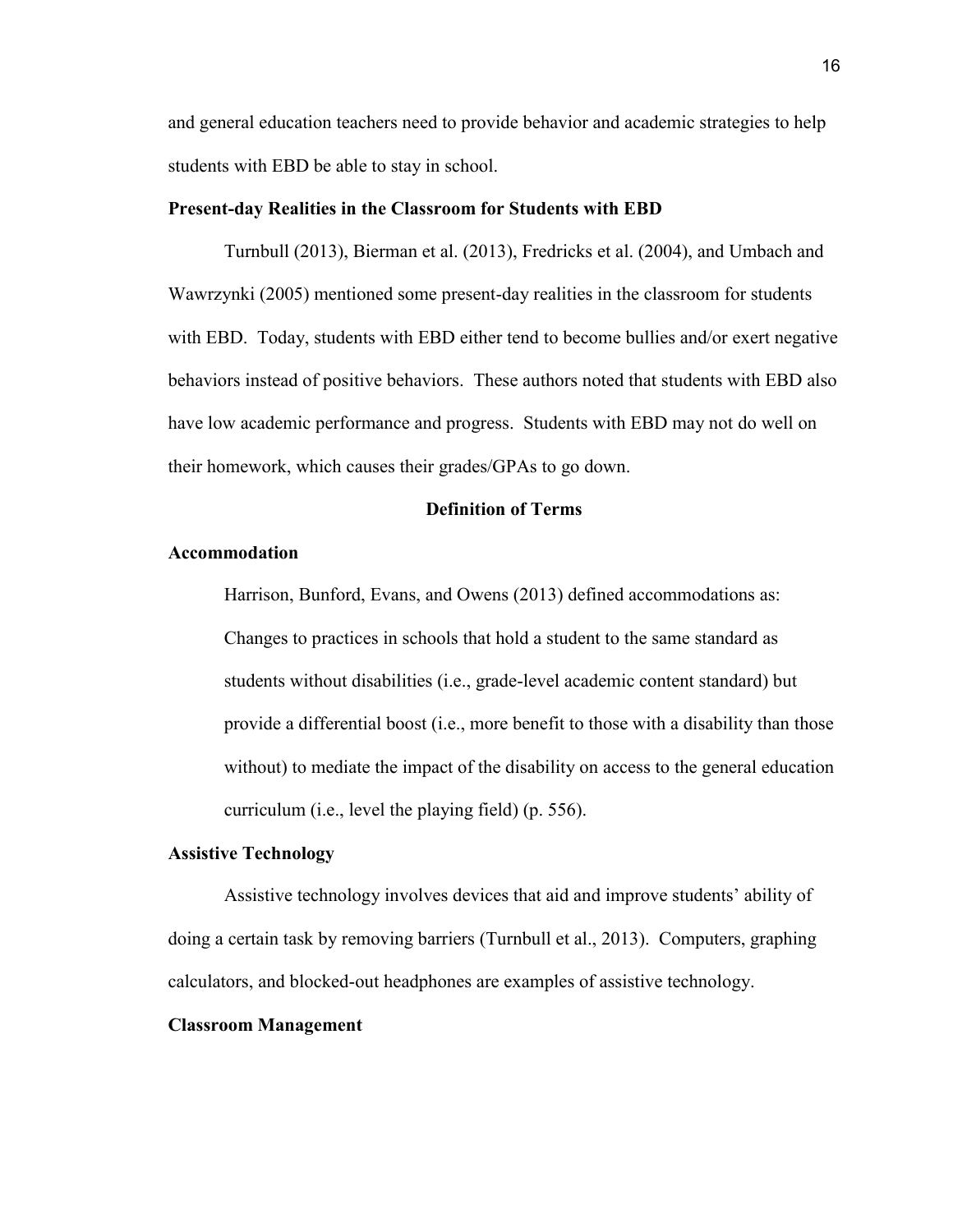Classroom management is defined as "the process by which teachers and schools create and maintain appropriate behavior of students in classroom settings" (Kratochwill, DeRoos, & Blair, 2017).

#### **Modification**

In contrast to an accommodation, a modification is a certain change relating to decreasing and reducing a certain task (Harrison, Bunford, Evans, & Owens, 2013). Modifications help students with disabilities, including EBD, to not be overwhelmed when performing certain tasks.

#### **Prevention**

Prevention is a very important intervention relating to maintaining student behavior. Billig et al. (2010) stated that by focusing on specific antecedents, it "allows [general education] teachers the opportunity to shape the behavior before it occurs" (p. 13). Special education teachers can shape the behavior by using prevention as well. By having the prevention intervention in place, students with EBD will be able to be more successful in school.

#### **Self-Determination**

 Self-determination deals with choice and empowerment. Self-determination was defined by Wehmeyer (2005) as "volitional actions that enable one to act as the primary causal agent in one's life and to maintain or improve one's quality of life" (p. 17). People, including students with EBD, can benefit from having self-determination in order for them to confidently succeed in school and in life.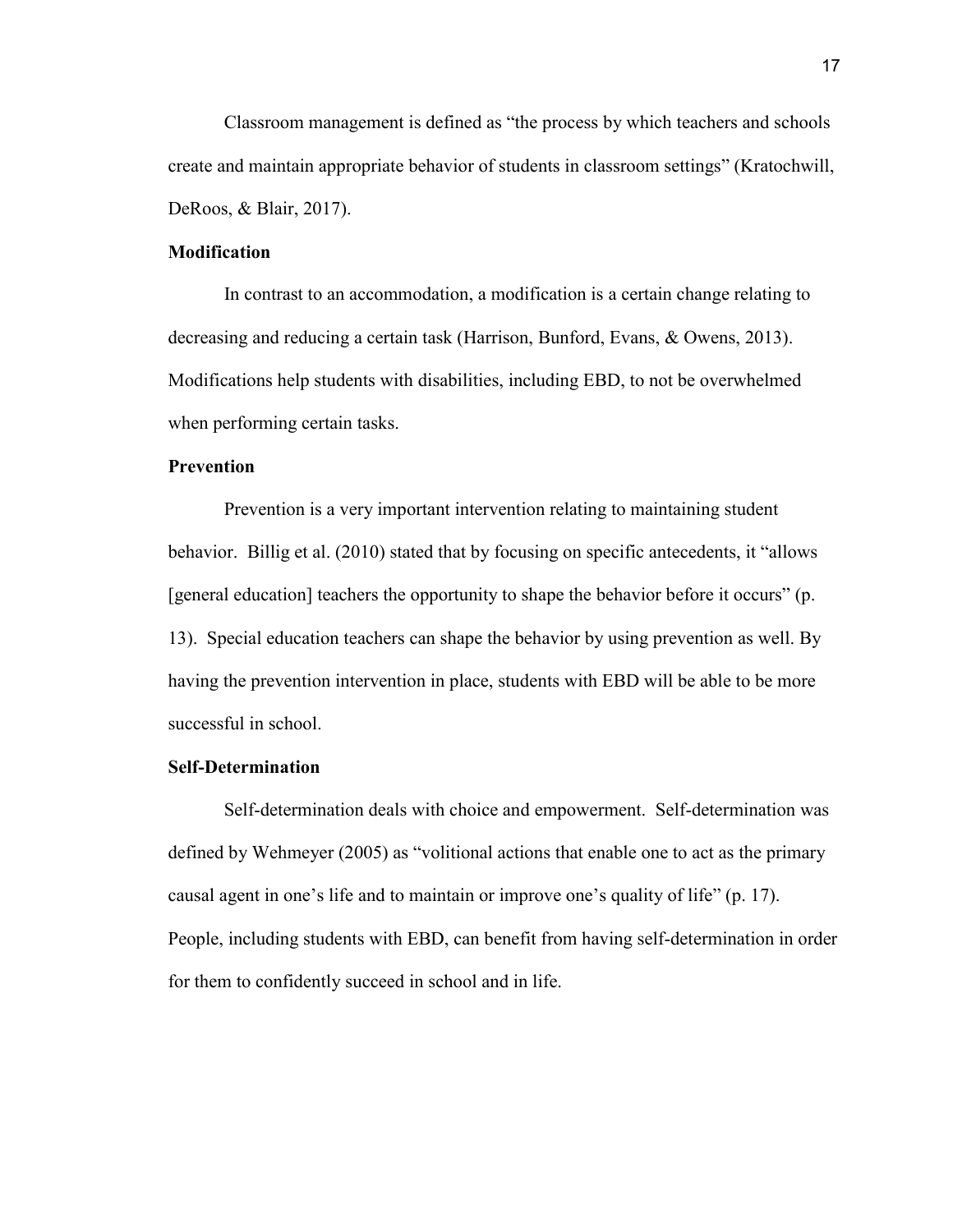#### **Self-Management**

 Self-management deals with someone who handles his or her own behavior relating to any changes (Amato-Zech, Hoff, & Doepke, 2006). Managing one's behavior helps him or her control it.

#### **Self-Monitoring**

 Self-monitoring is when a change in behavior is being promoted to address that behavior (Amato-Zech et al., 2006). McDougall & Brady, 1998 and Shapiro & Cole (2006) stated that students "can learn to use self-monitoring to regulate their own behavior and enhance independent activity" (as cited in Amato-Zech et al., 2006).

#### **Self-Regulation**

Researchers such as Rueda, Posner, and Rothbart (2005) mentioned that selfregulation is having control of one's thoughts, feelings, and behavior (as cited in Smith, Cumming, Merrill, Pitts, & Daunic, 2015). In other words, self-regulation was when one is aware of his or her own behaviors and can manage them.

#### **Special Education**

Special education is a type of education that "meets a child's unique needs in school" (Turnbull et al., 2013, p. 5). The cost is free to the student's parents for special education, which includes supplementary aids and services that are needed for the student. IDEA identified 13 disability categories: autism, deaf-blindness, developmental delay (until age nine), emotional disturbance, hearing impairment, intellectual disability, multiple disabilities, orthopedic impairment, other health impairment, specific learning disabilities, speech or language impairment, traumatic brain injury, and visual impairment (IDEA Data Center, 2014).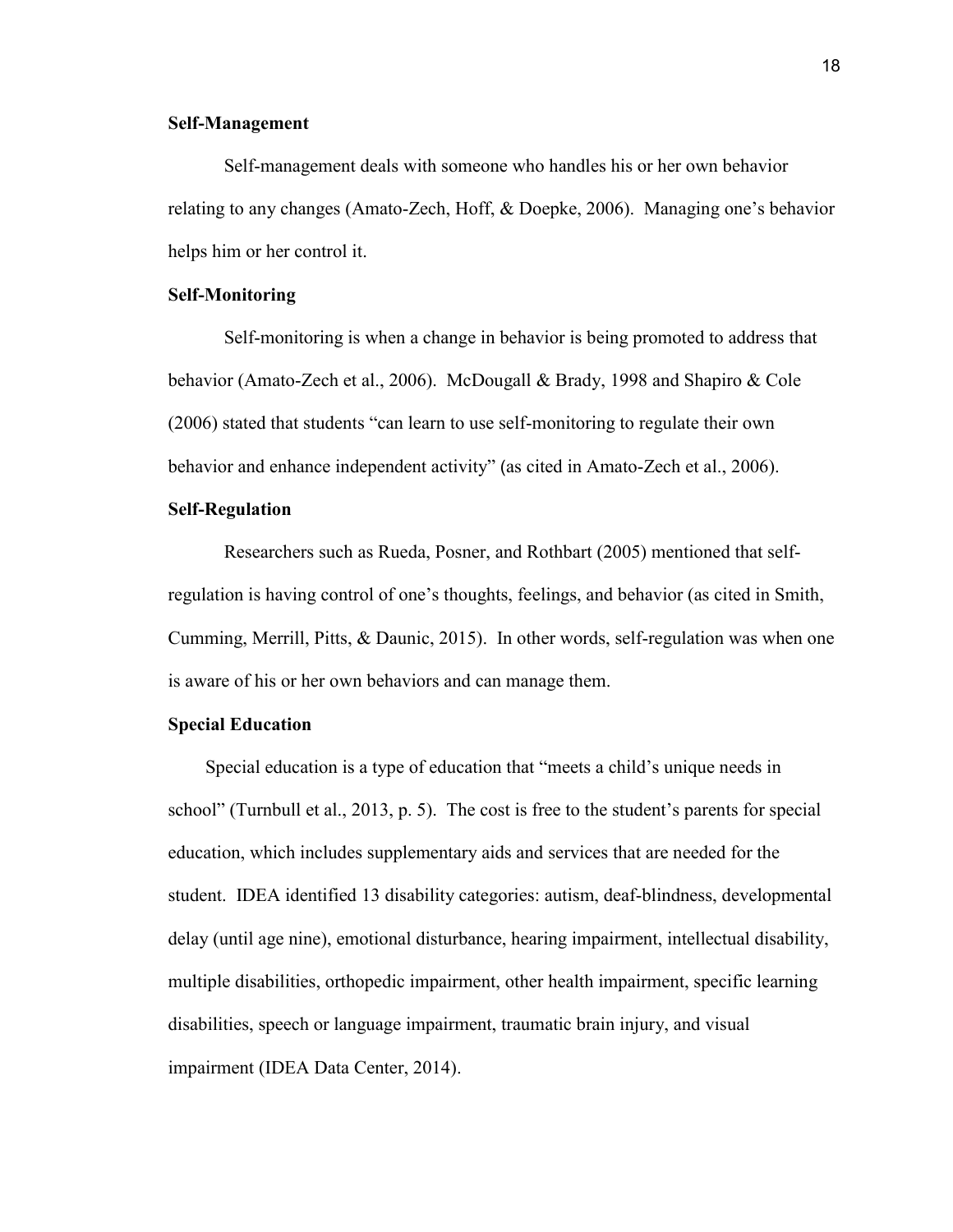#### **Purpose**

<span id="page-19-0"></span>Special education and general education teachers need to be aware of specific strategies for students with EBD in order to support them behaviorally and academically. Students with EBD had exhibited some issues that affected them behaviorally and academically, which concerned special education and general education teachers (Hanover Research, 2013). Students with EBD were either expelled or suspended from school automatically, which was turning out to harm students with EBD as mentioned by Fredricks et al., (2004) and Umbach and Wawrzynki (2005), and Kauffman (2008) (as cited in Billig et al., 2010). Students with EBD had lower grades, did not participate in extracurricular activities, had more discipline problems, dropped out of school, and were suspended or expelled (Bierman et al., 2013; Fredricks et al., 2004; Umbach & Wawrzynki, 2005, Kauffman, 2008, Billig et al., 2010). The behaviors were due to having negative emotions about learning, such as relating to students with EBD not engaging with each other. It is for these reasons special education and general education teachers need to provide behavior and academic strategies to help students with EBD to be able to successful in school. Today, there are still issues concerning special education and general education teachers providing strategies for students with EBD. This thesis outlines many of the current academic and behavioral strategies and provides the research behind these strategies to give general and special education teachers the tools they need to help students with EBD succeed in their classrooms. The purpose of this thesis is to educate teachers to examine their students' emotional and behavioral needs and select appropriate evidence-based strategies to support them.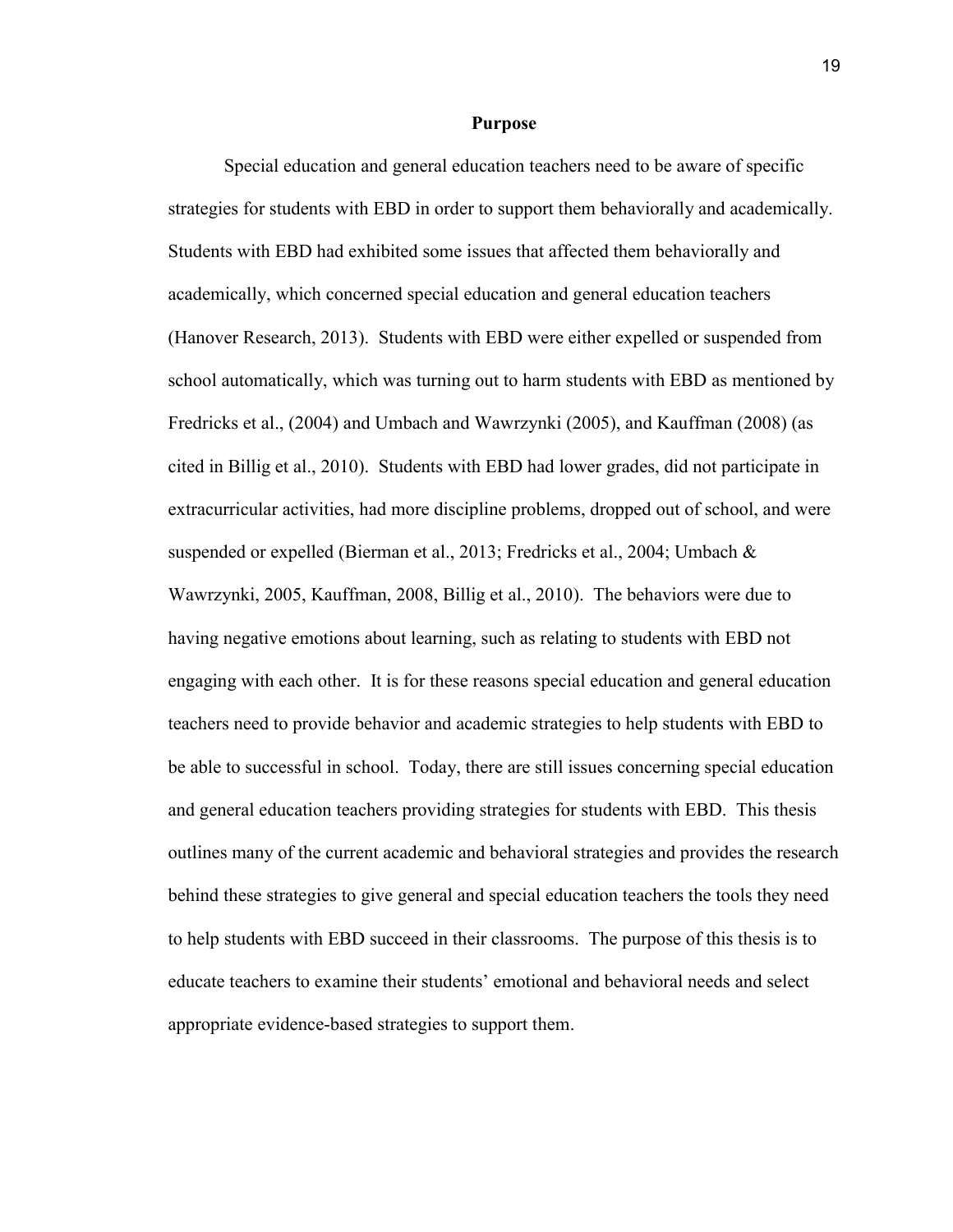#### **Research Question**

<span id="page-20-0"></span>Based on grade levels (high school, elementary, early childhood, and middle school), a variety of behavioral and academic strategies need to be explored for special education and general education teachers to limit negative behaviors within their classrooms in which this thesis covers. The research question for this paper is "What are some strategies for special and general education teachers to support students with EBD to improve positive behaviors and academic success?" It is important for special education and general education teachers to know different ways to decrease a variety of negative behaviors of students with EBD in order to provide a positive learning environment.

In addition to the research question, the main topics in this thesis are the behavioral and the academic strategies themselves, which are helpful when reducing various behavioral and academic issues to create a positive learning environment for students with EBD. The simplest way to present the strategies is to separate the academic and behavioral strategies so that special education and general education teachers know which ones to use at the appropriate times. In addition, special education and general education teachers need to use the behavioral and academic strategies that are appropriate for their students' age levels, specifically high school, elementary, early childhood, and middle school, such as Amato-Zech et al. (2006) and Ennis (2016). Special education and general education teachers also need to implement the strategies within their classrooms, which is the last topic relating to the research question.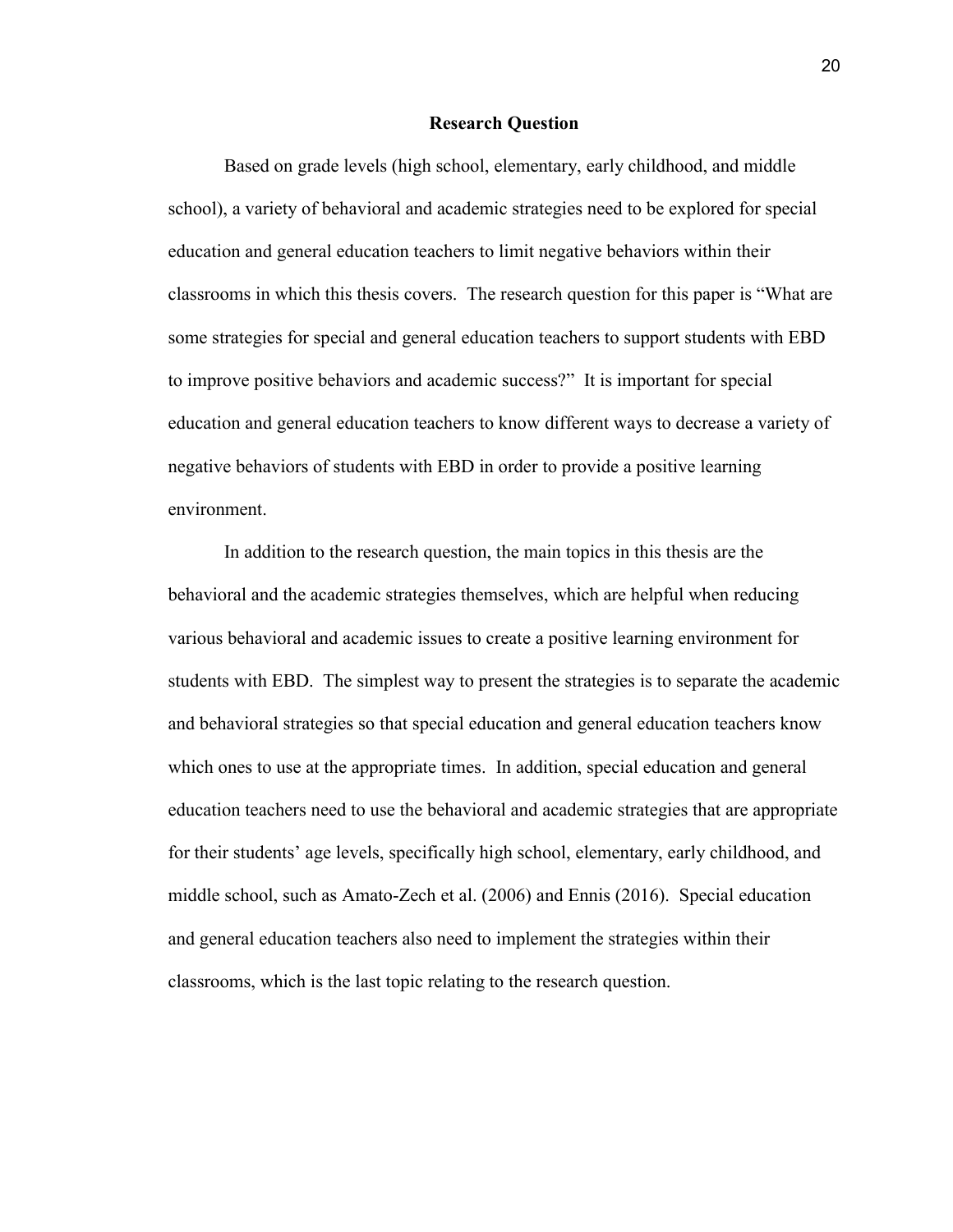#### **CHAPTER II: LITERATURE REVIEW**

#### **Finding Sources**

<span id="page-21-1"></span><span id="page-21-0"></span>For this literature review, a variety of studies including peer-reviewed articles were used. In addition, some background information sources were used to make terms more understandable to the reader. The 1991-2018 publication sources were found searching through Google Scholar and various educational resources from the Bethel University Digital Library, including Academic Search Premier, Elton B. Stephens Company (EBSCO), Education Resources Information Center (ERIC), and ProQuest. In summary, these sources focused mostly on research on academic and behavioral strategies including some background information. Throughout the search, some of the keywords used were "EBD strategies" and "Increasing engagement". This chapter discusses information for general and special education teachers on how to support students with emotional and behavioral disorders (EBD) using various academic and behavioral strategies found in the professional literature.

#### **Behavioral and Academic Strategies to Help Students with EBD**

<span id="page-21-2"></span>There are many behavior and academic strategies for special education and general education teachers to help students with EBD. Kelly and Shogren (2013), Tominey and McClelland (2011), McDaniel, Bruhn, and Troughton (2017), Marquez et al. (2014), Bierman et al. (2013), and Ennis (2016) researched the behavioral strategies and an academic strategy for students with EBD. The behavioral strategies were 1) selfdetermined learning model of instruction (SDLMI), 2) circle time games, 3) Stop and Think, 4) We Have Skills!, and 5) Fast Track along with an academic strategy, which was the self-regulated strategy development. The authors not only explained the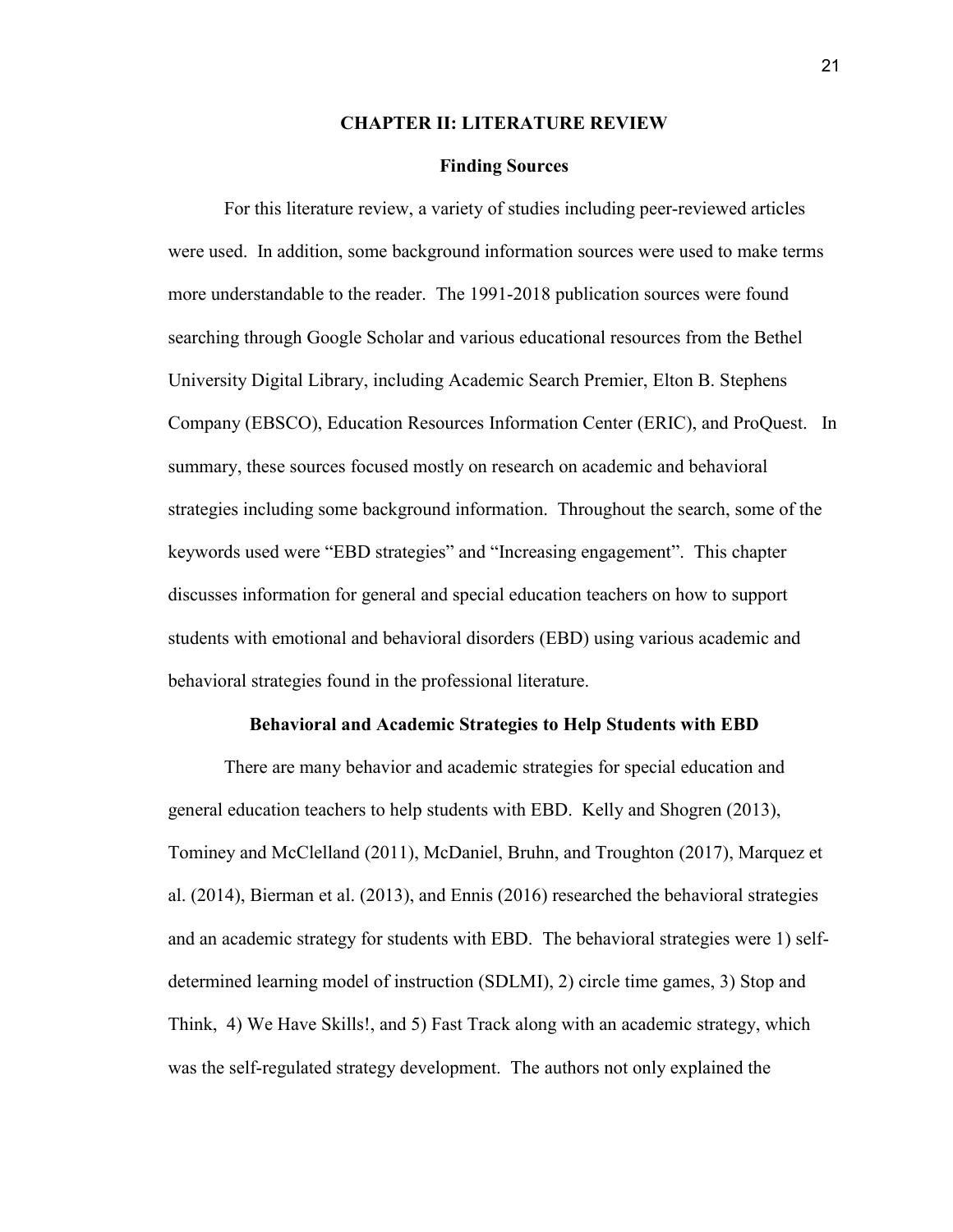behavioral and academic strategies, but also reviewed the sources used in gathering information regarding the effectiveness of the strategies. Behavioral and academic strategies were explored to help students, including students with emotional disturbances, succeed behaviorally and academically.

#### **Behavior strategies**

 Kelly and Shogren (2013),Tominey and McClelland (2011), McDaniel, Bruhn, and Troughton (2017), Marquez et al. (2014), and Bierman et al. (2013) all researched five academic strategies for students with EBD. The behavioral strategies were 1) selfdetermined learning model of instruction (SDLMI), 2) circle time games, 3) stop and think, 4) We Have Skills!, and 5) Fast Track.

**Self-determination.** Self-determination includes self-management skills. According to Wehmeyer (2005), self-determination is defined as "volitional actions that enable one to act as the primary causal agent in one's life and to maintain or improve one's quality of life" (p. 115). Kelly and Shogren (2013) studied the impact of the Self-Determined Learning Model of Instruction (SDLMI) intervention on the on and off-task behaviors of high school students with EBD. For the adolescents' with EBD on- and offtask behavior and goal setting, Kelly and Shogren (2013) researched the effects on the SDLMI, which was the purpose of the study. The research questions Kelly and Shogren examined were as follows: 1) "Does teaching self-determination skills using the SDLMI have an impact on the on- and off-task behaviors of students with EBD[s]?" 2) "Can students with EBD learn and utilize the SDLMI to make progress toward attaining selfselected goals related to their on-task behavior in the general education classroom?" and 3) "Are behavioral changes maintained over time and do they generalize to other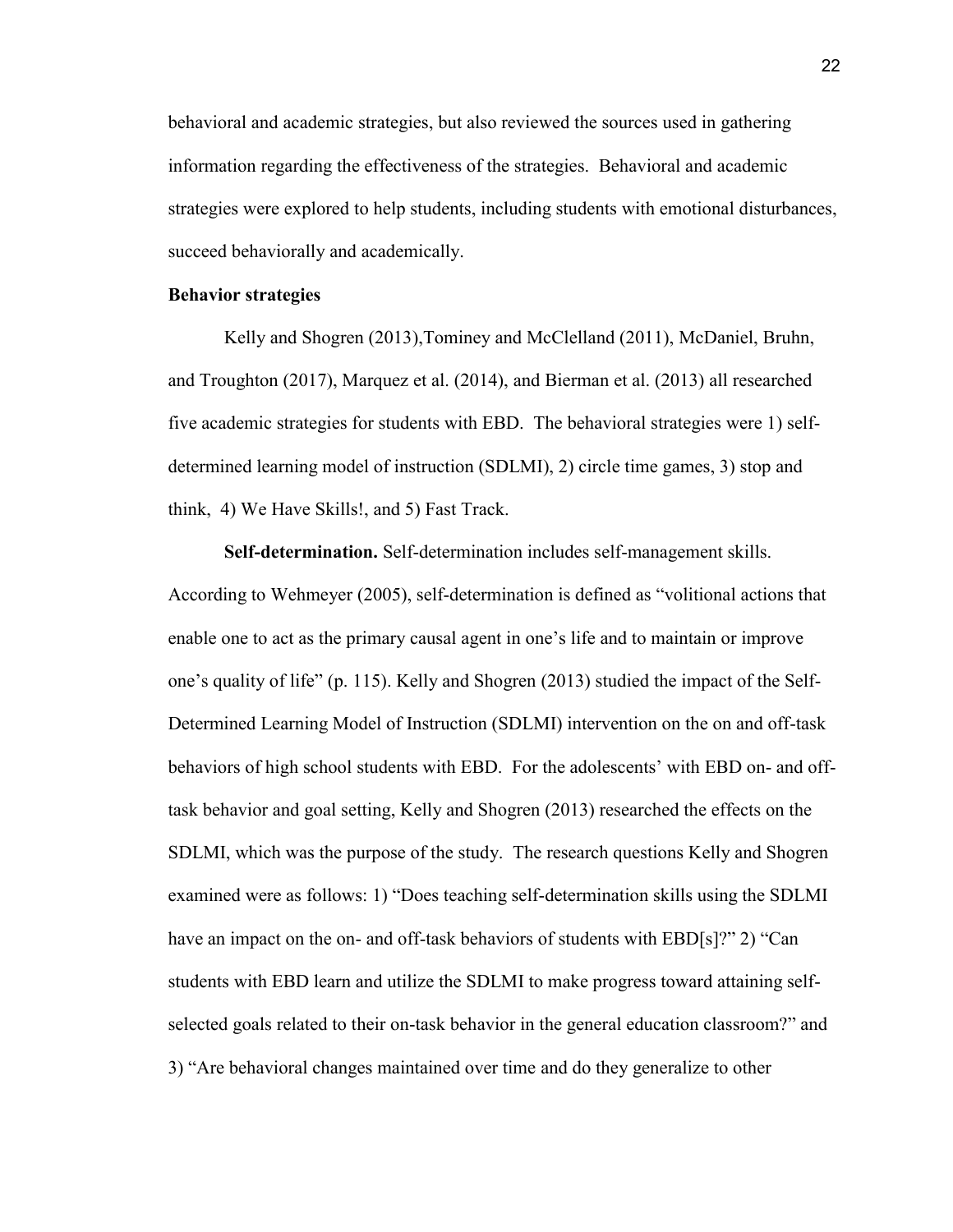classes?" (p. 28). The SDLMI intervention focused on a variety of skills based on selfdetermination, such as decision-making, goal setting, and self-management. The SDLMI was used previously by Wehmeyer, Palmer, Agran, Mithaug, and Martin (2000) on not only students with EBD but with a variety of students with intellectual and learning disabilities. There were three problem-solving instructional phases that included 12 questions (four per phrase): What is my goal, what is my plan, and what have I learned? The SDLMI was delivered to a group of four students a period per day, where the sessions (between 6 and 10 sessions) lasted between 60 and 90 minutes.

 Kelly and Shogren's (2013) study included four ninth through eleventh grade students with EBD along with two special education teachers. The study was conducted in a midsize school district in the suburban Southwest in a special education classroom, specifically designed for behavior support. The four students in the study were nominated by special education teachers based on (a) a diagnosis of EBD, (b) receiving instruction in a resource room, (c) receiving instruction in a least one academic area in a general education classroom and at least one additional general education classroom where behavior expectations were not fully met, (d) low minimum attendance, and (e) signed consent and assent forms.

The dependent variables of the study were on- and off-task behaviors and Goal Attainment Scaling (GAS) process (Kelly & Shogren, 2013). On-task behavior was defined individually for each student, including paying attention, remaining seated, and completing work assignments. On-task behavior was selected as the dependent variable because it was a common area of needed improvement for students with EBD and it was a positive behavior indicator in classroom settings. A general education teacher was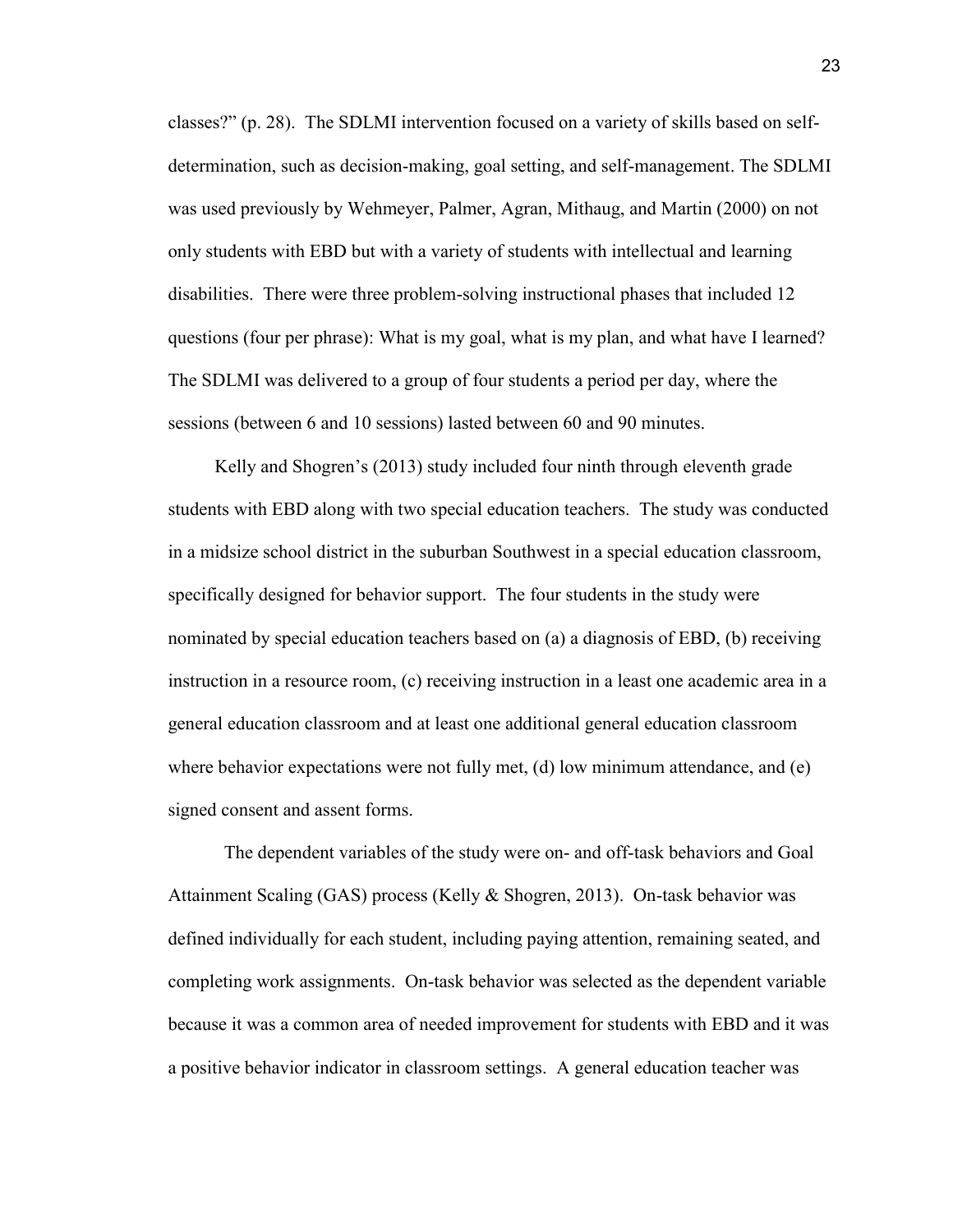interviewed and direct observations were completed for observing on-task behaviors in the classrooms. The general education teacher was also interviewed along with direct observations of student off-task behaviors in the classroom. Similar to on-task behavior, off-task behavior also was defined individually for each student, such as not paying attention, incomplete work assignments, texting on cell phone. An interview with the general education teacher was conducted along with student off-task behavior observations. Therefore, not only did the direct observations help examine the on-task behaviors, but off-task behaviors as well.

In addition, the goal attainment scaling (GAS) was used as a dependent variable, which measured student progress towards the student's own goal setting. GAS included a goal along with outcomes and behaviors for achieving that goal. In the GAS process, the students evaluated their own goal progress using this process. The process included a goal along with outcomes and behaviors for achieving that goal using the SDLMI intervention. For the study, the students developed an on-task behavior goal. After that, the five outcomes of the goal were identified in order to successfully reach the goal. For the outcomes, they "served as a continuum for discerning and scoring a student's progress from the least favorable to the most favorable outcome on a [5]-point scale" (p. 30). The scoring rubrics for GAS were completed by the special education teacher and the researcher (together) plus the student alone, which happened during each observation. For raw scoring, "[s]tandardized GAS scores range from 30 to 70; scores lower than 50 indicate the student did not achieve an acceptable outcome and scores of 60 and above indicate that the student's progress exceeded expectations" where the raw scores were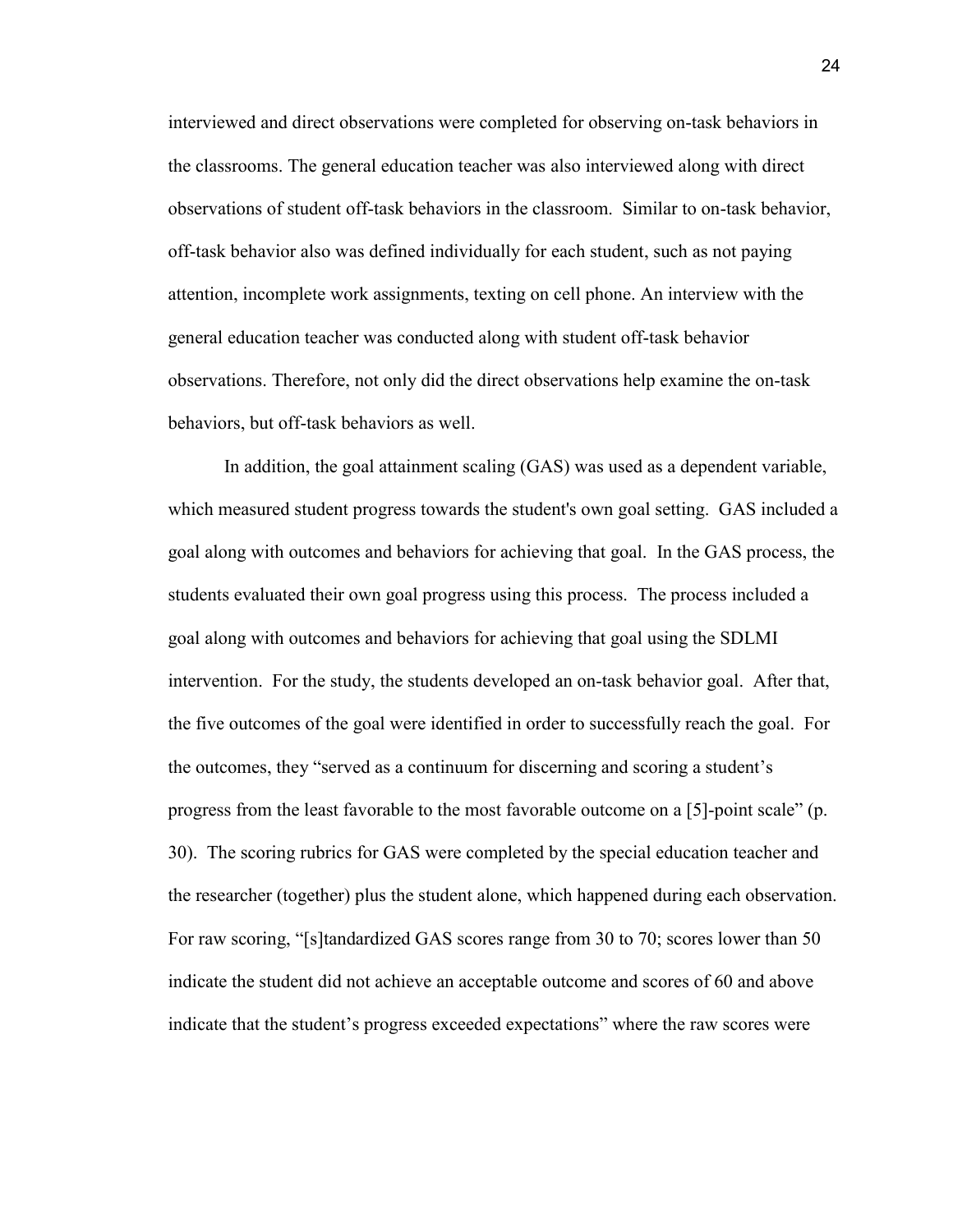converted to standardized T-scores (p. 31). Overall, the GAS process helped students examine their own behaviors.

Kelly and Shogren (2013) examined the results from the four students based on several observations in a multiple baseline design across participants design. Across the baseline, intervention, and maintenance conditions, targeted on- and off-task behaviors were observed during instructional practices. For all participants, the results showed that there was a relationship between the SDLMI and the on-and off-task behavior. Overall, the four students increased their on-task behaviors and decreased their off-task behaviors in a variety of classroom settings, such as English and Math during the intervention and the maintenance phases. At baseline, all four targeted students demonstrated on-task behaviors between 0 and 40% of the time. The on-task behaviors increased for each student during intervention to 63-100% of the time. During the maintenance probe, students' on-task percentages were stable or improved. Along with the improvement in the students' on-task behaviors, their off-task behaviors decreased. As for the four students' goal of getting through the GAS process, they improved on achieving their ontask behavior goals and decreasing their off-task behavior as noted below. The students' and general education teachers' responses were very similar. For the student goal attainment, the average rating of teacher's response was 59 and the average rating of student's response was 61. The goal of meeting or exceeding their behavior expectations was rated average 87% of the time for students' own behavior goals based on their ratings.

Kelly and Shogren (2013) mentioned several limitations about the SDLMI study. There was a small sample size and no diversity, which limited external validity.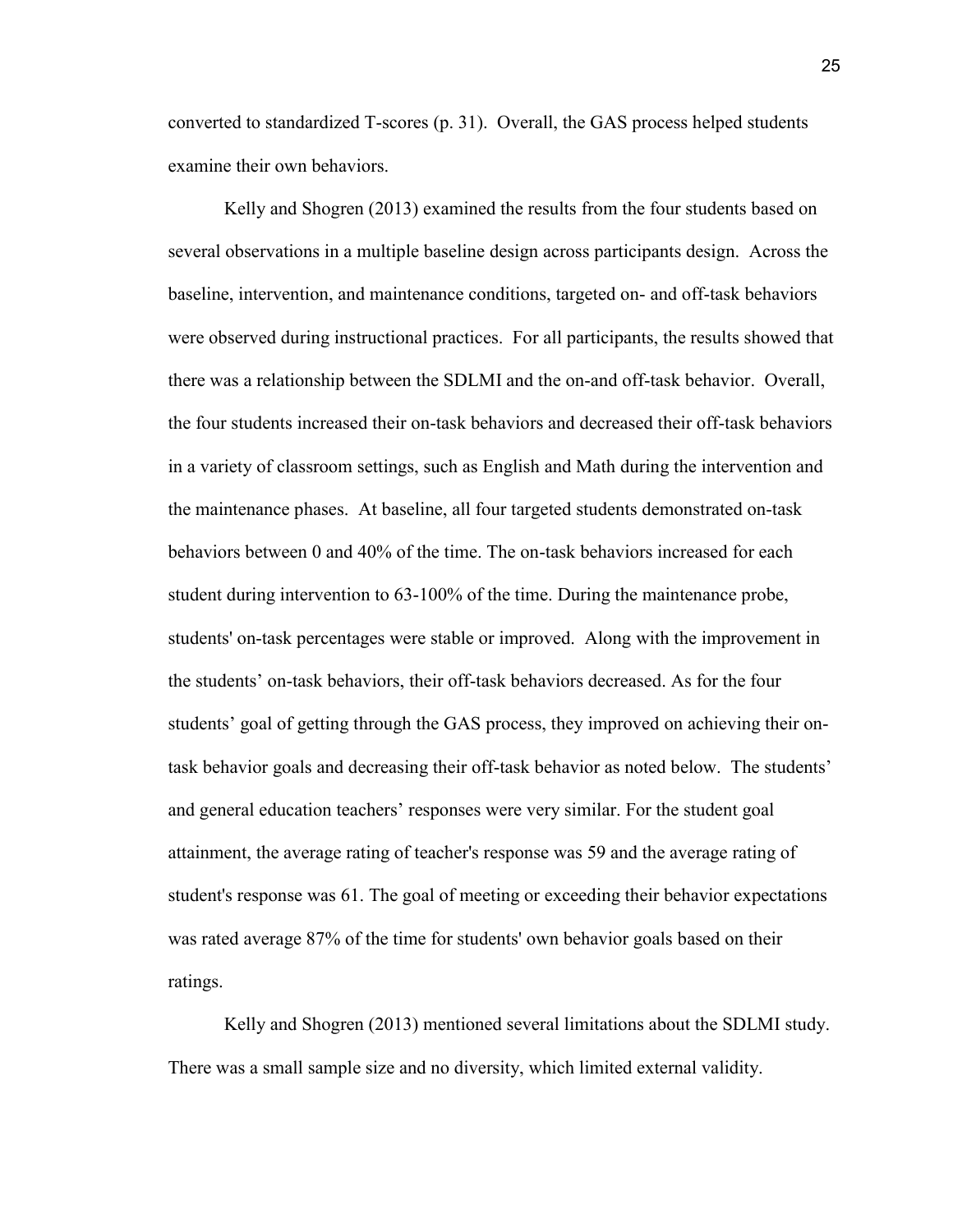Therefore, there needs to be more research on SDLMI's impact with students representing greater diversity, including gender. There also needs to be larger control group studies "to further explore the degree to which the changes in behavior result from SDLMI instruction" (p. 38). In addition, the researchers' visits may have affected student behavior and the observational data collected. Also, researchers were unable to access the students' attendance and achievement data by the school. "Attempts were made to collect weekly grade reports, but the student's grade reports proved an ineffective means of measuring academic progress largely because teachers did not update grades on a routine basis" (p. 38).

Overall, students' on-task behaviors increased during the SDLMI intervention phrase and at maintenance. Both general and special education teachers had positive responses when using the SDLMI intervention. Students had positive responses to the SDLMI as well. Based on results from this study, general and special education teachers could use the SDLMI as one behavioral strategy to help their students make progress by using on-task behaviors.

**Self-regulation.** Both self-determination and self-management can be combined into one important skill that general education teachers can utilize to help students with EBD develop: self-regulation. To be more specific, self-regulation is when students are able to control their own thoughts, feelings, and behavior, which is very important in academics and in social situations (Smith, Cumming, Merrill, Pitts, & Daunic, 2015). Students that effectively practice self-regulation will be able to further develop their neurocognitive processes and reach their social and behavioral goals. As cited in Smith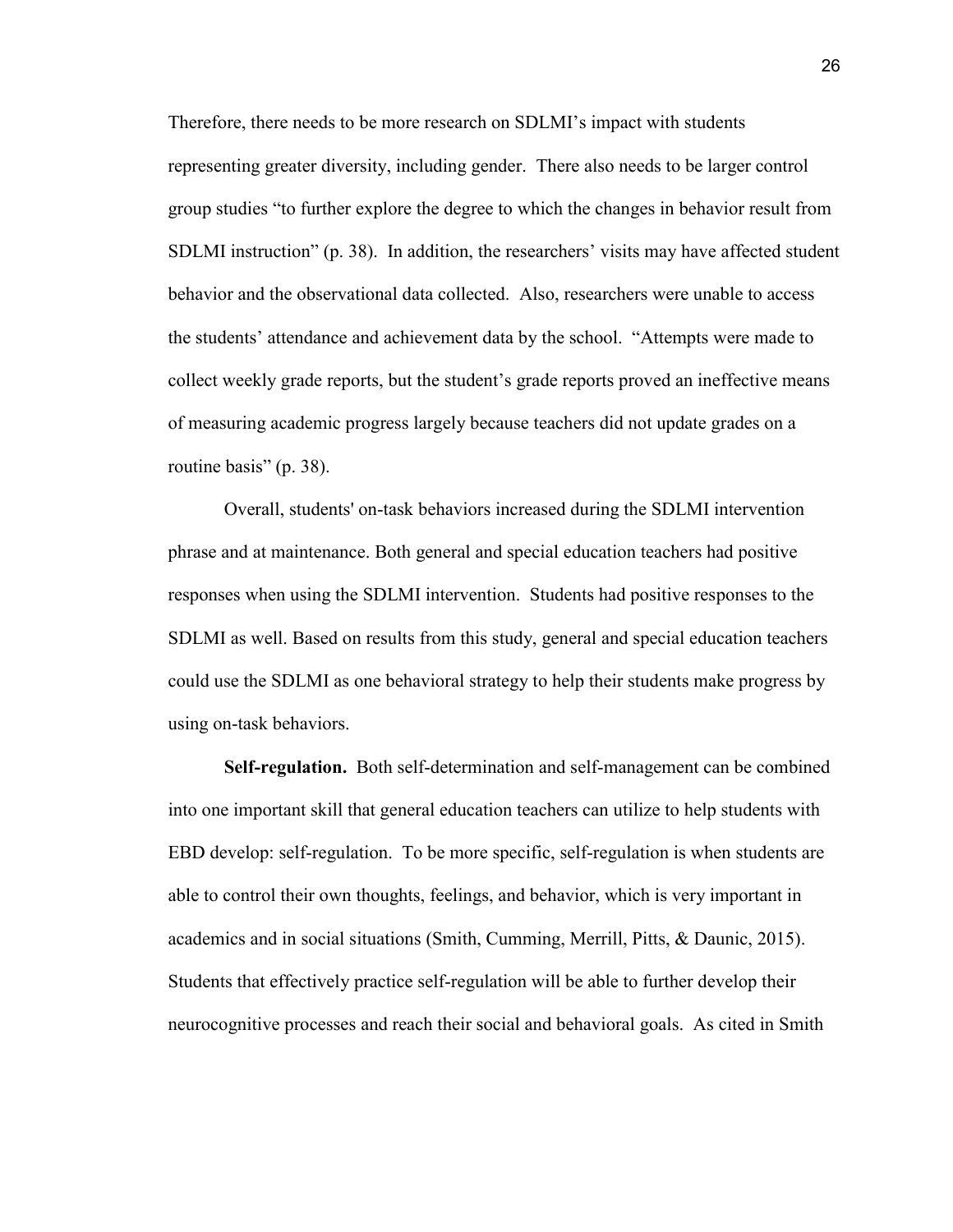et al. (2015), teaching self-regulation skills has improved academic and social behaviors (Eisenberg, Smith, Sadovsky, & Spinrad, 2004; Matthews, Ponitz, & Morrison, 2009).

Tominey and McClelland (2011) studied the effectiveness of an intervention using circle time games for self-regulation with 65 preschoolers. Two research questions were investigated: 1) "Does participation in an intervention lead to greater gains in behavioral self-regulation in a sample of pre-kindergartners?" 2) "Does intervention treatment group participation relate to academic outcomes over the pre-kindergarten year?" (p. 496). The researchers randomly assigned half of the participants to an intervention in sixteen playgroups (thirty minutes long) during the wintertime over eight weeks (twice per week). There were five to eight preschoolers and two assistant teachers per playgroup. Tominey and McClelland (2011) led six different circle time games that were introduced and practiced with increasing complexity. These games required students to use their attention and memory skills. The parent demographic questionnaire provided basic information on each child, including age, gender, enrollment in Head Start or not, and parent education level. Half of the preschoolers were identified as low income families based on Head Start enrollment. The average age in the beginning of the study was 54.6 months, which was about 4.5 years.

Behavioral self-regulation was assessed during the fall and spring assessment period (pre and post intervention) (Tominey & McClelland, 2011). The behavioral selfregulation aspects were measured through the Head-Toes-Knees-Shoulders Task (HTKS), which measured children's attention, working memory, and inhibitory control. The study focused on various aspects of self-regulation, specifically attention and working memory. The kappa interrater reliability for the HTKS was 92.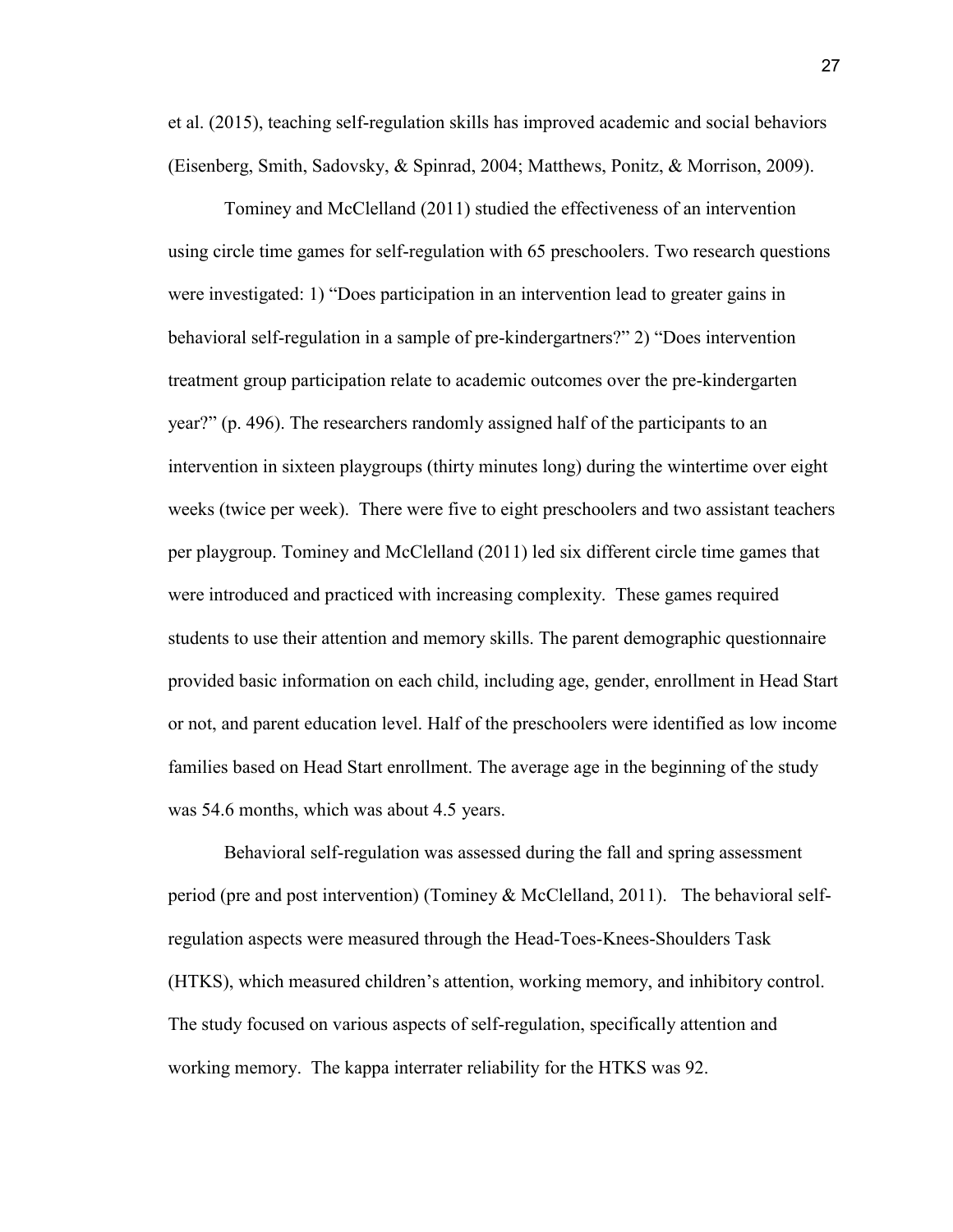The study also investigated specific academic outcomes based on three subtests from the Woodcock-Johnson Psycho-Educational Battery-III Tests of Achievement (WJ-III) at pretest and posttest (Tominey & McClelland, 2011). This portion of the study will be further described in the academic section of this paper. The subtests included letterword identification, picture vocabulary, and applied problems.

The results from Tominey and McClelland (2011) were examined as a whole and then for subgroups of students. For the initial behavioral self-regulation scores, the variability was high. The children scored 11 points on average for the HTKS at pretest. At Time 2, the average score for the HTKS was 22.3 points with a standard deviation (SD) of 13 and a range of 0-38. In preschool overall, students gained 11 points on the HTKS with an SD of 13 and a range of -10-35.

 The first research question that Tominey and McClelland (2011) examined was, "Does participation in an intervention lead to greater gains in behavioral self-regulation in a sample of pre-kindergartners?" (p. 505). There was no significant interaction between the HTKS scores and the group assignment in the overall sample. The group assignment did not explain a significant amount of the difference between the student scores. Using a post hoc analysis, researchers found that head start enrollment and initial HTKA scores were the strongest predictors of gains in the HTKA scores. They found that "for children with low initial HTKS scores, treatment group participation significantly predicted the HTKS gains over the pre-kindergarten year" (Tominey & McClelland, 2011, p. 506). Specifically, the results showed that playgroup children with low initial HTKS scores demonstrated an increase in behavioral self-regulation. Students with low initial HTKS scores gained more in interventions than the control group (predicted to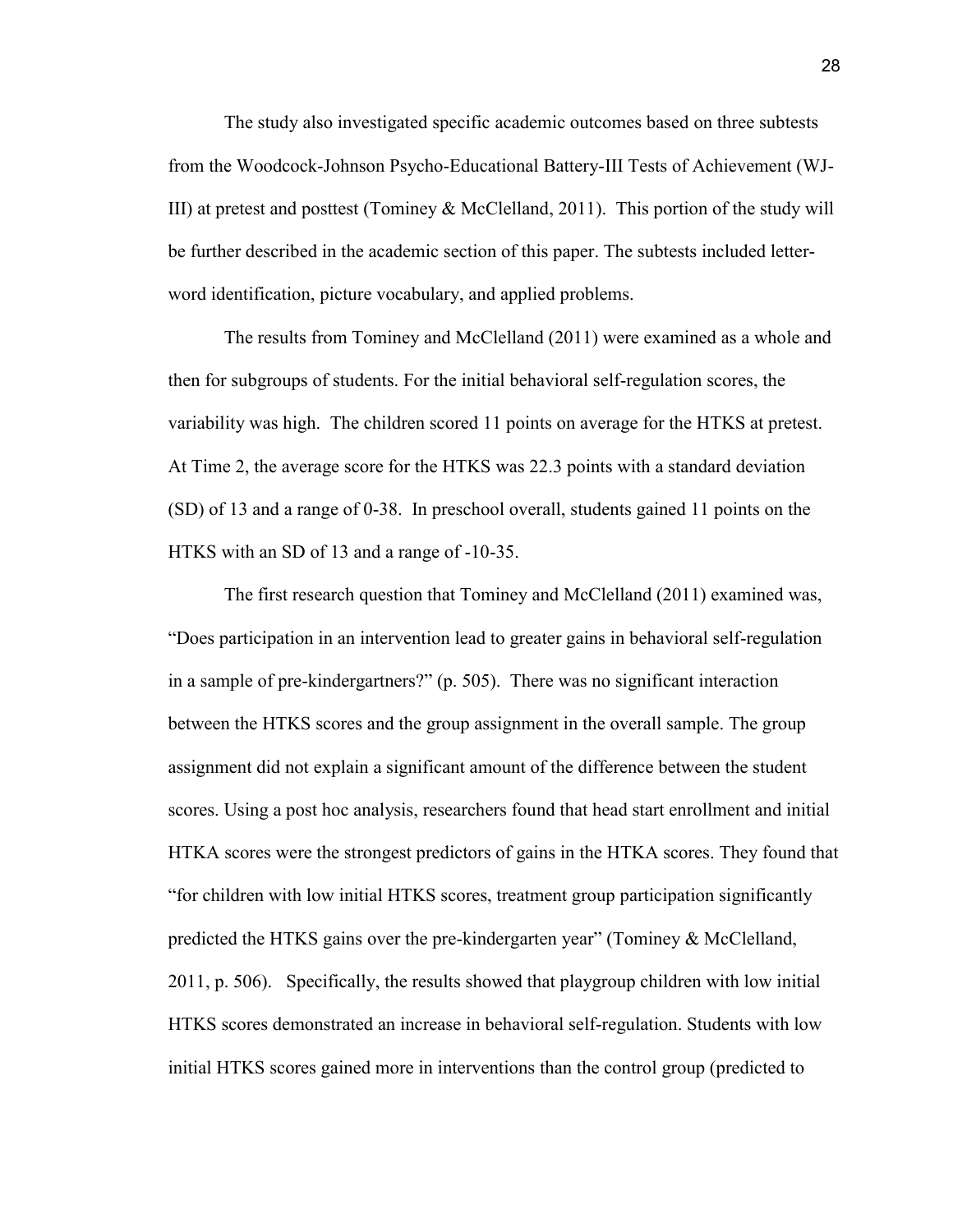gain 9.2 than their peers in the control group). Finally, the model "indicated that the number of playgroup sessions attended significantly predicted HTKS gains for children with low initial HTKS" (p. 507). The more sessions students with low initial HTKS attended significantly predicted gains in the HTKS scores at posttest. Results also showed that students enrolled in head start made greater gains in the intervention group than the control group.

For the second research question, Tominey and McClelland (2011) asked whether "intervention treatment group participation relate[d] to academic outcomes over the prekindergarten year," (p. 508) multiple regression analysis was used for predicting the WJ-III results. For letter-word identification, there was a prediction in gains on the scores throughout the school year. Participants in the intervention group did significantly better than the students in the control group. The Head Start membership also predicted gains. There were no significant findings for picture vocabulary along with no significant relation between group assignment and applied problems in math.

Tominey and McClelland (2011) mentioned three main limitations on the selfregulated intervention. The researchers mentioned a small sample size as a limitation. A small sample size was known as a limitation, which caused limited results and validity. In addition, there was only one measure of self-regulation. Teacher reports, child observations, and other outcome measures would be helpful in order to get more accurate and valid results. Also, the circle games implemented during playgroup sessions were limited in scope.

Overall, family income (head start enrollment) was the strongest predictor of behavioral self-regulation and academic performance (Tominey & McClelland, 2011).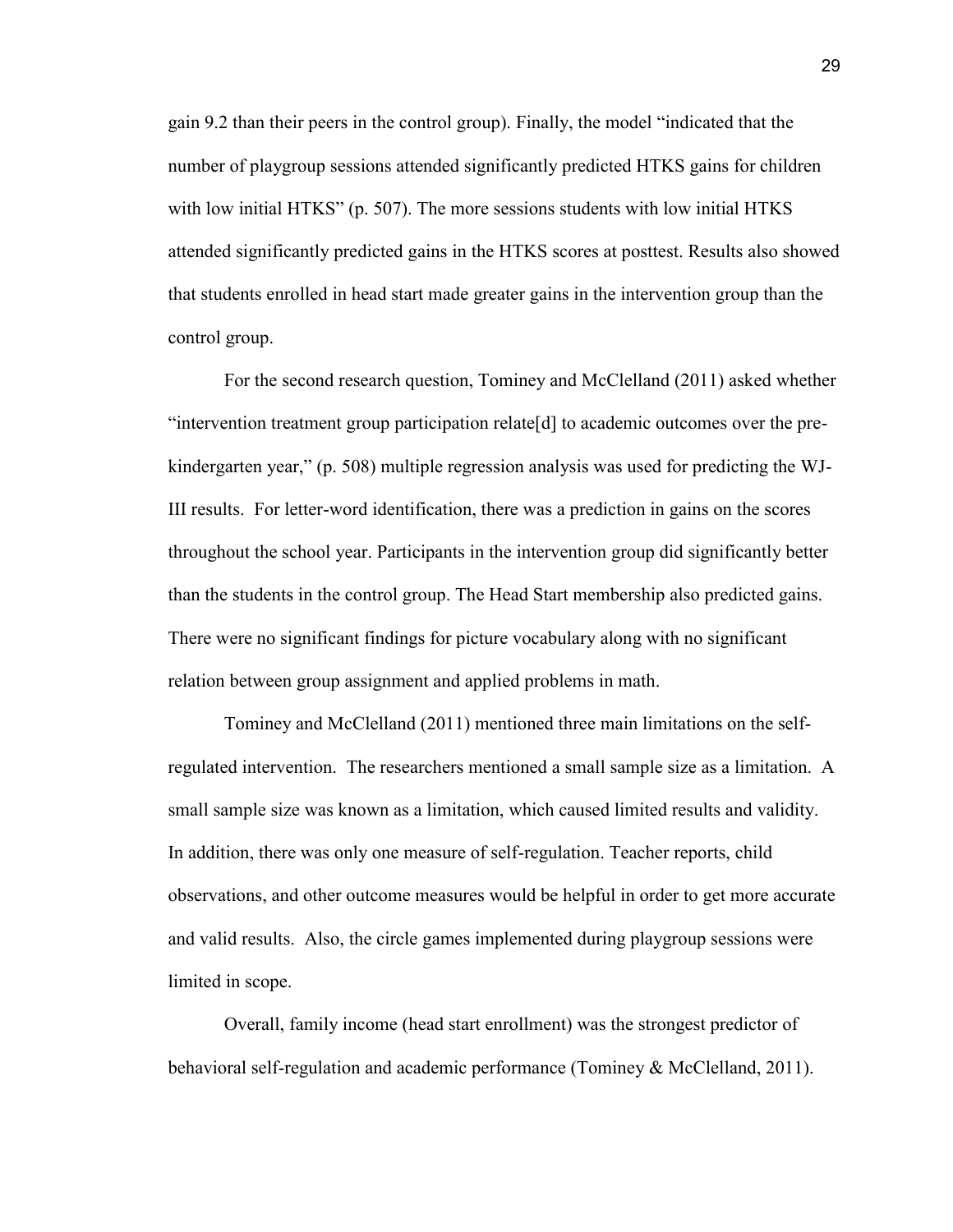Students reported that they had "internalized some of the strategies they learned" (p. 37). When general education teachers do circle time games with their preschool students as one of the behavioral strategies, it helps some preschool students boost their selfregulation skills.

**Stop and think.** In addition to general education teachers establishing routines and social engagement for students with EBD, general education and special education teachers may implement a social skills intervention. McDaniel et al. (2017) looked at a specific social skills program called Stop and Think, a scripted curriculum for Pre-K through 8 that included 12 sessions with five components (teach, model, roleplay, performance, and feedback) and a five-step process for the Stop and Think program (stop and think, identify good and bad choices, identify steps to performing the good choice, implement steps, and reflect on the good choice you made and used throughout each day). The program also included four skill groups: survival skills that included listening and following directions, interpersonal skills, problem-solving skills, and conflict resolution skills, including handling peer pressure (Knoff, 2005). The study explored the program's effectiveness for five students with EBD by examining their negative social behaviors and general education teacher responses to the Strengths and Difficulties Questionnaire (SDQ). Five students in grades two through three participated in the study. For the five students, there was a comparison of results between two classrooms (three students in classroom one and two students in classroom two). For the general education teachers, a twelve-year veteran general education teacher participated along with a firstyear general education teacher. The five students were nominated by a general education teacher due to a history of social problem behaviors over two years, which interfered with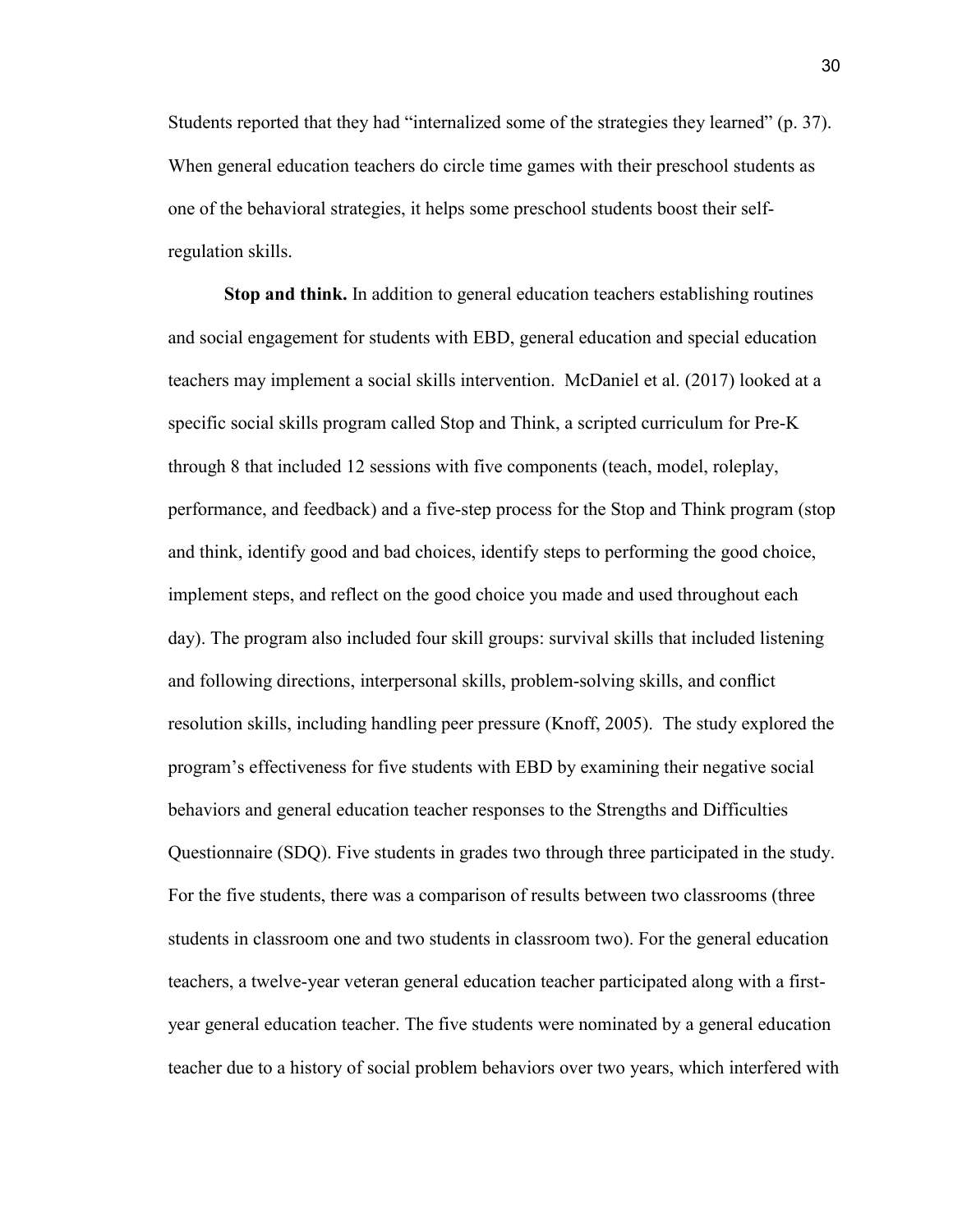instruction and remained unresponsive to previous intervention. The study setting was an alternative suburban school for students (kindergarten through twelfth grade) with challenging behaviors in the Southeast US.

Negative social behavior (NSB) and the SDQ were used as measurement tools for the Stop and Think program (McDaniel et al., 2017). NSB measured various types of negative behavior, including arguing, teasing, verbal aggression, interrupting, and not independently doing school work. Researchers documented NSBs using 20-second partial interval observations for 30 minutes. The data was collected on average three times per week. The percentage of NSBs was calculated by the following formula: Total number of yeses divided by total number of intervals multiplied by 100. The interobserver agreement ranged from 97-100%. Classroom teachers complete the SDQ at pretest and posttest.

McDaniel et al. (2017) examined the results of the Stop and Think program. There was a two-week follow-up on multiple-baseline model across classrooms. There was no social skills instruction during baseline conditions. NSB "was [the] variable for all students in the study, with some students demonstrating NSB in nearly 50 % of intervals" during baseline (p. 69). There were moderate effects "on improving social skills and behavior for students with EBD" (p. 69) during the Stop and Think intervention and at follow up. The moderate effects were from not only social skills instruction, but the Stop and Think intervention. Fortunately, NSB decreased during the Stop and Think intervention process, which showed behavior that was more positive from students with EBD. According to the ratings on the SDQ, there was a transition from abnormal to borderline risk for four students plus one student improved to normal risk levels in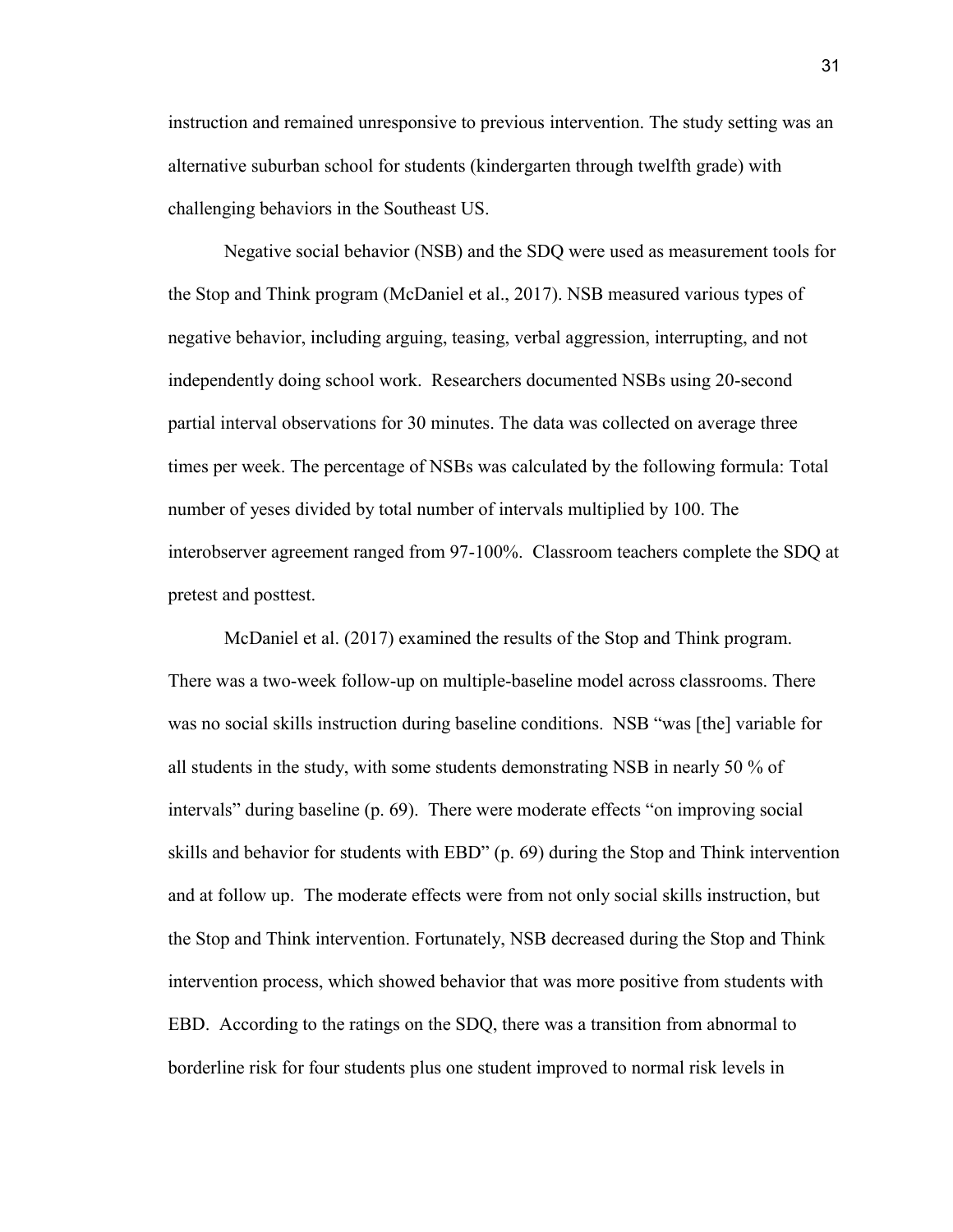general related to difficulties. At the two-week follow-up, students continued with low NSBs.

McDaniel et al. (2017) mentioned some limitations on the Stop and Think program study. Social skills were taught to the entire class, but the data only was collected from five students in only two classrooms. Therefore, more information on a larger sample would be helpful. Another limitation dealt with the non-generalization of the data. All of the data were collected during the academic instruction only. There was also a lack of data on academic improvement and focused only on social skills. Finally, more social validity information is needed to assess the feasibility of implementing Stop and Think.

Overall, the Stop and Think intervention showed moderate effects along with social skills. In addition, there was a decrease in negative social behaviors (NSB). The participant had positive responses when using the intervention. Stop and Think would be a helpful behavioral strategy to increase social skills in students with EBD.

**We have skills.** Marquez et al. (2014) studied a program called We Have Skills! (WHS) to examine WHS in classrooms that included a large sample. Researchers hypothesized that general education teachers implementing WHS would show greater self-efficacy for achieving student engagement, instructional practices, and classroom management and see greater improvements in students' behaviors in their classrooms.

The study was conducted on 1,616 students (K-3), where 822 students were in the intervention group and 644 students were in the comparison group (Marquez et al., 2014). The study was conducted in 17 different elementary schools in California, Oregon, and Washington State. There were a total of 70 general education teachers (67 females) and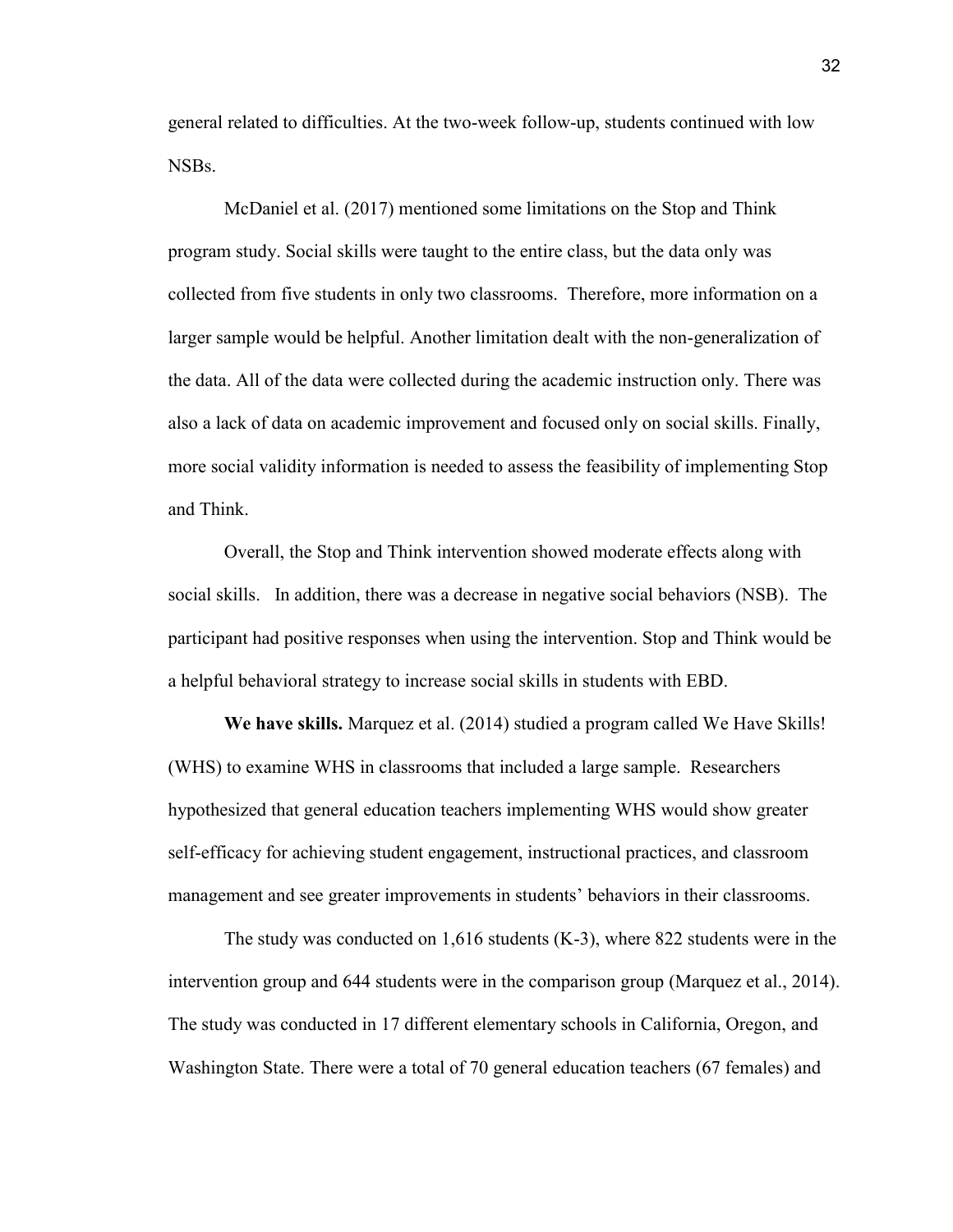1616 students. Randomly assigned, each school included classrooms that were in either condition: the intervention condition ( $n = 37$ ) or the control condition ( $n = 37$ ), which was randomly assigned where n was the small sample size (Marquez et al., 2014, Larson & Marx, 2012). General education teachers and students volunteered to participate in the study. Stated by Marquez et al. (2014):

WHS is a video-based social skills program that (a) address[ed] the needs of the large number of students who begin school with weak or limited social skills; (b) [met] the needs of their [general education] teachers who lack the time, training, and expertise to provide social skills instruction; and (c) [was] firmly rooted in the research on effective social skills instruction (p. 139).

This video-based program taught a variety of social skills to elementary age students, which included three modules. Module 1 consisted of instructional materials for students. Module 2 included an online assessment tool for helping students with their social behaviors based on how they respond to instruction. Module 3 included instruction delivery and forms of student support. The three components of WHS included instructional materials, general education teacher professional development, and the Elementary School Behavioral Assessment (ESBA) student assessment.

Three outcome measures were used for the WHS study (Marquez et al., 2014). The twelve-item online assessment tool Teacher Sense of Efficacy Scale (TSES) measured the general education or special education teachers' behavior ratings of selfefficacy, which was completed by general education teachers at pre- and posttest. The TSES included three factors of efficacy: efficacy for student engagement, efficacy for instructional practices, and efficacy for classroom management. Another outcome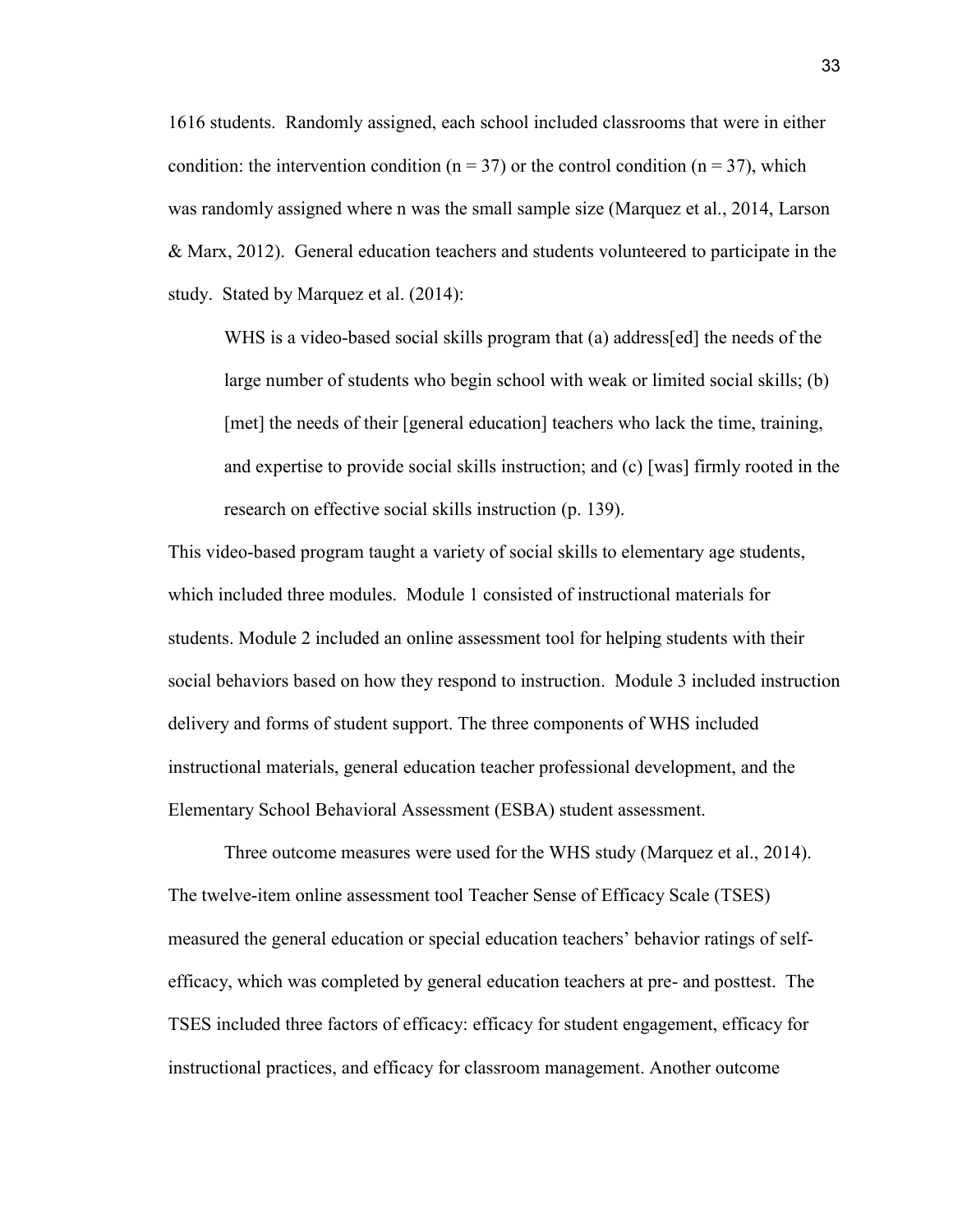measure that was used was the ESBA that was administered during pre- and posttest. Marquez mentioned that the ESBA was an assessment tool that

allow[ed] teachers to screen [their] entire classrooms as well as progress-monitor individual students on the extent to which they 0universal screening and progress monitoring. The assessment tool also included general education teachers rating students based on seven social skills on behavioral items that has twelve items, which were in the WHS program" (p. 148).

The teacher rating was on the three-tiered student support models (Brown-Chidsey & Steege, 2005) using the three-point color code (green = mastery, yellow = needs improvement, and red = cause for concern) through Response to Intervention (RTI) (Brown-Chidsey & Steege, 2005, p. 149). For progress monitoring, general education teachers recorded the improvements in students' skill acquisition. In addition to progress monitoring, general education teachers were asked to rate their experience with the WHS program using a one-six point rating scale from strongly disagree to strongly agree to determine the intervention's social validity. There were also open-ended responses on general education teacher satisfaction on the WHS program at posttest.

Results from Marquez et al. (2014) were analyzed using multi-level regression. At posttest, an analysis of covariance (ANOVA) was used to examine self-efficacy for general education teachers with pretest scores as the covariate. For general education teachers, self-efficacy and student behaviors were not significantly different at pretest based on years teaching, age, gender, grade taught, education level, race, or self-efficacy itself. At posttest for the TSES, there was significant improvement on general education teacher self-efficacy for the intervention group compared to the control group. The effect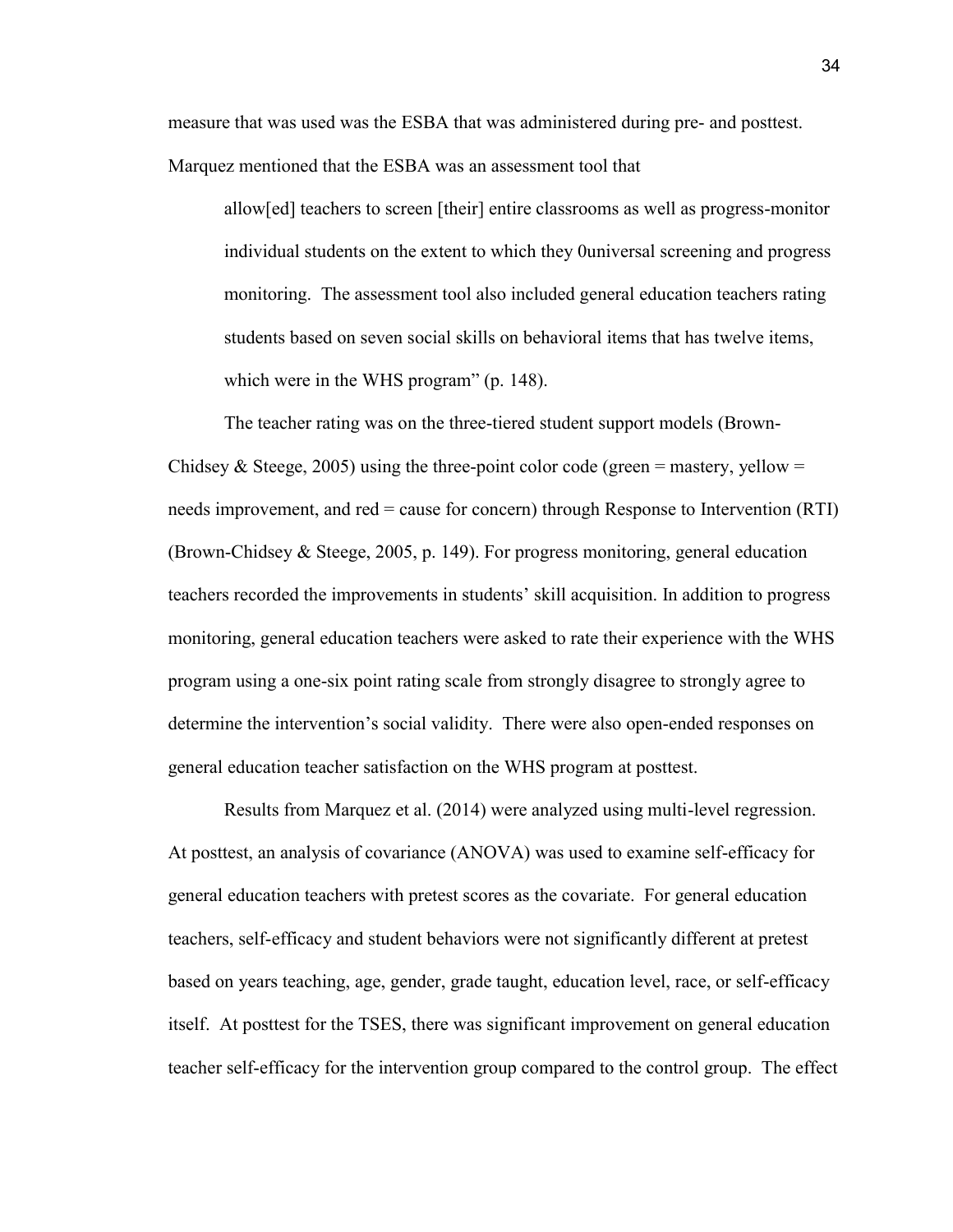of self-efficacy did not depend on general education teacher gender, grade taught, age of general education teacher, or years of experience.

For the student behavior ratings, a multi-level regression the Analysis of Covariance (ANCOVA) was used to examine condition effects for the ESBA scores at posttest (Marquez et al., 2014). The pretest scores were used as the covariate through a multilevel ANCOVA. The ESBA scores were included for looking at error correction (EI) at pretest for not only students, but for general education teachers as well. For the posttest, the ESBA scores were higher in the WHS intervention group (improved by 3.5 points on average points in the WHS group, improvement by 1.7 average points in the control group) than the control group.

General education teachers were satisfied with the program, rating WHS an average of 5.4 out of 6 on social validity measures (Marquez et al., 2014). Specifically, 100% of the general education teachers would recommend the program to other teachers (56% strongly recommend) and 100% were likely to use the program (59% highest likelihood). General education (and special education) teachers can use WHS to help students with their social skills.

Marquez et al. (2014) reported several limitations to the WHS study. To begin, they report that "the relatively small scope of [the] evaluation study resulted in small samples that limited generalizability of outcomes" (p. 154). The small scope was due to the small number of volunteers from a total of four districts. There were also uncontrollable school, general education teachers, and student factors because of the small sample study, limiting internal validity. In addition, the maintenance of skills was not assessed due to limited time of study. Also, the researchers used the ESBA to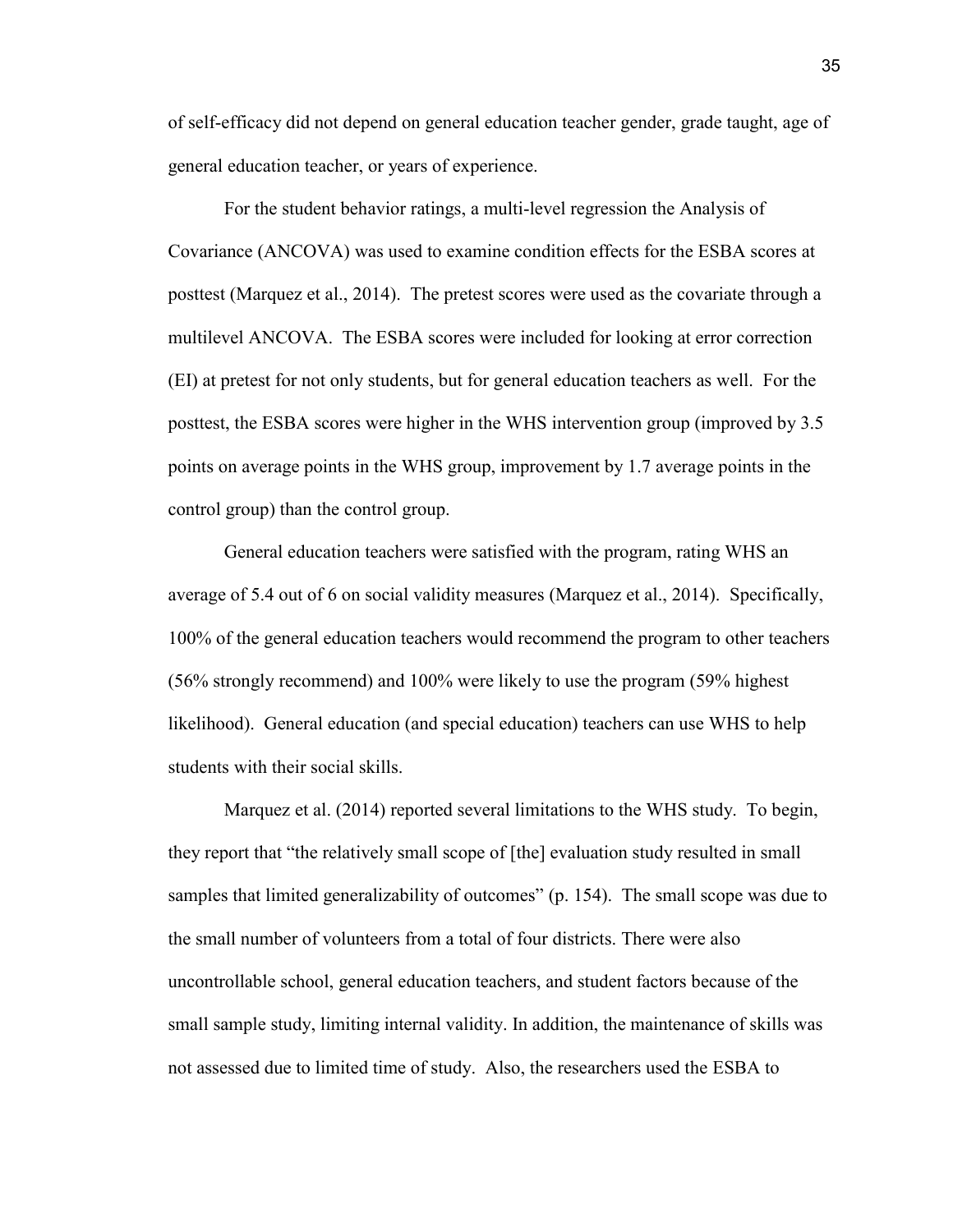measure behavior. For this reason, there was a lack of a standardized measure that limited outcomes. Unfortunately, for this study, the measures of treatment integrity were not included, which was another limitation.

Overall, students had higher posttest scores in the WHS group than the control group (Marquez et al., 2014). The general education teacher and their students had positive responses when using the intervention. Based on results from this study, the WHS would be another behavioral strategy for not only general education students, but with students with EBD to use to help them.

**Second step.** Cooke et al. (2007) examined a program called Second Step, which was used in the 2002-2003 school year in the 2002-2003 school year by the school staff including special education and general education teachers. The researchers Cooke et al. (2007) administered the evaluation of Second Step. The purpose of the study was to examine the risk and protective factors of the Second Step program by implementing it with third and fourth graders who displayed aggressive behaviors. Cooke et al. stated a hypothesis that a multi-component evaluation methodology "implementation approach would enhance the effectiveness of Second Step by broadening the scope of the program and addressing some of the potential reasons for lack of success in the past" (p. 95). For the study, there were four goals. The first goal dealt with high implementation fidelity. The last three dealt with support, which were strong general education teacher and administrator buy-in and support, high levels of community involvement and support, and the provision of intensive, ongoing training and technical support.

Cooke and colleagues conducted an evaluation study that examined the effectiveness of the Second Step program across an entire town. There were a total of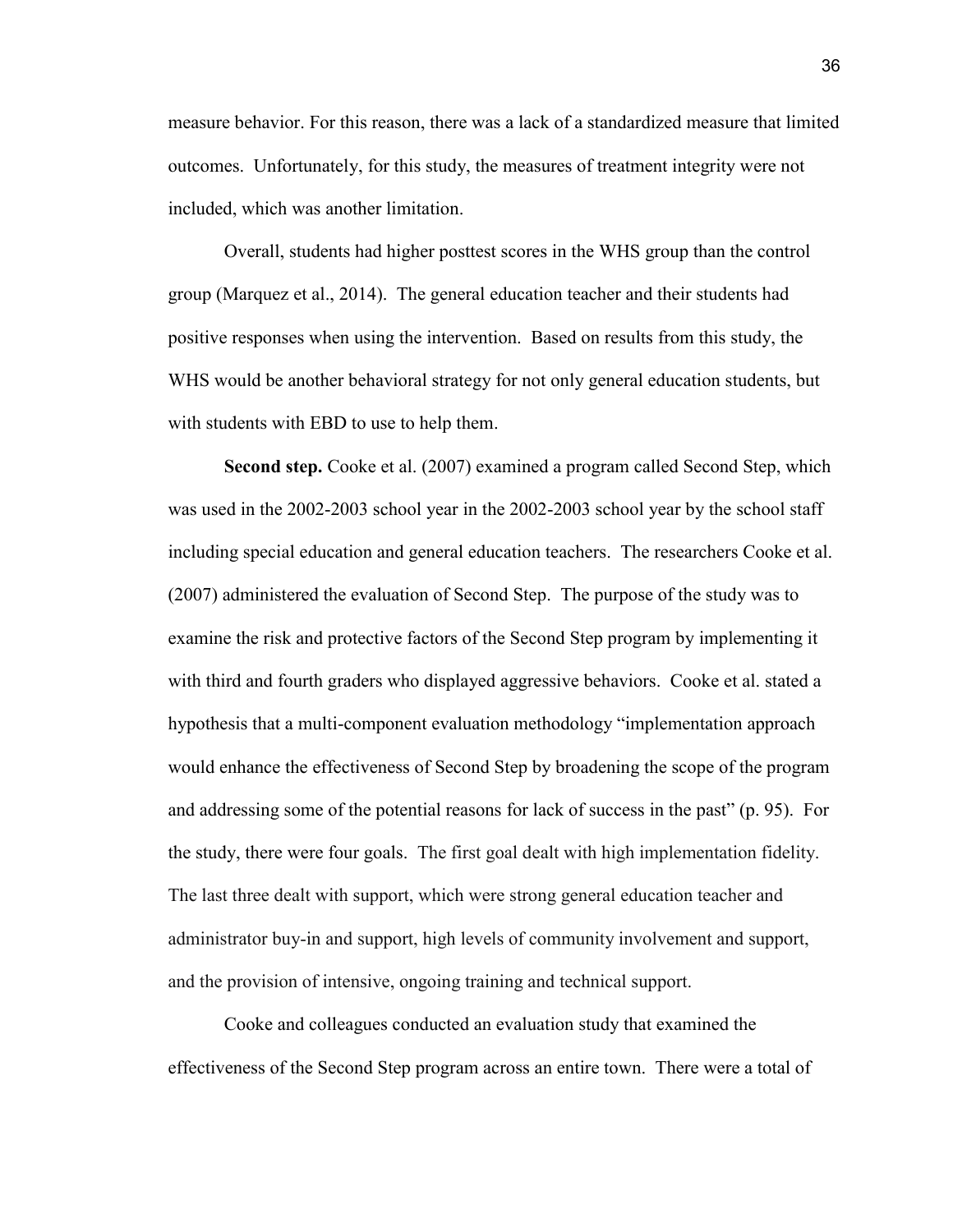986 possible participants in eight elementary schools in Meriden, Connecticut; however, because of the evaluation eligibility, only five of those schools were able to participate. Furthermore, since seventeen of the schools did not finish the measures for the study, the sample size for the study was 741. This was a cross-site, city-wide, multicomponent evaluation-type study on Second Step. The study included 364 students in third grade and 377 students in fourth grade.

Second Step focused on a violence prevention approach that was citywide, which was done across a small city Meridian (Cooke et al., 2007). The program was a type of curricular activity that helped students decrease their problems related to being aggressive and violent when discussing certain situations. The teaching methods that were included within the Second Step program focused on a social-emotional curriculum within three areas of units: anger/emotional management, empathy, and impulse control. The anger/emotional management session taught students how to manage their anger and emotions during a particular situation, such as settling a disagreement. In addition, the sessions included lessons on empathy, since aggressive children may have difficulty with perception and reading other people's cues based on emotions. Impulse control lessons helped students manage their behaviors, especially in complex situations. The program set behavioral expectations for students who were coached and taught by adults, including special education teachers and general education teachers, parents, and other school staff. Adult and peer modeling, role-playing, and coaching along with cueing were the teaching methods that were included in the program. The Second Step training sessions were one hour in length per component for elementary general education teachers and staff. There were also parent-teacher organizations and other meetings.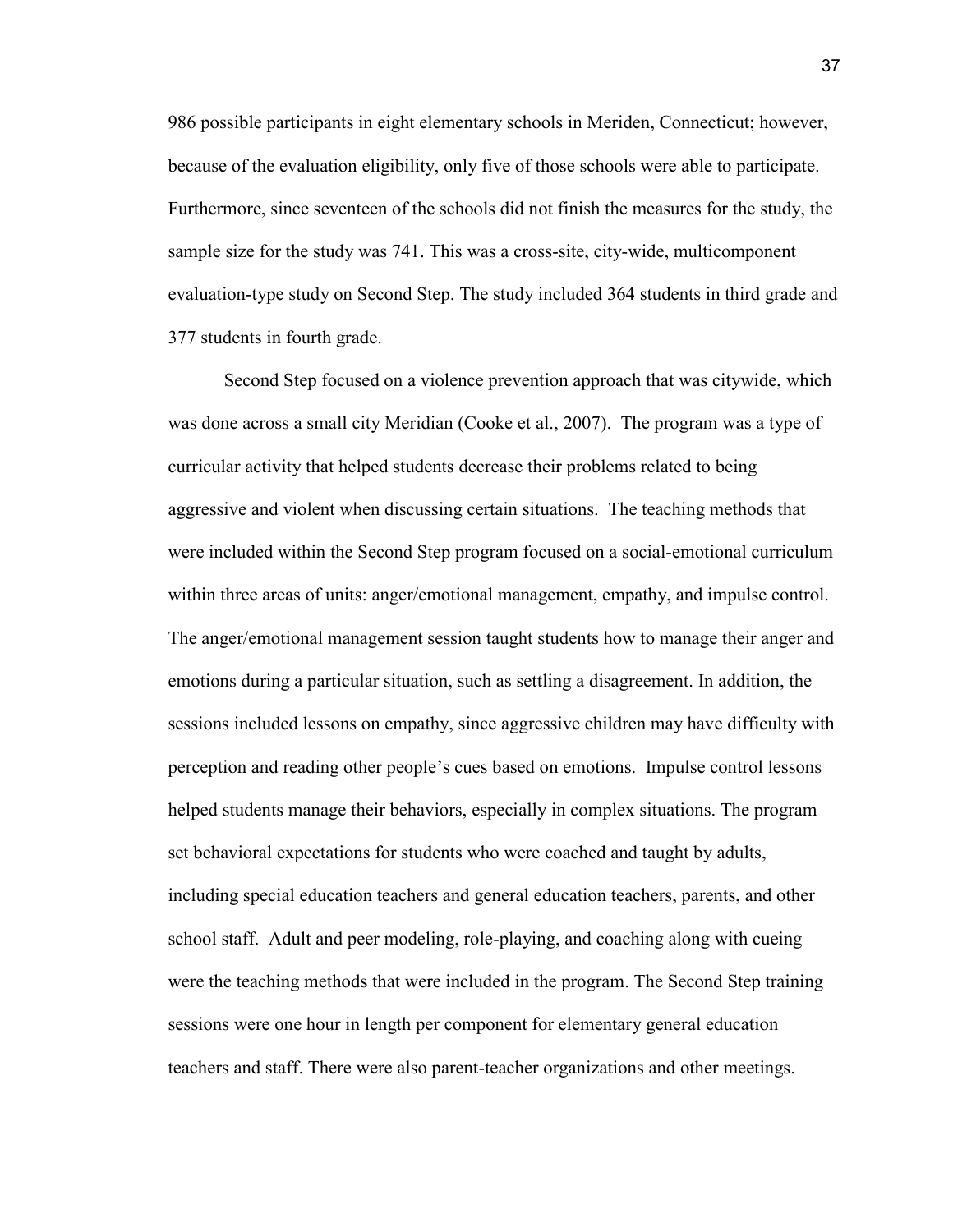Including general education teachers, the organizations and other meetings had discussions on general education teachers building support for Second Step and answering any questions and/or concerns along with assisting schools in developing implementation plans that are based on individual lesson schedules. Implementation also included an all-day training that had three training sessions, which were an hour per session, technical support, such as weekly school visits, and "a school and community partnership team formed to aid in the consistent application of Second Step language and principles throughout the school district and the community as a whole" (p.98).

Cooke et al. (2007) administered student surveys, behavioral observations, and discipline referral outcome measures to examine behaviors, specifically aggressiveantisocial and pro-social behaviors. Assessments were done before the program as well as at follow-up. The specific measures included a 67-item student self-report questionnaire for third and fourth graders, as well as a student behavior observation checklist. Taken from four surveys, the student self-report questionnaire was given to a total of 639 students that was read out loud to students and included nine outcome measures that were from four surveys (La Greca et al., 1996; Wang, 2016; Bosworth et al., 1999; Weinberger & Schwartz, 1990). The questionnaire was completed at baseline and posttest (Cooke et al., 2007). In addition, behavioral observations were used at the beginning and the end of the school year, which included a student behavior checklist. The researchers observed students' behaviors using the categories from the Social Interaction Observation System (SIOS), 4th edition, for child behavior and general education teacher behavior. For child behavior, the categories were neutral/positive, prosocial, borderline, negative, aggressive, and physical or verbal distress. Teacher behavior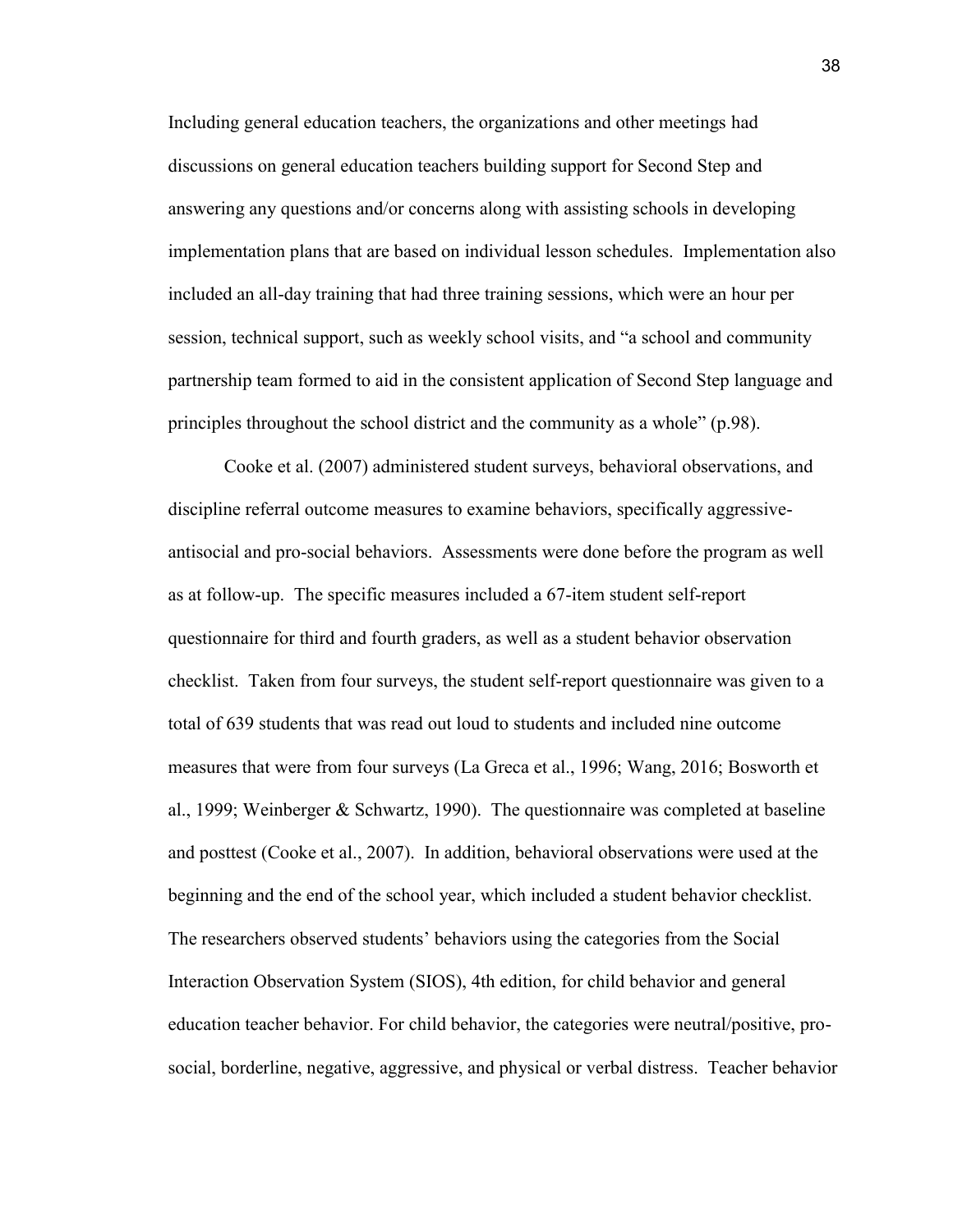categories were requests, commands, and questions. The settings for the observations were the classroom, the playground, and the cafeteria. In addition to behavioral observations, disciplinary referrals were reviewed as an outcome measure using a disciplinary referral checklist. There were three forms of minor delinquency that were of the category coding: non-violent behavior, such as rudeness or disrespectful behavior, minor violence, such as pushing or tripping, and destroying or throwing objects, such as breaking objects, and throwing pencils, along with threatening violence, such as taunting other students or bullying, and violent/physical assault, such as fighting, kicking or punching, as two forms of violence. For results, a frequency calculated score was based on the number of referrals for minor delinquency along with and for violence, which that occurred during the school year in the first three months of the school year (September-November) and in the final three months of the school year (March–May).

Cooke and colleagues completed a regression analysis (multi-level regression) of the Second Step study data. For each of the questionnaires, the Cronbach's Alpha was used for each variable relating to consistency at baseline and posttest. At the baseline and/or the post-test, Chronbach's Alpha for all of the Modified Aggression Scale and Weinberger Adjustment Inventory subscales were more than 0.63 and had a median of 0.79. The statistics were showing that the items were measures based of a characteristic. In the Kidcope questionnaire for example, the two subscales for internal consistency were only 0.47–0.60, which was a lower alpha than the Modified Aggression Scale and Weinberger Adjustment Inventory subscales. For the hypothesis on increasing prosocial behavior by preventing aggressive behavior through Second Step, correlations were the support system within the "positive changes in pro-social and negative survey measures"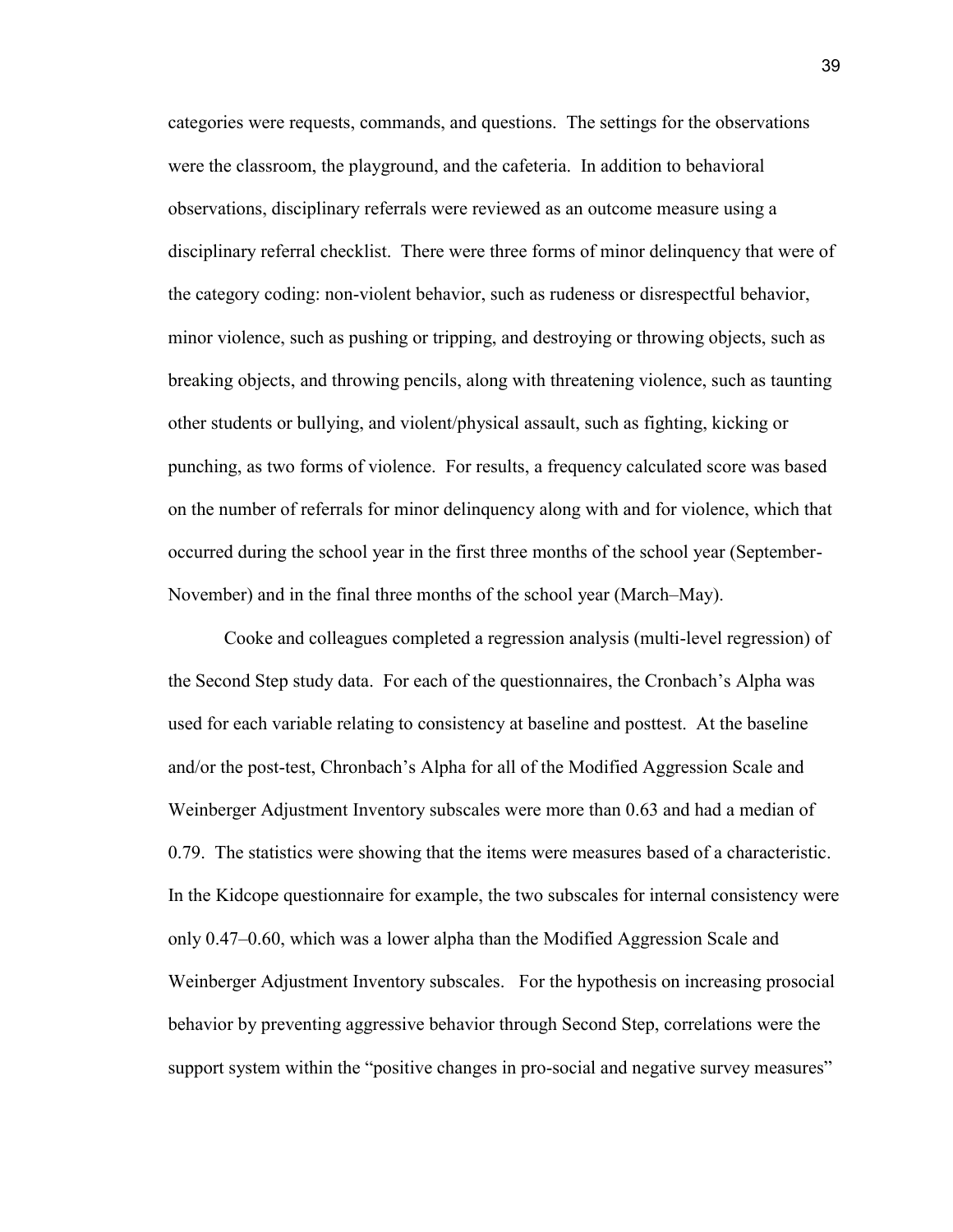(Cooke, et al., 2007, p. 109). Overall, there have been significant improvements in student behavior, including positive approach/coping and caring/cooperative behavior. Unexpectedly, responsibility did not change in contrast to impulse control that showed a significant decrease during the school year. There were also small, significant increases in angry and aggressive behaviors. Fighting did not change significantly. The behavior observations were done at baseline and posttest. There were 545 observations at baseline and 558 observations at posttest (five-minutes per observation). Violence and aggression were rarely observed. There was no significant change in observations related to frequency of students engaging in neutral behavior. Referring to frequencies, the observation of behaviors (positive, borderline, and negative) was significantly lower at posttest than at pretest. There was no statistically significant difference in observed prosocial behaviors from baseline to follow up. For prosocial behaviors, the observation "was accompanied by comparable or larger reductions in the percentages of borderline, negative, and aggressive behavior and a corresponding increase in neutral behavior" (Cooke et al., p. 104). However, there was an overall change from disruptive to neutral for on-task behavior based on observed behaviors. The referred students during the follow-up period had a continuation of anger, aggression, and impulse control difficulties and the positive survey variables showed significantly lower scores. General education teachers (n=171) completed a year-end survey. General education teachers reported moderate-to-high support for implementing Second Step. In addition, 71.7% of the general education teachers believed that Second Step helped their students.

Cooke et al. (2007)mentioned some limitations for the Second Step intervention. One limitation of the study was the lack of a control group. Unfortunately, the group was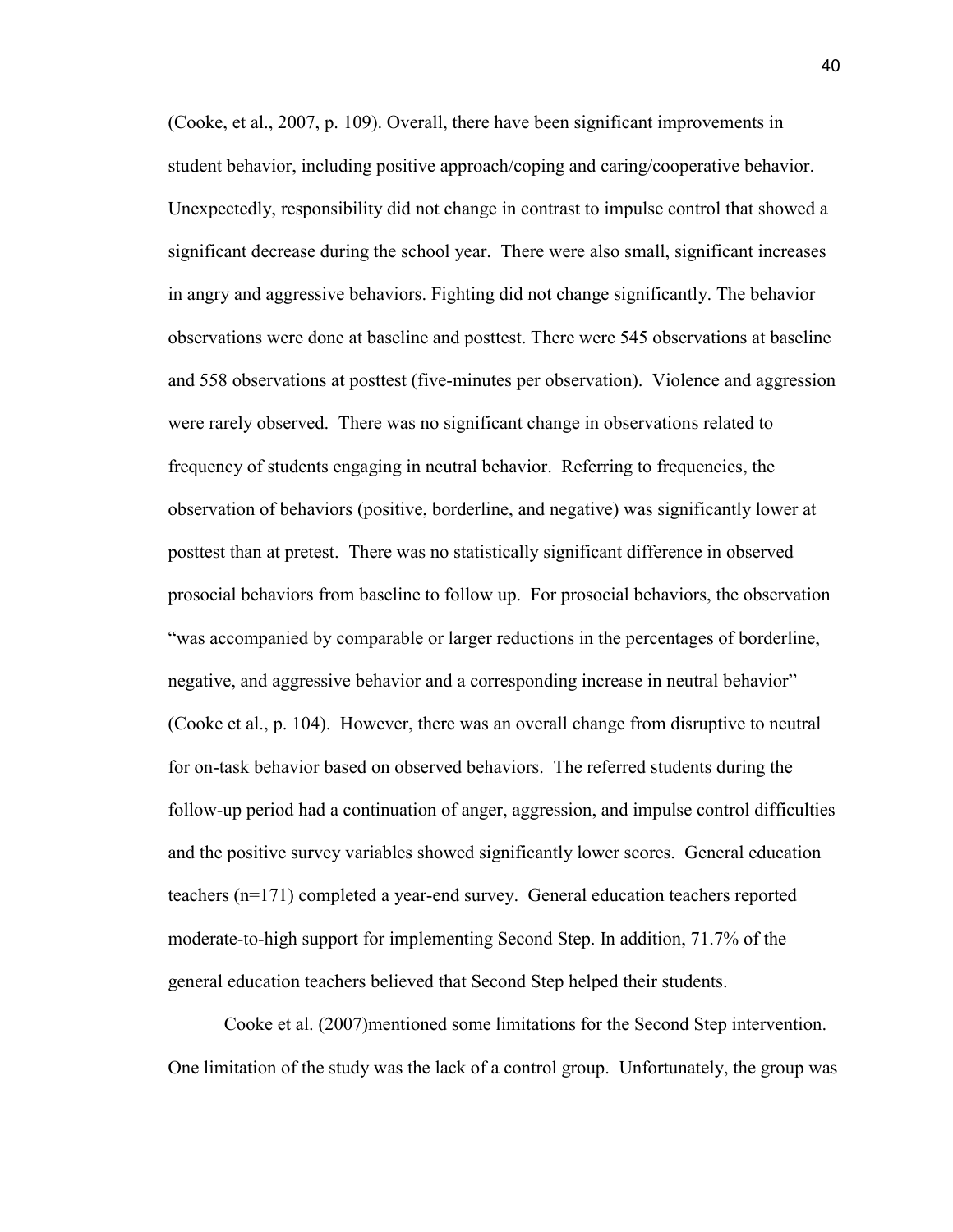not available because Second Step was implemented in every school within the district by the researcher. In addition, significant behavioral changes were not found based on independent behavior observations.

Overall, positive approach-coping, caring-cooperative behavior, suppression of aggression, and consideration of others all had significantly improved within students (Cooke et al., 2007). There was no significant change in aggressive antisocial behaviors based on the behavioral observations and disciplinary referrals. The general education teacher had positive responses when using the intervention. Second Step would be a helpful behavioral strategy to increase prosocial behaviors in students with EBD.

**Fast track.** Bierman et al. (2013) examined a prevention program that was used for aggressive disruptive students and at-risk students called Fast Track. Fast Track was examined based on its effects on the program itself and the behavioral, social, and academic outcomes of students with aggressive‐disruptive behavior problems. The purpose of the Fast Track study was to look at the impact of the Fast Track intervention on various students' outcomes, including grades, special education placement, and high school graduation. There were three hypotheses for the Fast Track study that were predicted by the researchers. The first one was that children in early childhood who have low intelligence tend to have a hard time learning about how to control their aggression, which would result in an increase in aggression in early elementary school. Another hypothesis was that in elementary school years, the important unique predictors would be the four cognitive factors of school maladjustment that are grades, grade retention, and placement: low IQ, inattention, poor reading and readiness. The final hypotheses was that an important unique predictor would be how severe the aggressive disruptive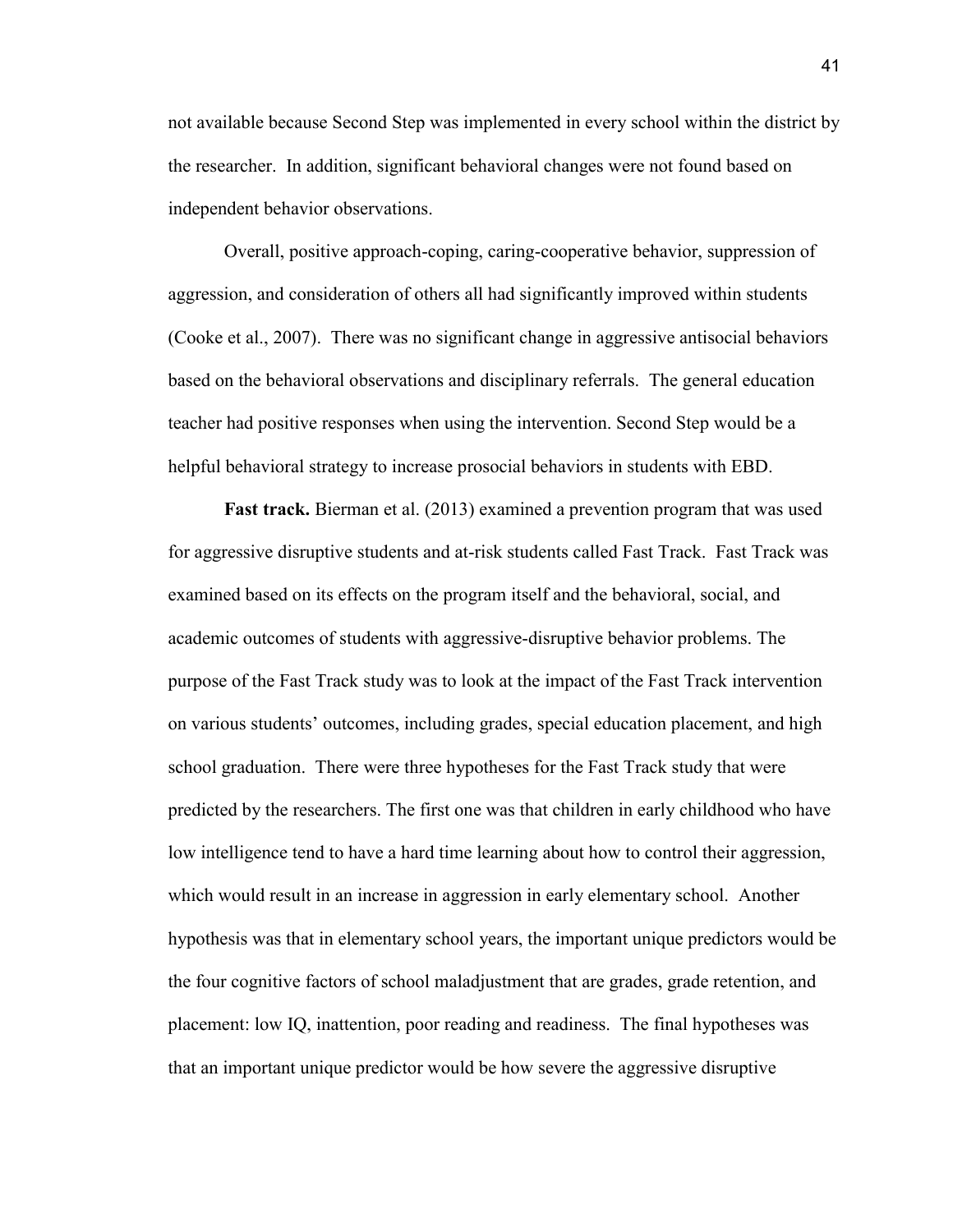behavior was an important unique predictor in the secondary school years based on school maladjustment along with the contributions to the behavior disordered classification in the elementary school years. The main question of the study "was whether the significant intervention effects observed on dimensional measures in the early elementary years affected substantive school outcomes in later years, in ways that might have cost savings for schools and life course impact for the participants" (Bierman, et al., 2013, p. 117).

For the Fast Track study, schools were matched according to size, percentage of free or reduced lunch, and ethnic composition and randomly assigned to either intervention or control conditions (Cooke et al., 2007). The study included 891 kindergarten students who were behaviorally disruptive and had antisocial behavioral issues at four locations (Tennessee, North Carolina, Washington State, and Pennsylvania) in 54 schools. There was also a normative sample from the control groups in different schools (387 students) that was only used for study outcome references. Unfortunately, there were only findings on the complete academic data from 660 students out of the total of 891. The remaining 231 students who all had missing data had inconsistencies within their data.

The Fast Track program was researched by Bierman et al. (2013), and included multiple components. These components helped address aggressive behavior in children (behavioral, social, and academic) (Conduct Problems Prevention Research Group, 1992). The goals of the Fast Track program were "the promotion of parental support and effective behavior management skills, child social competence and positive peer relations, classroom teacher support and effective classroom management skills, and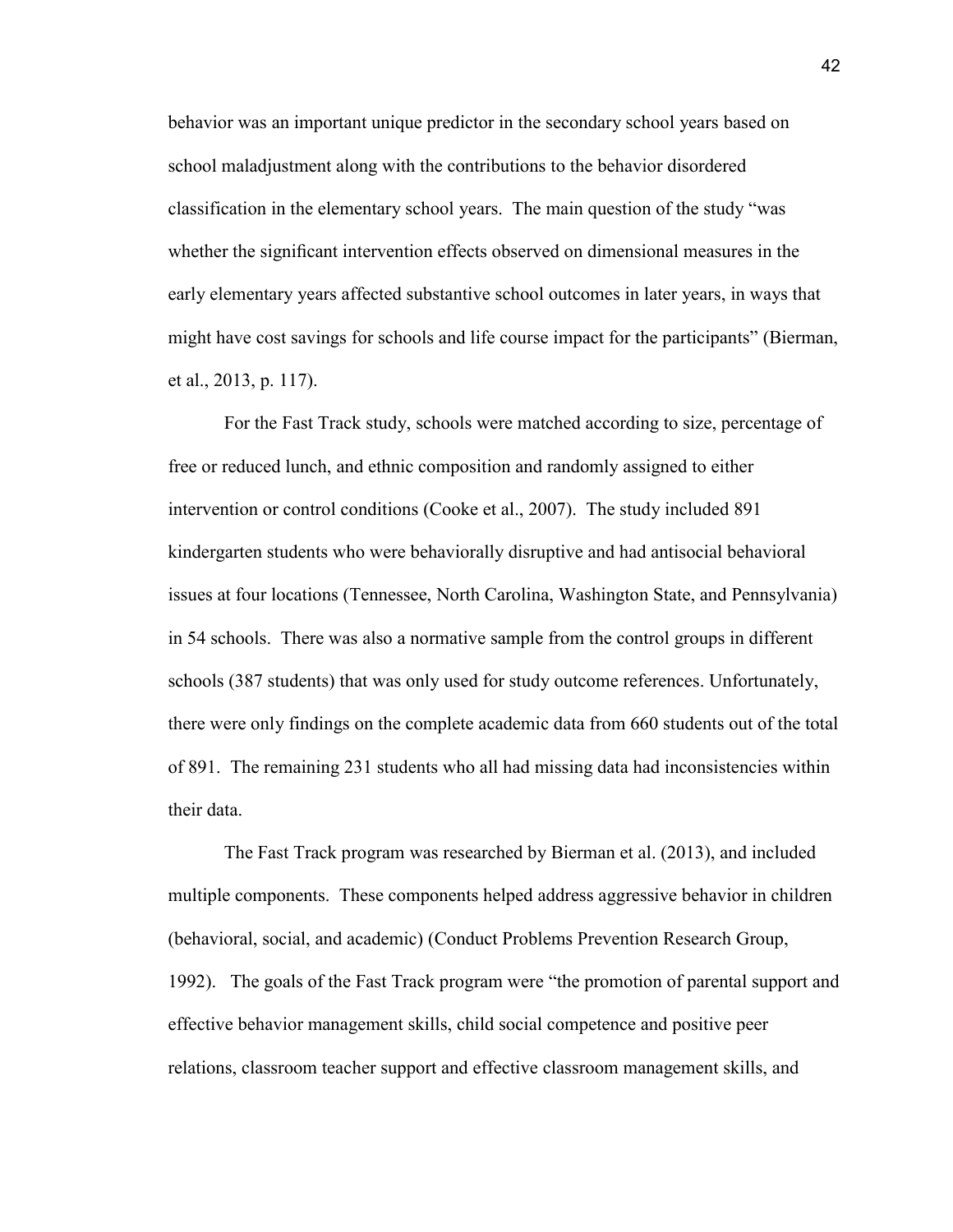child reading readiness and school engagement" (Bierman et al., 2013, p. 115). Fast Track consisted of eight procedures: 1) Promoting Alternative Thinking Strategies (PATHS) curriculum (social-emotional learning program), 3) Teacher consultation, 4) Individual Tutoring, 5) Peer pairing, 6) Middle school transition program, 7) Academic support in the secondary school years, 8) parent training and child social skill training groups, 9) Education Consultants (ECs), and 10) Intervention participation. In addition, there were four cognitive and behavioral school readiness (school difficulties predictors) measures: cognitive ability, reading readiness, inattention, and aggression-disruptive behavior. Cognitive ability included the Wechsler Intelligence Scales for Children - Revised (WISC‐R) as a measure to describe the study participants. The two subtests that were used for measuring cognitive ability were the vocabulary and block design, which were administered at kindergarten. For reading readiness, the Letter-Word Identification subtest was used for the Woodcock - Johnson Psycho - Educational Battery - Revised was used (WJPEB). The Letter-Word Identification subtest was used to measure early reading ability. For inattention, the Attention Problems subscale of the Teacher's Report Form of the Child Behavior Checklist (TRF) (Achenbach, 1991) was used for assessing attention. In addition to inattention, the Teacher Observation of Child Adjustment‐Revised (TOCA‐R) Authority Acceptance scale was used to assess aggressive disruptive behavior (Achenbach, 1991; Werthamer-Larsson, Kellam,  $\&$ Wheeler, 1991; Bierman et al., 2013). School maladjustment area was also reviewed based on five measures: grade point average (GPA), retention, behavior disorder classification, self‐contained placement (Bierman et al., 2013). Assessment procedures, the TRF and the TOCA‐R were both used as assessment procedures to assess inattention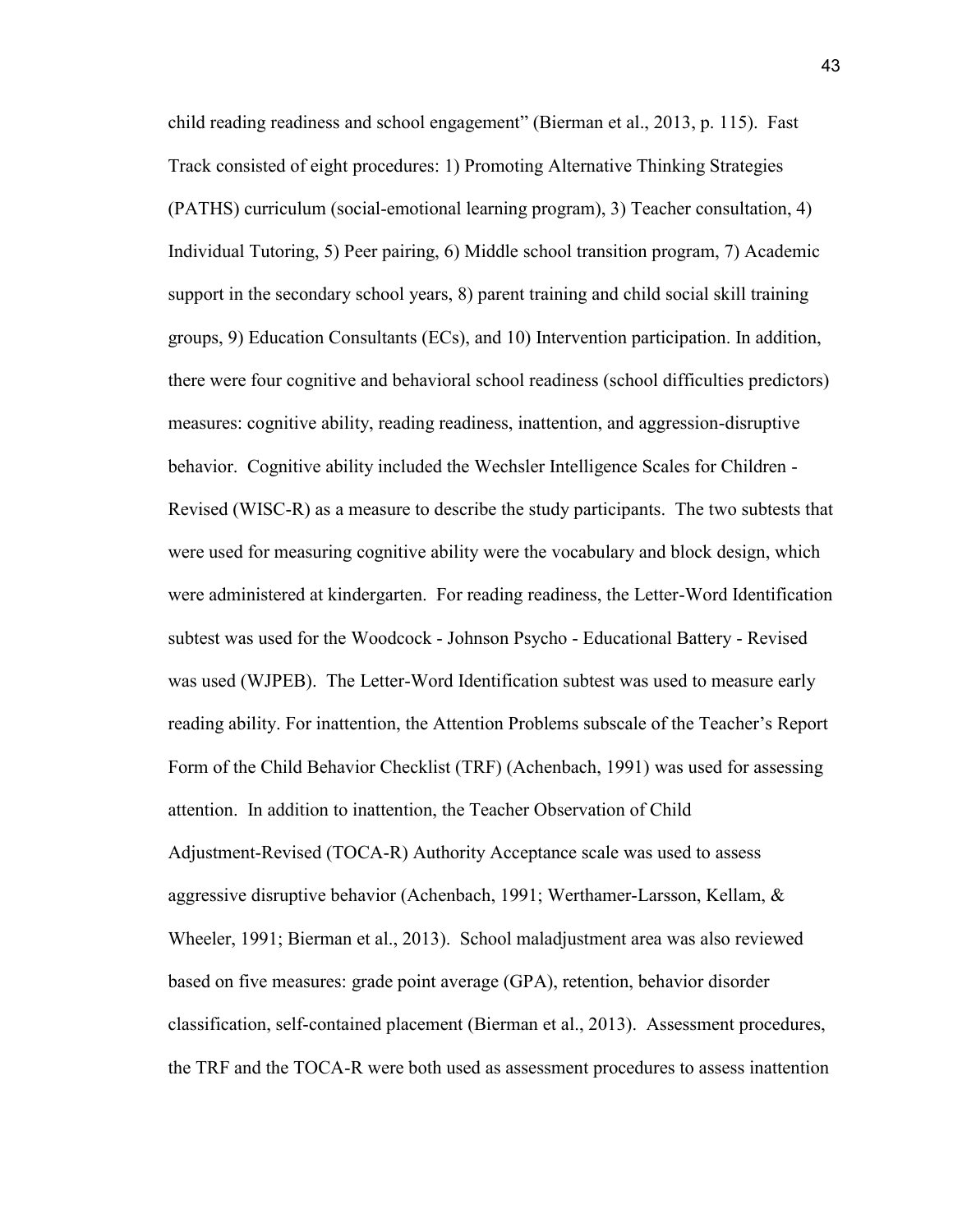and aggressive behavior (Achenbach, 1991; Werthamer‐Larsson, Kellam, & Wheeler, 1991).

Bierman et al. (2013) examined the effectiveness of Fast Track along with school readiness skills. Fast Track students reported a variety of results. The researchers used ttests "to identify variables that significantly differentiated the high‐risk youth (the intervention and control groups who exhibited elevated conduct problems at school entry) from the normative sample of youth attending the same schools as the children in the control sample" (p. 121). Kindergarten aggression and cognitive ability influenced elementary and high school measures to describe the study participants. At kindergarten, aggressive‐disruptive behavior problems were shown in children with significantly lower levels of school readiness than the normative group. The levels for the kindergarten measures were lower on cognitive ability and reading readiness plus higher on teacher‐rated inattention and aggression for aggressive‐disruptive children than the normative group. This difference was significant. In addition, "the IQ estimate for youth in the normative sample drawn from these high-risk schools was  $95.10$  (SD = 18.39), whereas the IQ estimate for youth in the aggressive high-risk sample was  $85.90$  (SD = 16.65)" (p. 121). In addition, higher rates of school maladjustment rates occurred in the aggressive‐disruptive children group than the normative sample at elementary and secondary school (lower grades, lower high school graduation rates). Between the two groups (aggressive‐disruptive children and normative), retentions did not differentiate. For GPAs, aggressive-disruptive high risk children were in the B/C range in Grades 1–4 and the C/D range in Grades 7–10. There was also a doubled increase in the Behavior Disorder classification ratings (from 8.5% to 16.5%) plus a tripled increase in the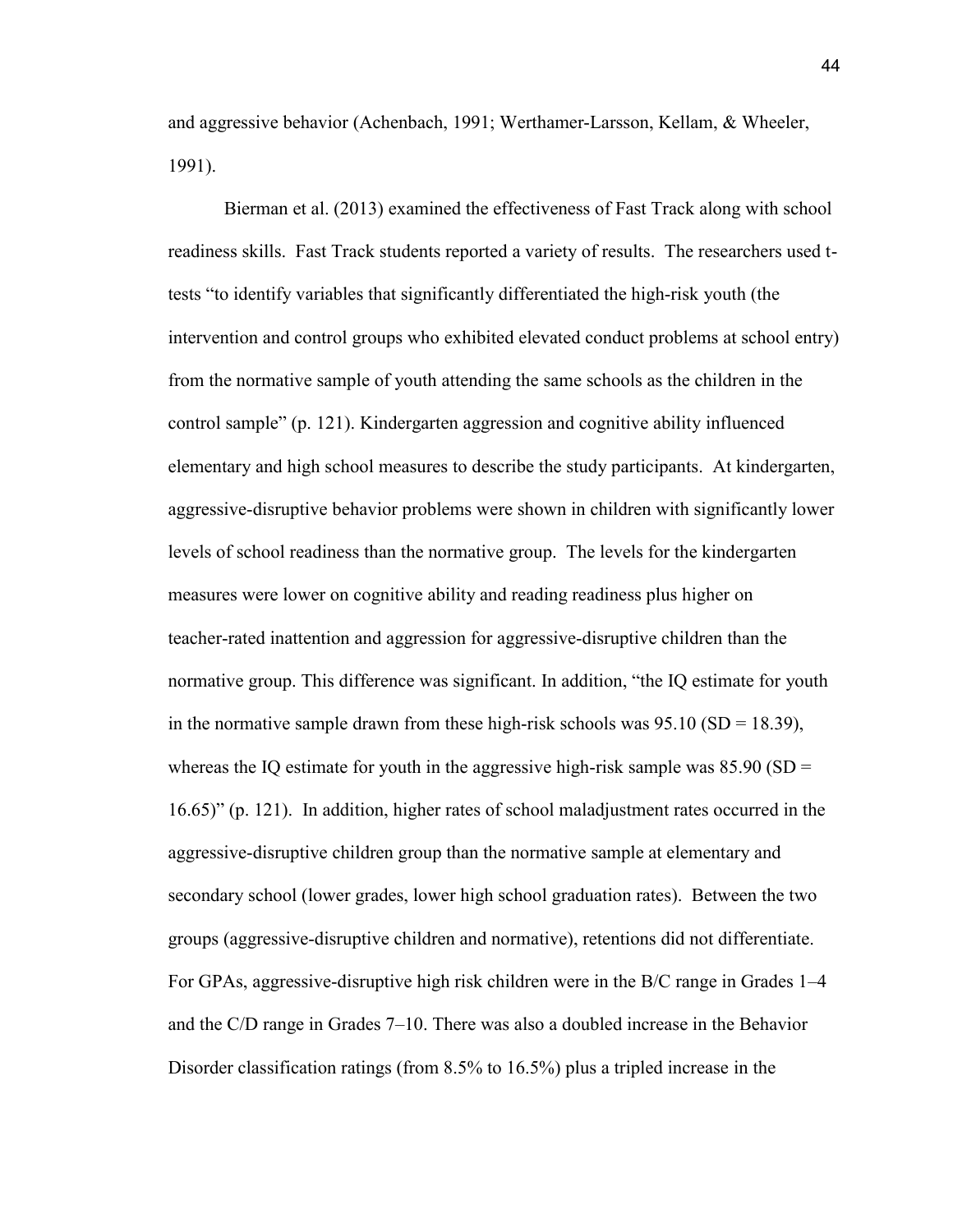classroom placements ratings (from 11% to 28%) for the elementary and secondary school years. Furthermore, "by high school, the high-risk youth were five times more likely than normative comparison children to be classified as Behavior Disordered (16.5% vs. 4%) and three times more likely to be placed in a self‐contained classroom  $(28\% \text{ vs. } 10\%)$ " (p. 122). They were less likely to graduate from high school  $(55.5\% \text{ vs. } 10\%)$ " 66%) because of low GPAs (1.73 vs. 2.02). For school readiness levels, they were lower than the normative group from the same schools that were disadvantaged. In addition to school readiness, there were higher levels of school maladjustment, including lower grades, and lower rates of high school graduation.

Multi-level, hierarchical regression analysis was used for the Fast Track intervention results. The intervention did not have a significant effect on measures of poor outcomes in elementary or high school. According to Bierman et al. (2013) the prediction of GPA for elementary schools were each of the school readiness factors significantly. Results revealed that participants in the intervention group did not have statistically better results than those in the control condition. For Behavior Disorder, Self-Contained Placement, and High School Graduation, there were no significant effects for the outcomes on the intervention within the elementary and secondary years.

#### **Academic Strategies**

Ennis (2016) mentioned a useful academic strategy for high school that can be used for students with EBD, which was used for writing in social studies. The writing intervention was called self-regulated strategy development (SRSD). The intervention was also used through TWA+PLANS.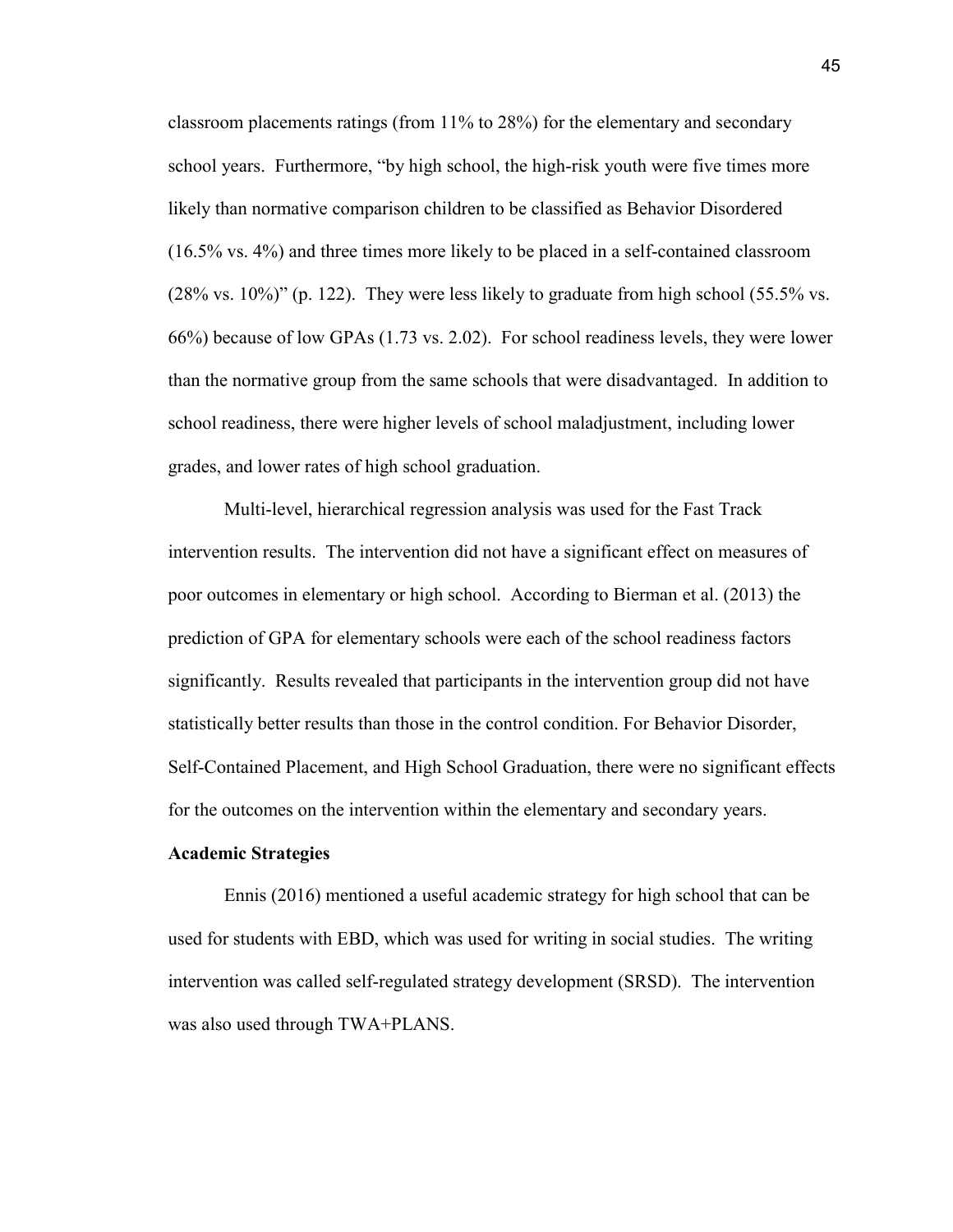**Self-regulated strategy development.** Ennis (2016) studied an intervention called the self-regulated strategy development (SRSD). The study purpose of SRSD was examine the intervention relating to summary writing of informational text by using the TWA+PLANS method for high school students with and at-risk for EBD in social studies, which was in a therapeutic residential facility for students within that category. Ennis asked two questions for the study: 1) To what extent can TWA+PLANS be implemented with fidelity with students with EBD within a residential facility? and 2) To what extent does instruction of TWA+PLANS in social studies impact students' writing performance, as measured by summary elements, quality, and total written words (TWW)?

The study setting was an urban therapeutic residential facility in the Southeast (SE), United States. Some students were placed in the facility by a state agency; some students came through the juvenile justice system; some students came by parents' response relating to a severe situation, such as suicide or substance abuse. In addition, the participants for the study were students with EBD in grades 1–12 who were all nominated by their history teacher who had SRSD experience.

SRSD was implemented by the researcher and is an evidence-based intervention that helps students improve their writing by identifying need areas, building writing selfefficacy, and increasing motivation to write (Harris & Graham, 1996). Ennis (2016) mentioned develop background knowledge, discuss the strategy, model the strategy, memorize the strategy, support the strategy, and independent practice as the six instructional SRSD stages. SRSD was initially developed for students with learning disabilities, but the intervention can be used for students with or without disabilities,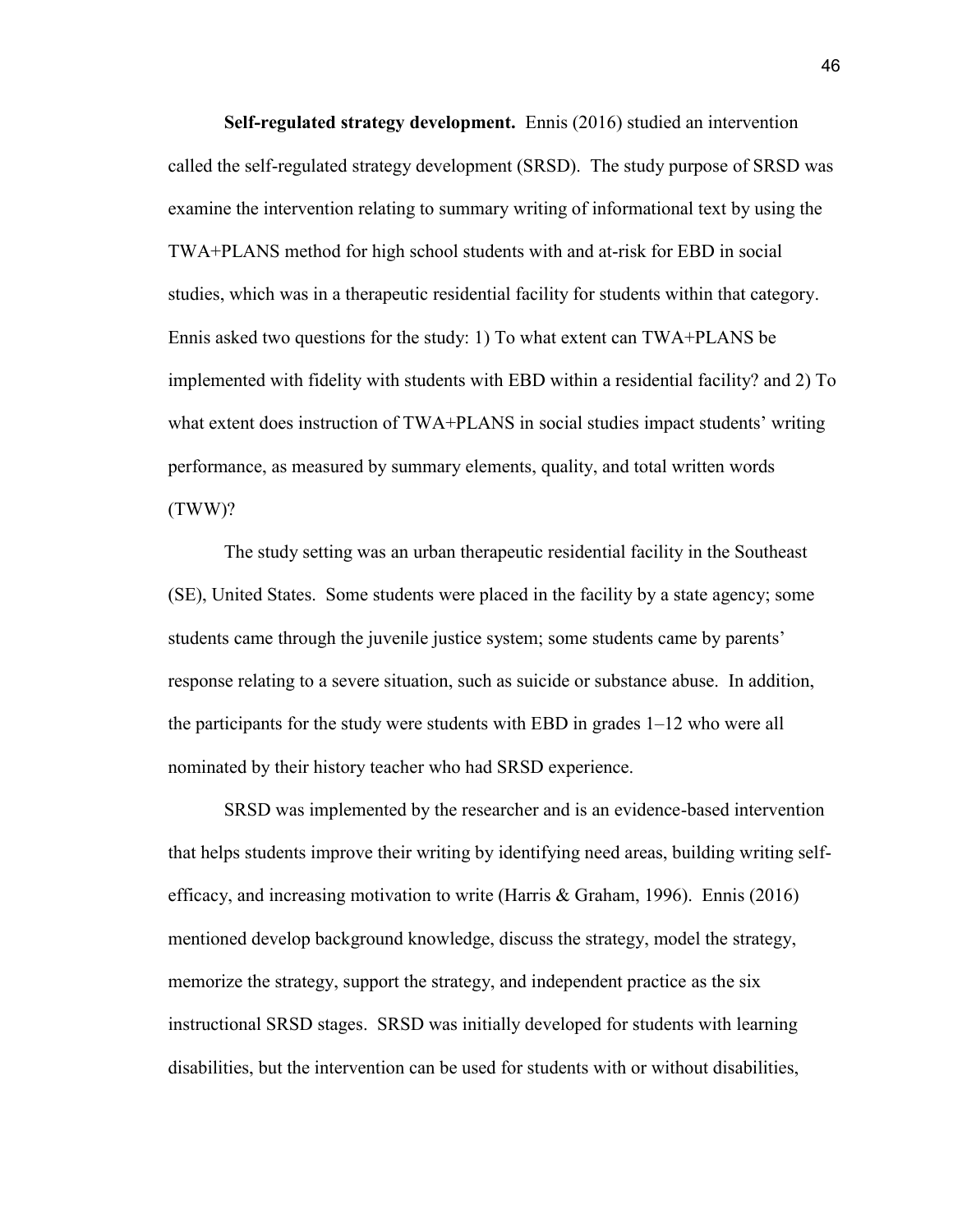including students with EBD. In a separate classroom, students worked one-on-one with the researcher on SRSD instruction two–three days per week. The researcher implemented the SRSD stages while teaching students the TWA+PLANS strategy: Think before reading, think While reading, think After reading, Pick goals, List ways to meet goals, And make Notes, [and] Sequence notes (Harris, Graham, Mason, & Friedlander, 2007; Mason, Meadan, & Hedin, 2006). The mnemonic device guided students in the reading comprehension process (TWA) and helped them recall what they had read through writing (PLANS). The TWA+PLANS SRSD intervention consisted of six lessons.

The writing probes were used as the dependent measurement tool (Ennis, 2016). The participants wrote summaries with 250–300 words when they were given a passage on each probe. Furthermore, the participants' writing samples were scored based on summary, quality, and TWW.

Ennis used a multiple baseline, across groups (two-three students) design that included three participants at baseline and post-intervention. Before the intervention, social studies lessons were being taught to students as writing instruction, with discussion for writing, vocabulary lessons and comprehension questions included in the lessons. In addition, the writing probes were done at baseline and posttest; Ennis examined the writing probes' summary elements, the quality, and the TWW. Treatment fidelity related to SRSD lesson elements and effective teaching behaviors was assessed.

Ennis reported the results on the SRSD intervention. The researcher recorded over 97% treatment fidelity on all measures including lesson elements and effective teaching. In addition, the analysis of writing probes revealed that study participants had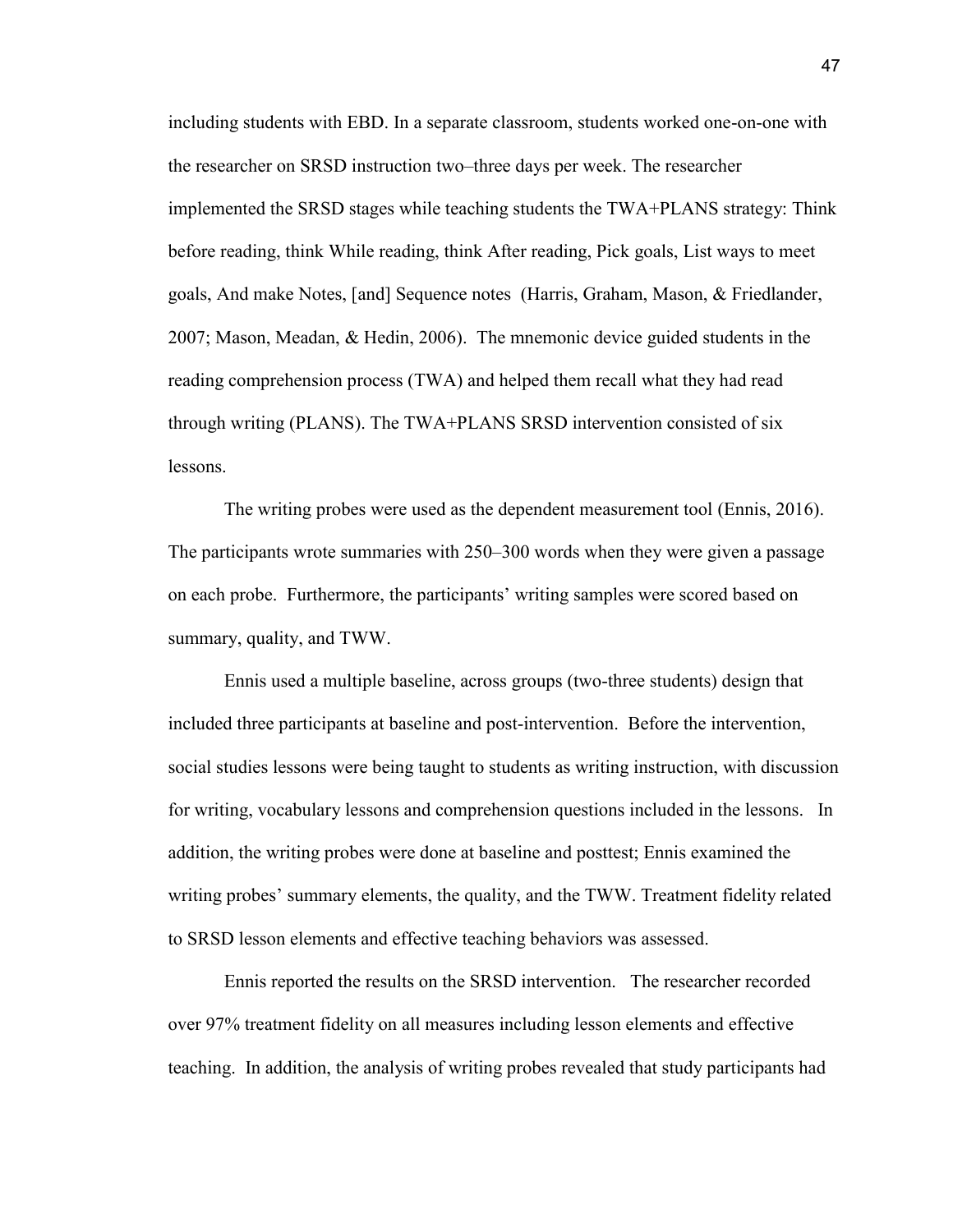stable trends during baseline and improvement on the summary elements, the quality, and the TWW at posttest overall.

Ennis mentioned some limitations for the SRSD study. One limitation that was mentioned was attrition: two students left before the study was complete. In addition, maintenance or generalization data were not collected because the study was at the end of school year. This would have helped researchers learn more about the SRSD intervention. Also, the researcher taught the SRSD intervention instead of the general education teacher and did not take place in a typical school limiting the researchers' ability to generalize the results to a typical school setting. It would helpful to see how well the SRSD intervention was implemented by a classroom teacher in a school.

Overall, there were positive results on posttest scores following the researcher implementation of the SRSD intervention (Ennis, 2016). Based on previous research and this study, SRSD would be a useful academic strategy. The SRSD would be great for not only students with disabilities, but for students without disabilities to help them with their writing.

## **Accommodations and Modifications**

In order for students with EBD to experience increased success in inclusive settings, educators should provide necessary accommodations and modifications for students with EBD. The American Educational Research Association (2013) stated:

Accommodations are changes to practices in schools that hold a student to the same standard as students without disabilities (i.e., grade-level academic content standard) but provide a differential boost (i.e., more benefit to those with a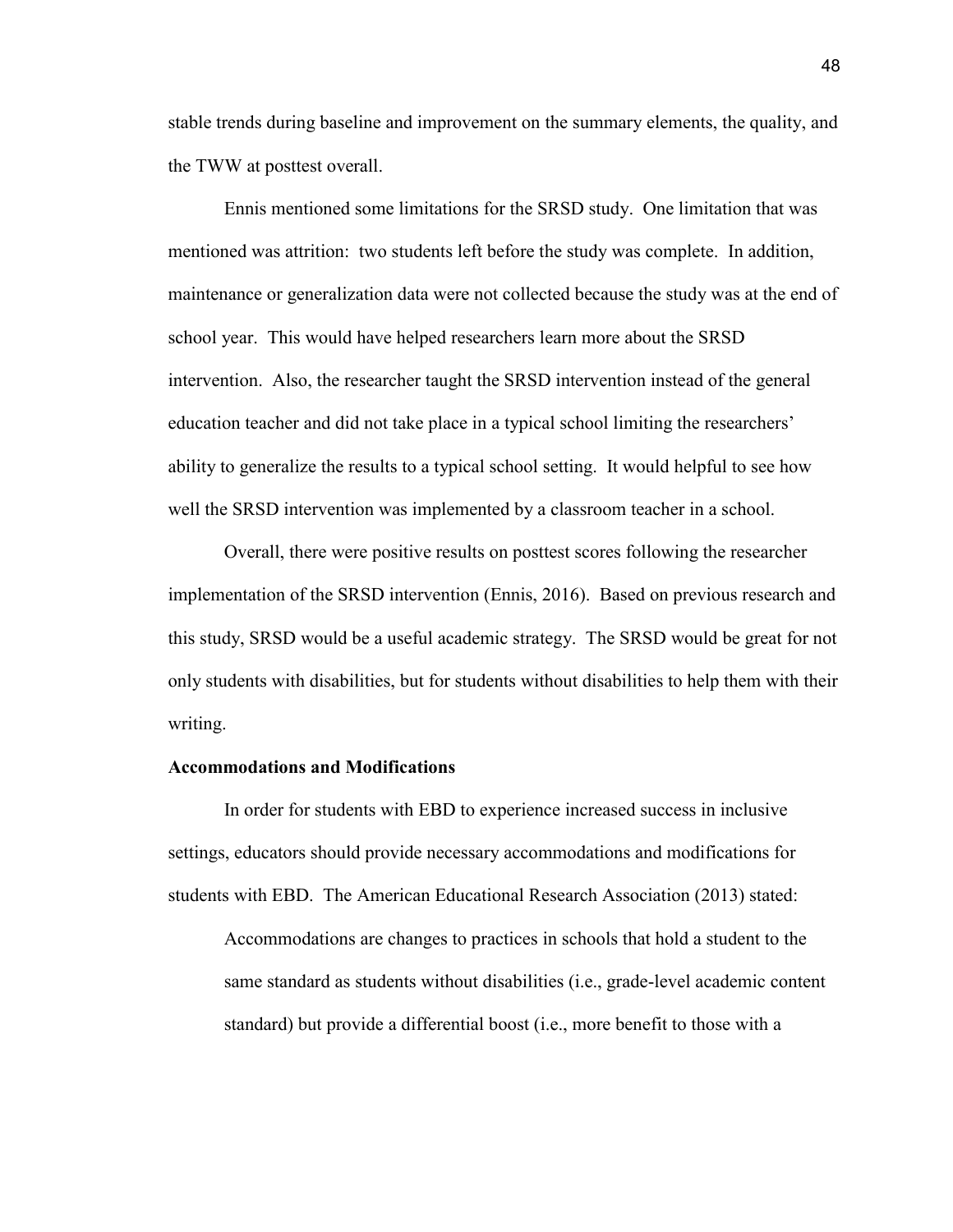disability than those without) to mediate the impact of the disability on access to the general education curriculum (i.e., level the playing field) (p. 556).

Modifications occur when a change in a task happens in order to not only complete the task itself, but to meet the general education curriculum involving with reducing the tasks.

Besides studying accommodation and modification definitions individually, Harrison et al. (2013) examined the effectiveness of accommodations for students with EBD and attention deficit hyperactivity disorder (ADHD). Harrison and colleagues stated that knowing more details specific to accommodations and modifications will help special education teachers and general education teachers be aware of how to best meet their students' needs. Even though Harrison et al. discussed the definitions of both accommodation and modification, the study only focused on potential accommodations. Through a detailed selection process, the authors chose eighteen studies related to providing accommodations for students with EBD or ADHD; they included five studies on students with EBD, nine studies on students with ADHD, one study on students with hyperactivity, and three studies on students with EBD and ADHD.

Harrison et al. (2013) systematically reviewed eighteen studies to examine the effectiveness of accommodations that were usually separated into four categories: presentation (changes in how an instruction, assignment, or assessment are delivered); response (changes in how the student responds); timing/scheduling (changes in time of taking a test or doing a specific task); and setting (relocation). A number of the accommodations were used with students with EBD. The eighteen studies included five students with EBD, nine students with ADHD, one student with hyperactivity, and three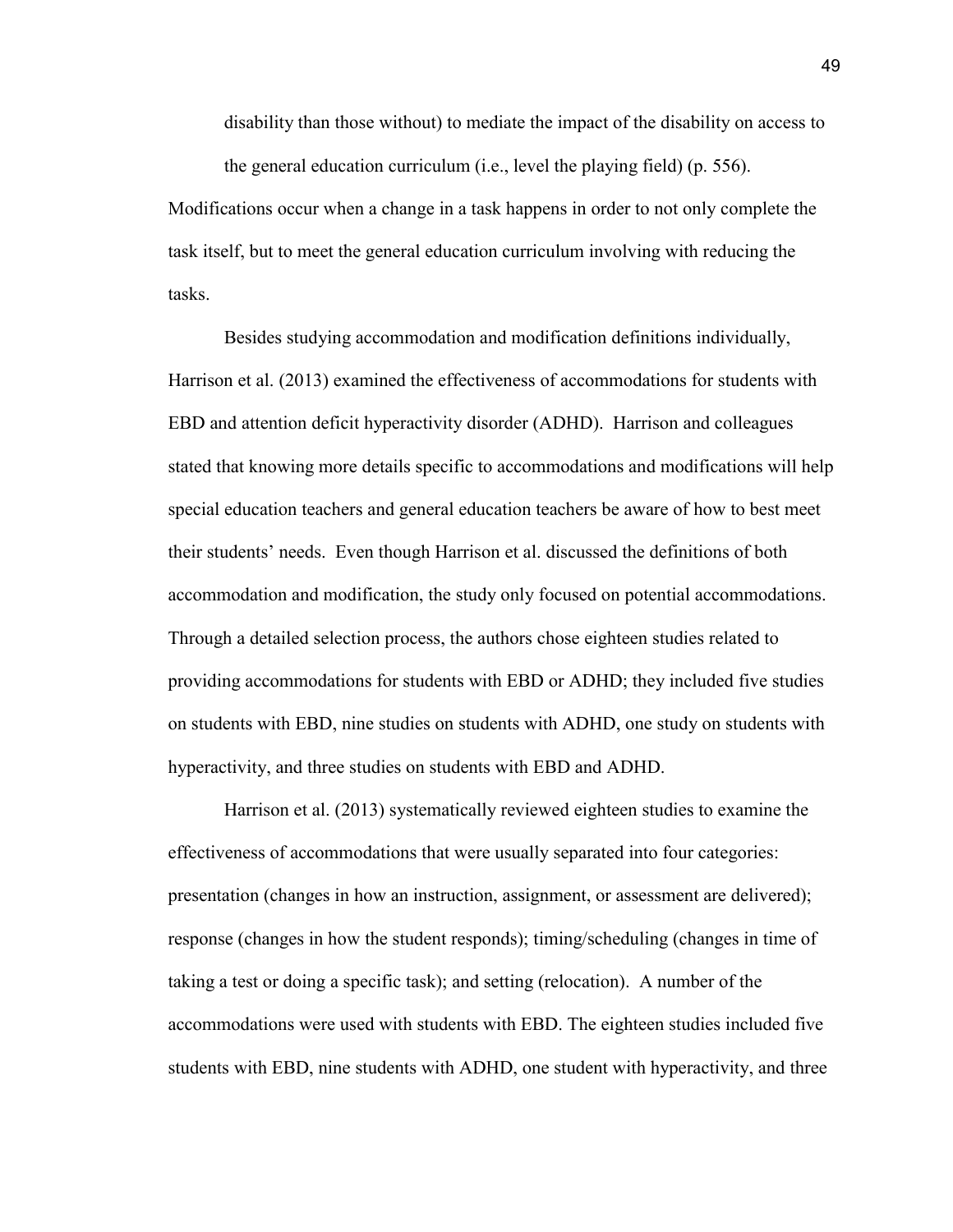students with both EBD and ADHD. Harrison et al. (2013) investigated the accommodation strategies by analyzing a series of articles and discovered their effect sizes mathematically. The direction and size of the relationship was referring to the "relationship between a researcher-manipulated independent variable and a change in a dependent variable" (p. 562).

**Choice.** Choice making was a presentation accommodation that allowed students to choose between academic activities that they selected in which the special education teacher has accepted (Harrison et al., 2013). Harrison et al. (2013) found that students in the choice conditions (i.e. choice making), had higher task engagement, work productivity and accuracy improved compared to the non-choice condition. Furthermore, on problem completion, there was little effect. On accuracy, there was only moderate effect. Unfortunately, there was not enough adequate evidence to examine whether providing choice was an accommodation or not. However, researchers stated that choice was an academic strategy that was promising for students with EBD or ADHD in order to increase performance not only academically but behaviorally as well.

**Interest.** In addition to choice making, interest was examined as a potential accommodation (Harrison et al., 2013). This was a type of potential accommodation where the assigned tasks included students' interests, such as Disney or Harry Potter elements in math worksheets/projects. Based on the interest accommodation results, the researchers reported that from the assignments without students' interest to assignments with students' interest that on average, the three students' disruptive behavior decreased. In addition, researchers found a large effect size (ES) that showed an increase in desirable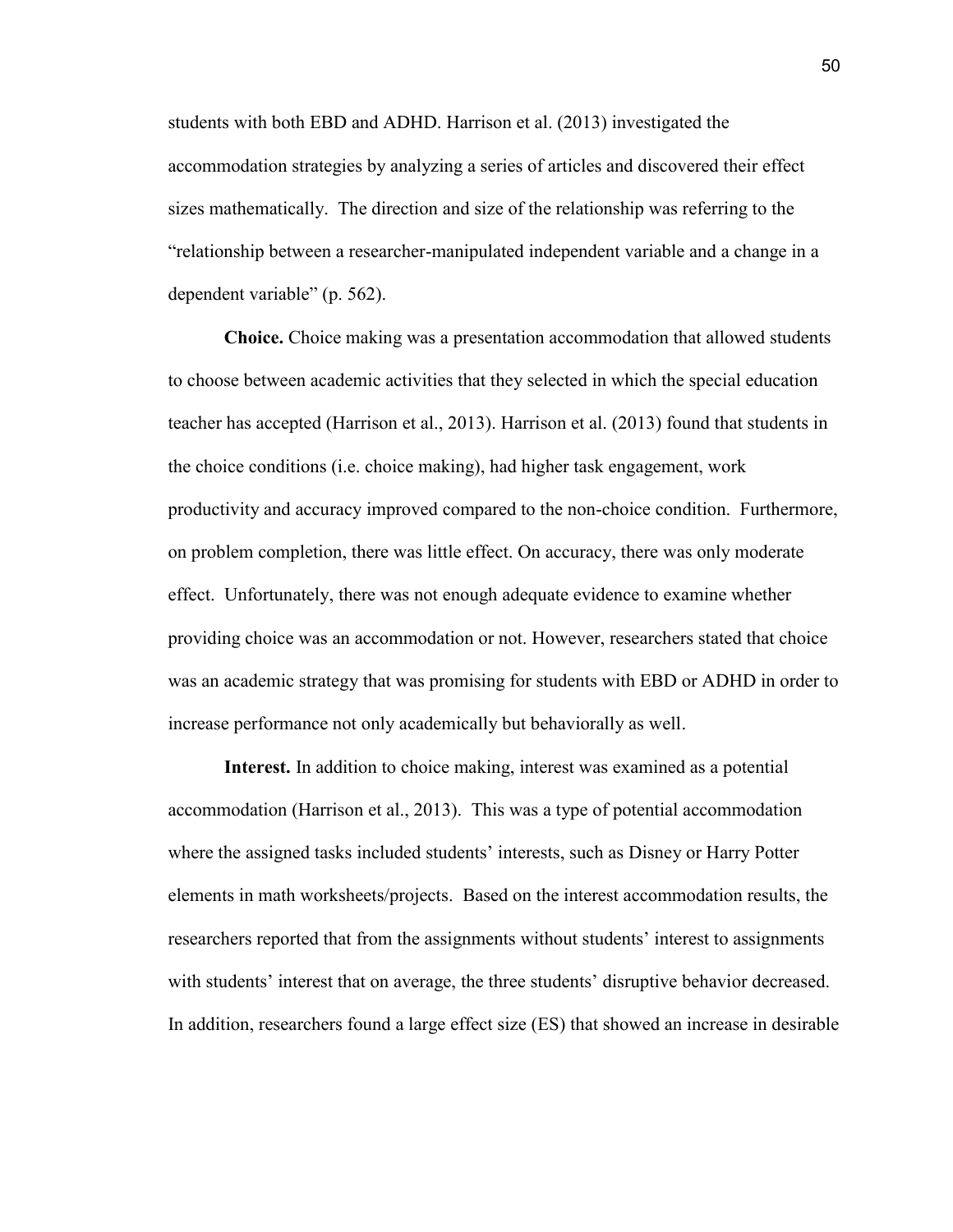behavior. Finally, there was also an increase in work productivity when elements of interest were added.

**Intratask stimulation.** Harrison and colleagues also examined intratask stimulation, adding a strategy to another task, such as highlighting while reading for comprehension (Harrison et al., 2013). For the intratask stimulation results, there was a decrease in activity levels in the high-structured condition activities levels (which included intratask stimulation strategies) for students with and without ADHD. In addition, there was not a difference within art groups on the task completion comparison (high- and low-structure conditions). Unfortunately, ES was not able to be calculated due to insufficient evidence.

**Fast-paced instruction.** The fourth potential accommodation was fast-paced instruction, which was when the student responded to a presented stimulus, such as flashcards, within a short amount of time (Harrison et al., 2013). Disruptive behaviors decreased during the fast-paced instruction; however, performance accuracy was lower in the fast rate than the slow rate. Therefore, "the benefit of decreasing disruptive behavior was offset by a decrease in accuracy in the fast condition" (Harrison, Bunford, Evans, & Owens, 2013, p. 573). There was not enough information in order to calculate ES.

**Shortened task length.** Shortened task length was another one of the potential accommodations in addition to fast-paced instruction (Harrison et al., 2013). A math assignment was shortened for three participants, which included a multiple baseline design study. There was no effect on students' correct answers, but on-task behavior improvements were shown for all of the three participants. Overall, "the outcomes suggest requiring students to attend to undesirable tasks for less time may yield higher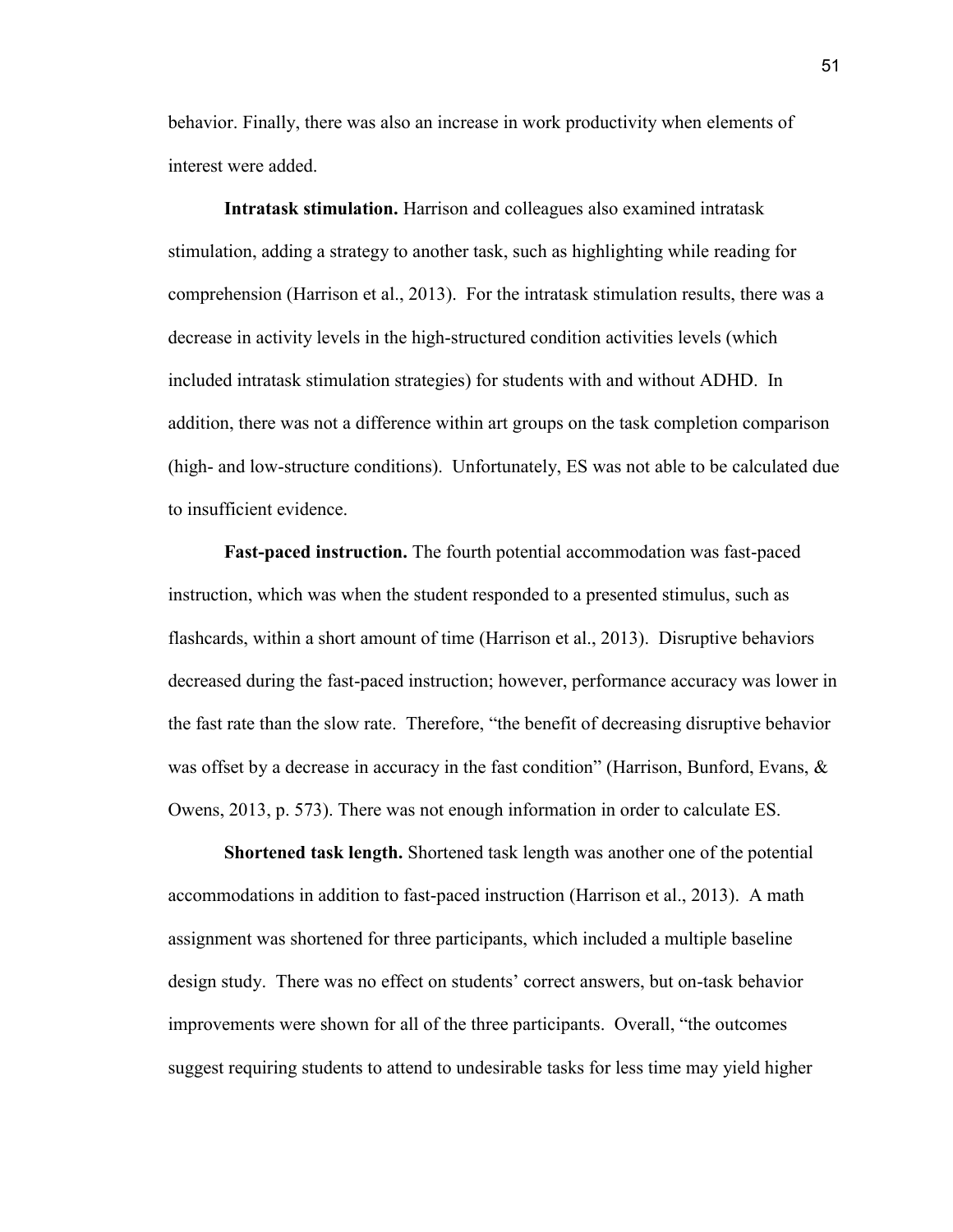percentages of time on task than requiring them to attend to undesirable tasks for more time without any benefit in accuracy" (p. 574).

**Adaptive furniture.** In addition to presentation, there were five potential accommodations related to setting that have been reviewed as studies (Harrison et al., 2013). Harrison and colleagues examined whether adaptive furniture (to accommodate impairment/disability) impacted students with ADHD. Students sat on therapy balls instead of chairs during word productivity instruction. Word productivity and in-seat behavior both increased when the participants sat on therapy balls. There was not enough information for calculating the ES.

**Teacher proximity.** Teacher Proximity was the second potential accommodation that was under settings (Harrison et al., 2013). The results of stimulant medication on two groups of students with ADHD were also examined, as well as the impact of special education teacher proximity on students who were not identified as ADHD. Because of the many conditions and groups of participants, researchers were not able to confirm a meaningful effect of special education teacher proximity.

**Extratask stimulation.** The third potential accommodation under setting was extratask stimulation, adding music or movement or video alongside the task (Harrison et al., 2013). Two studies were evaluated for the potential accommodation. The first study used video and music for distracting participants' with and without ADHD behavior while monitoring productivity related to behavior itself and academics. There was a higher level of distraction from video stimulus which "led to more rule violations, more special education teacher prompts, and less seatwork completion between the groups ( $d =$  $-1.03 - [1.41]$ , and within the group with ADHD (d =  $-0.91 - 0.62$ )" (p. 577). For the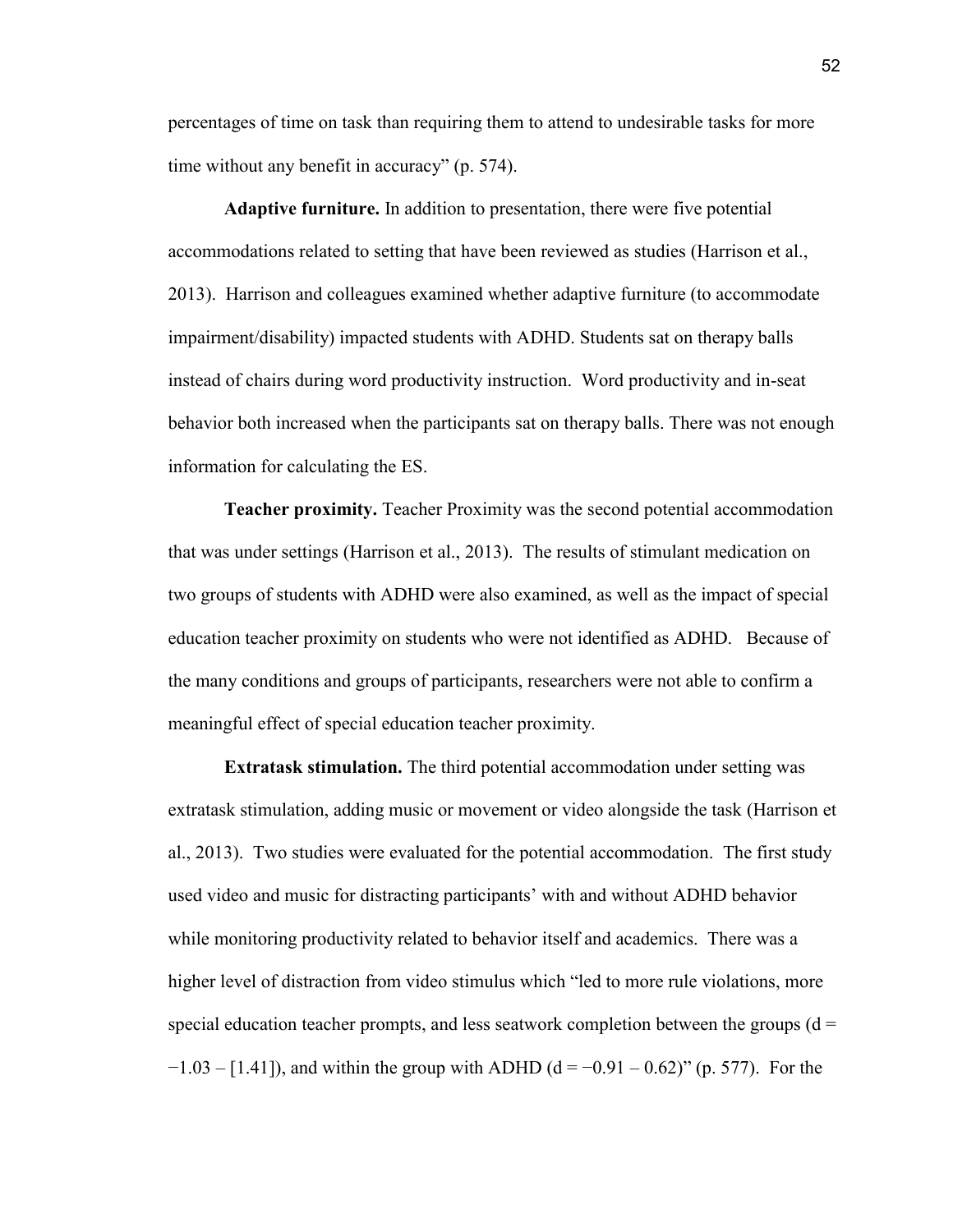music stimulus condition as compared to the no-distractor condition participants had individual differences. The rate of work completion was not affected by the music in the control group for boys (none improved and one had bad performance). Background music caused an increase in-seatwork completion ( $d = -0.16$ ) for 29% of students with ADHD.

For the second study, task attention was decreased when music was added during an academic task while inappropriate behavior was increased in all of the three groups (medicated, nonmedicated, and without hyperactivity) (Harrison et al., 2013). For nonmedicated boys with ADHD, there was a decrease in task attention along with an increase in some inappropriate behaviors. With that, there were statistically significant differences in noise making between nonmedicated boys with hyperactivity and the comparison group. Nonmedicated boys with hyperactivity and the comparison group were able to constantly pay attention to their tasks within a quiet area. The nonmedicated boys with hyperactivity had more on-task behavior in quiet conditions than in the noisy condition. There were also higher levels related to energy for nonmedicated boys with hyperactivity when in the noisy condition (statistically significant for the within-group differences). Overall, "noisy periods resulted in more unexpected sudden activity than quiet periods to a greater degree for nonmedicated boys with hyperactivity than" (p. 577) medicated boys and boys with hyperactivity. Furthermore, there were more negative verbalizations in nonmedicated boys with hyperactivity in quiet periods than noisy periods. For this study, there was no sufficient information in order to calculate the ES.

**Small group instruction.** Another potential accommodation reviewed was smallgroup instruction (Harrison et al., 2013). Compared to being on task in a whole-group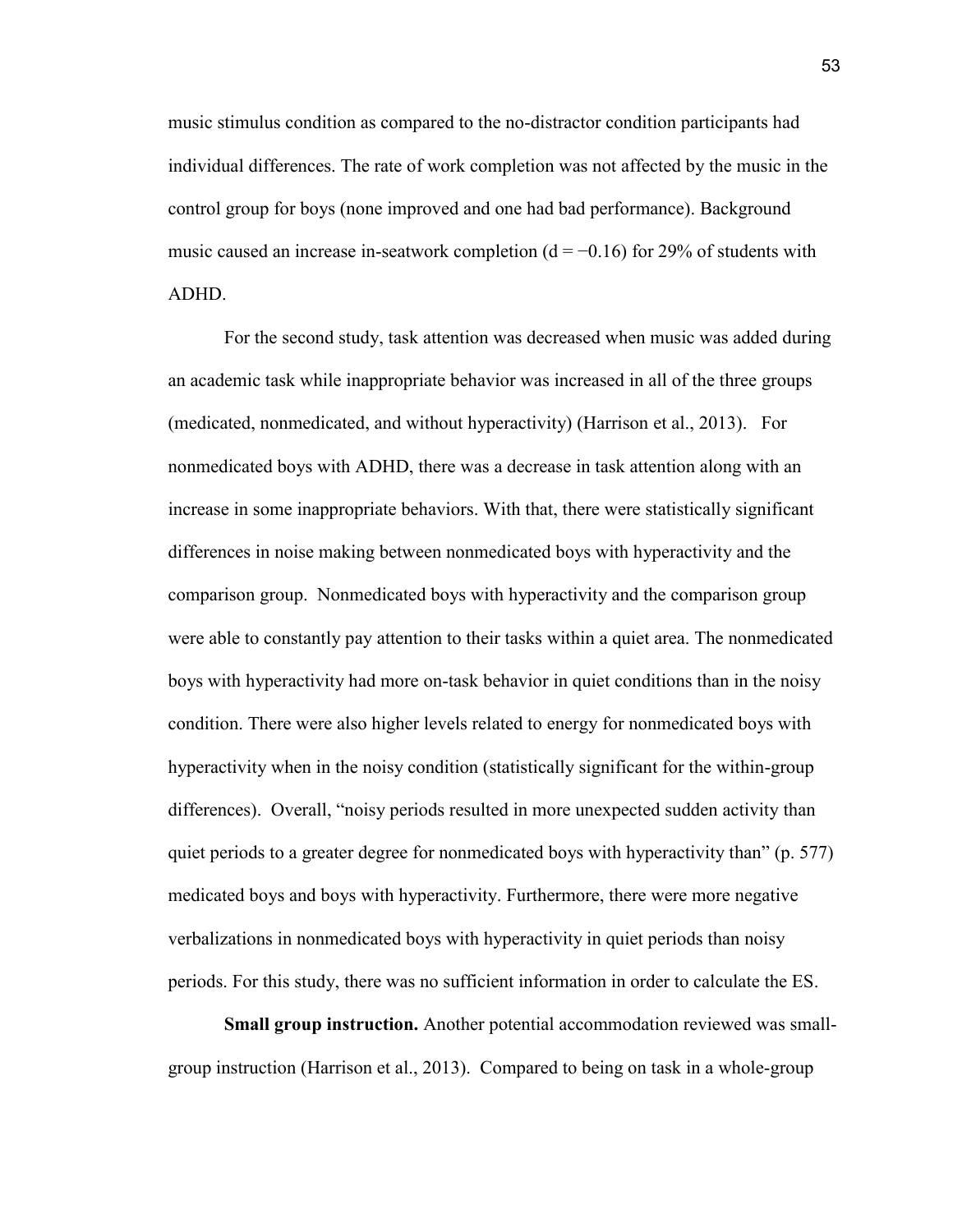discussion, working in a small group, and working independently, participants with ADHD were more on task during small-group instruction than whole-group instruction with the average differences of  $d = 0.68$  and more on task in independent work time ( $d =$ 0. 49). During testing however, there was less productivity in small-group than wholegroup with participants with ADHD  $(d = -0.29)$ .

**Timing/scheduling.** Timing/scheduling was another potential accommodation studied by Harrison et al. (2013), specifically allowing extra time for testing When the participants with and without ADHD received eighteen minutes of extended time on the test, they were able to answer more items  $(d = -0.06)$  and answer more of those items correctly  $(d = -0.03)$ . Also, more items were answered correctly by the participants without ADHD than participants with ADHD "during the [12]-minute standard time condition (control M = 89.33, ADHD M = 64.52) and the [18]-minute extended time condition (control  $M = 131.74$ , ADHD  $M = 97.52$ ) and attempted more items than the students with ADHD during standard time (control  $M = 93.22$ , ADHD  $M = 72.07$ ) and extended time (control  $M = 137.93$ , ADHD  $M = 108.04$ )," where M is the mean (p. 579). For the percentage of items answered in the extended time (control  $M = 95\%$ , ADHD M  $= 89\%$ ) and standard time (control M = 95%, ADHD M = 88%), the participants in the control group had a higher percentage of the test items answered correctly then the participants with ADHD. For math problems, students with ADHD answered more problems per minute in the standard time condition (30 minutes) than in the extended time condition (45 minutes,  $d = -0.65$ ). Relating to behavioral problems, the extended time did not decrease the behaviors of the participants with ADHD, which was similar to the standard condition  $(d = 0.08)$ .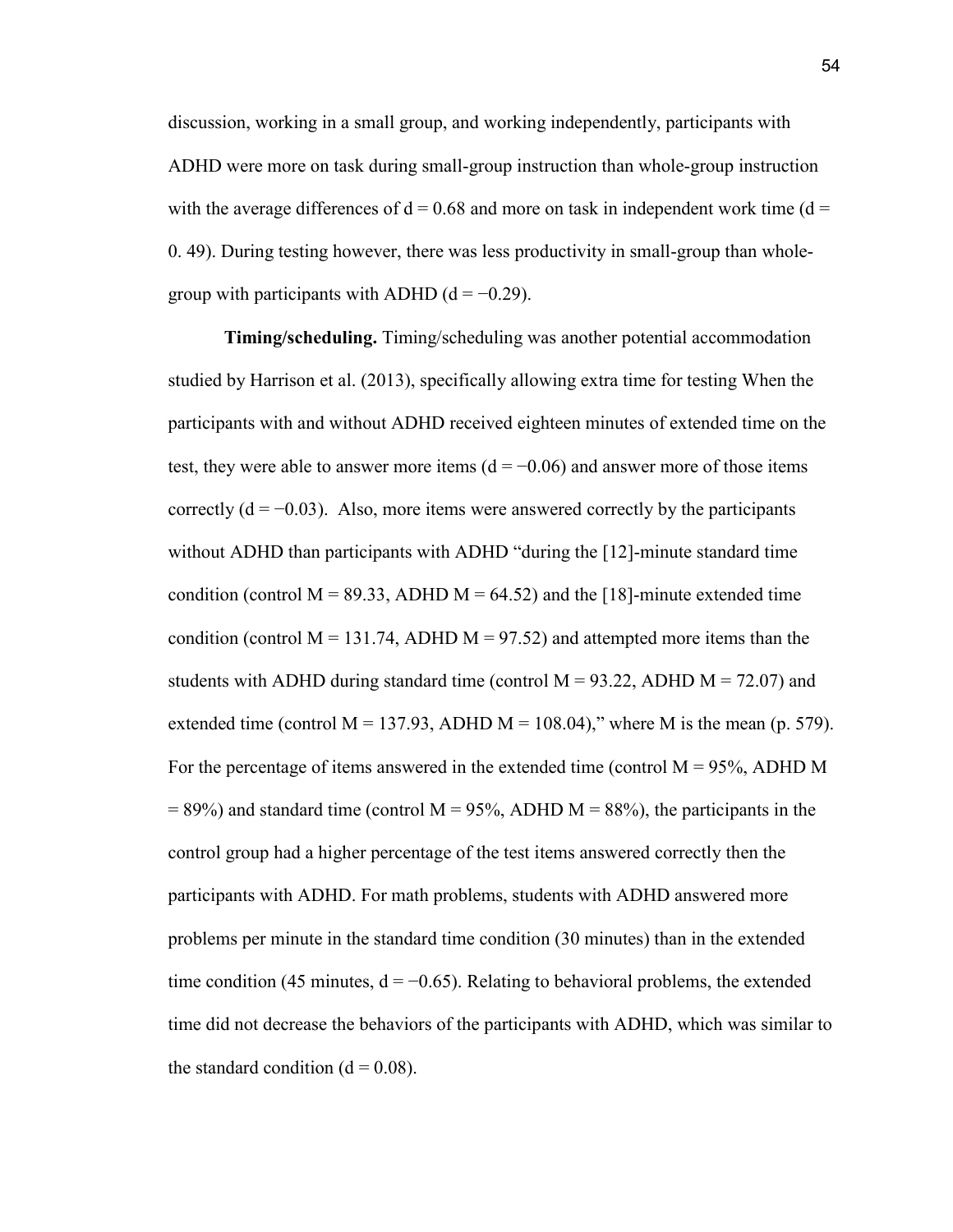**Opportunities to respond.** Opportunities to respond (OTR) was another potential accommodation under setting (Harrison et al., 2013). OTR welcomed students to respond to academic requests. OTR had interesting results based on nine participants with EBD (correct responses, disruptive behavior, and on-task behavior). For correct responses per minute in the study, the mean rate increased from  $1.24$  (SD = 0.53) responses at baseline to  $2.69$  (SD = 0.70) responses during intervention. During the withdrawal phase of OTR however, correct responses decreased  $(M = 1.35, SD = 0.8)$ when OTR was reintroduced the mean rate of response was 2.60,  $(SD = 0.60)$ . In addition, "[t]he percentage of correct responses increased from  $71.8\%$  (SD = 10.7) during baseline to 75.5% (SD = 10.6) during the use of increased OTR, decreased to 55.5% (SD  $=$  4.9) during withdrawal, and increased to 73.8% (SD = 12.8) when OTR was reintroduced" (p. 580). Furthermore during withdrawal, the correct responses per minute decreased (71.8%-55.5%,  $SD = 4.9$ ). Besides the correct responses per minute, Harrison et al. mentioned decreases in disruptive behaviors per minute on average from  $2.64$  (SD = 0.80) during baseline to 2.10 (SD = 0.25) while using OTR along with the reintroduction of OTR as a moderate effect. The results also showed an increase in disruptive behaviors per minute  $(2.64-3.05, SD = 0.18)$ , which was during the withdrawal phase. Also, the timing/scheduling results showed increases in the percentage of on-task intervals during baseline (55% (baseline)-78.9% (increased OTR),  $SD = 9.4$  (baseline) - $SD = 10.0$ (increased OTR)) with the OTR (SD = 10.0) and the reintroduced OTR (55%-82.6 %, SD  $= 7.6$ ). Unfortunately, during the withdrawal phase, the percentage of on-task intervals decreased  $(55\% - 65.4\% , SD = 5.7)$ .

In summary, Harrison et al. found: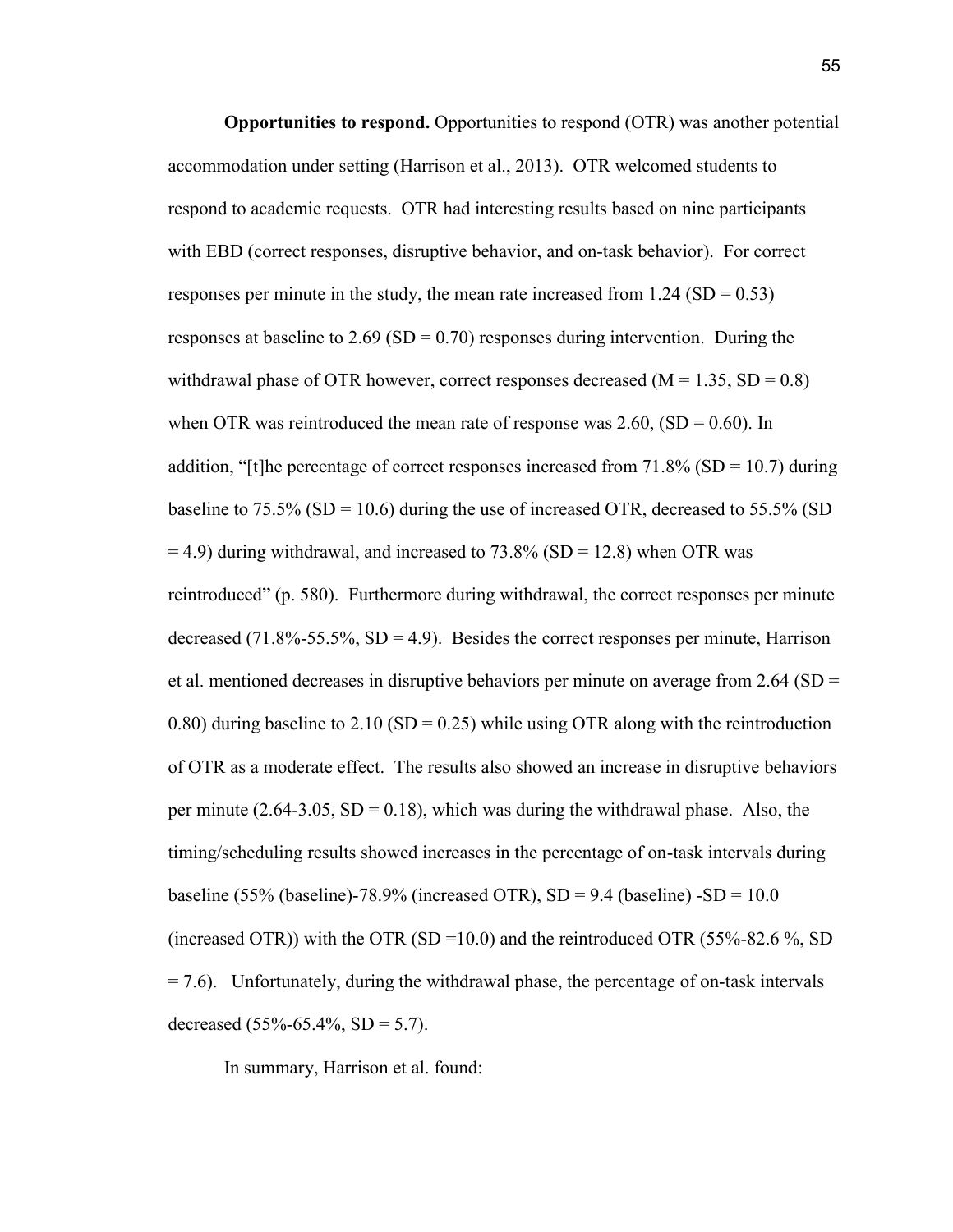Although [the] teachers' providing high rates of OTR may be a change in typical school practices, we cannot determine whether it mediates the impact of the disability, whether the skills taught to the students in this study were academically equivalent to grade-level state standards, or whether it provided a differential boost, as the design of the study does not allow us to address these questions (p. 581).

**Multiple potential accommodations.** The final potential accommodation dealt with potential accommodations in a multiple packaged way (Harrison et al., 2013). These accommodations were selected through using functional behavioral assessments for examining the problem behavior. For the first study, the percentage of intervals when disruptive behaviors were observed was highly variable during baseline. When strategies were implemented together, there was a decrease in disruptive behavior to 4% and 0% of the morning and afternoon intervals during the intervention phase. In addition, there was an increase in on-task behavior of morning and afternoon intervals that represented strong effects (89%-100%). Social behavior increased across morning (28%-33%) and afternoon periods (47%-49%), which showed moderate effects. There was also a decrease in inappropriate vocalizations in the morning (7%-8%) and afternoon intervals to 0.3%. For the second study, there was an increase in task engagement along with performance. There was a decrease in problem behavior when using multiple potential accommodations.

**Summary of potential accommodations.** After examining the results, Harrison et al. (2013) concluded that there was a lack of evidence of the potential accommodations' effectiveness. Researchers also mentioned "multiple accommodations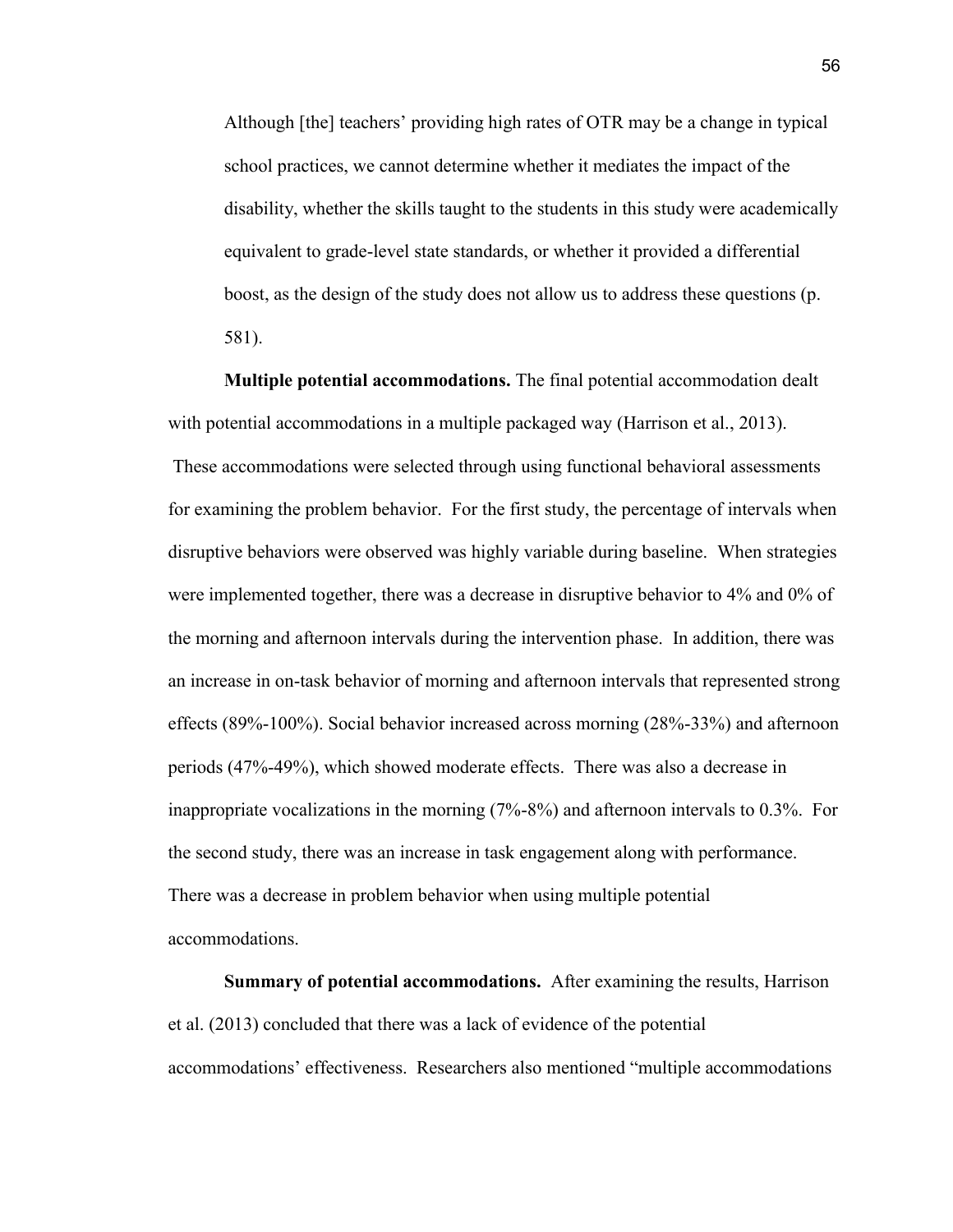are being recommended without any evidence of effectiveness" (p. 587). By knowing more about the effectiveness, special education and general education teachers, along with students, would be able to use the accommodations successfully depending on whether the accommodation works well with them.

**Assistive Technology.** Having students with EBD use assistive technology (AT) in classrooms is important to help them fulfill the requirements of a certain task to reduce frustration (Parette, Crowley, & Wojcik, 2007). Parette et al. (2007) mentioned that a number of students with EBD focusd more on trying to accommodate their own disability than on completing assigned tasks, which is where AT would help them to complete the tasks successfully. Furthermore, when classroom tasks frequently overlap each other, these students tend to express external behaviors, such as frustration, anger, and being off-task (Parette et al, 2007). However, AT aids students with EBD to decrease their own distractions, which helps them better focus on classroom tasks. AT combats the challenges that students with EBD face by helping them fulfill the general education requirements. Some examples of AT for students with EBD include text-to-speech software, palm devices, graphic organizers, and other computer-related electronic devices (Parette et al, 2007).

*iPod touch.* Blood, Johnson, Ridenour, Simmons, and Crouch (2011) studied the use of a computer-related device, the iPod touch, "to determine if video modeling, delivered on an iPod Touch, used alone or in combination with self-monitoring, would result in increased appropriate behavior during small group instruction" (p. 302). The purpose was also to show how commonly used hand-held technology was implemented within the classroom, including self-monitoring and video modeling.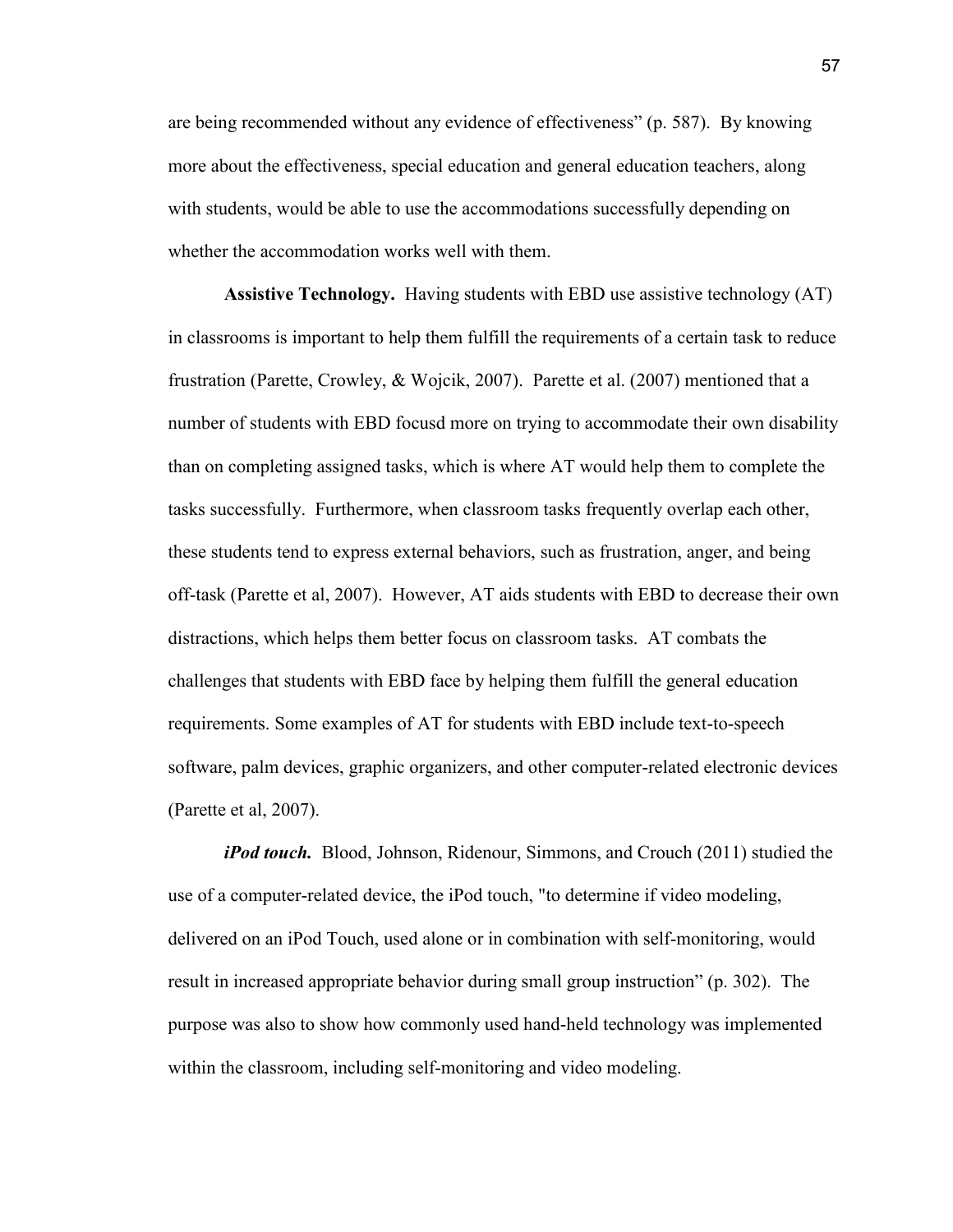The study was done in a public elementary school in northern Illinois and the participant was a fifth grade, 10-year-old male student with EBD who demonstrated offtask and disruption behaviors during small group instruction for math in a special education setting (Blood et al., 2011). The participant was diagnosed with Fetal Alcohol Syndrome, Complex Post Traumatic Stress Disorder, and ADHD. Either the special education teacher or the paraprofessional implemented the iPod Touch intervention.

Blood et al. studied two dependent measures. On task and off task behavior were collected through direct observations during the instructional portion of math class. Two observers observed the participant in a special education classroom for on-task and disruptive behavior to establish interobserver agreement.

The iPod Touch intervention was delivered to a group of two to three students (fourth-sixth graders) in addition to the participant for one 60 to 90 minute session every day (Blood et al., 2011). Implemented by either the special education teacher or the paraprofessional, the device was used for video modeling and self-modeling. The video model included two peers who were recorded while they were working in small groups for math work. In the video clip, behavioral expectations were explained to the group, such as to look at the board when the special education teacher was showing something, and raise their hand and wait to be called on. Another video was made during the math group to identify the students' behaviors. The video was then edited "so that instances of on-task and off-task behavior appeared in a semi-random order with transitions between scenes" (p. 306). The last video recording clip included five examples of each of the two behaviors. After the video was completed, the video was loaded into the iPod Touch where the students could view the video itself as training. In addition, the iPod Touch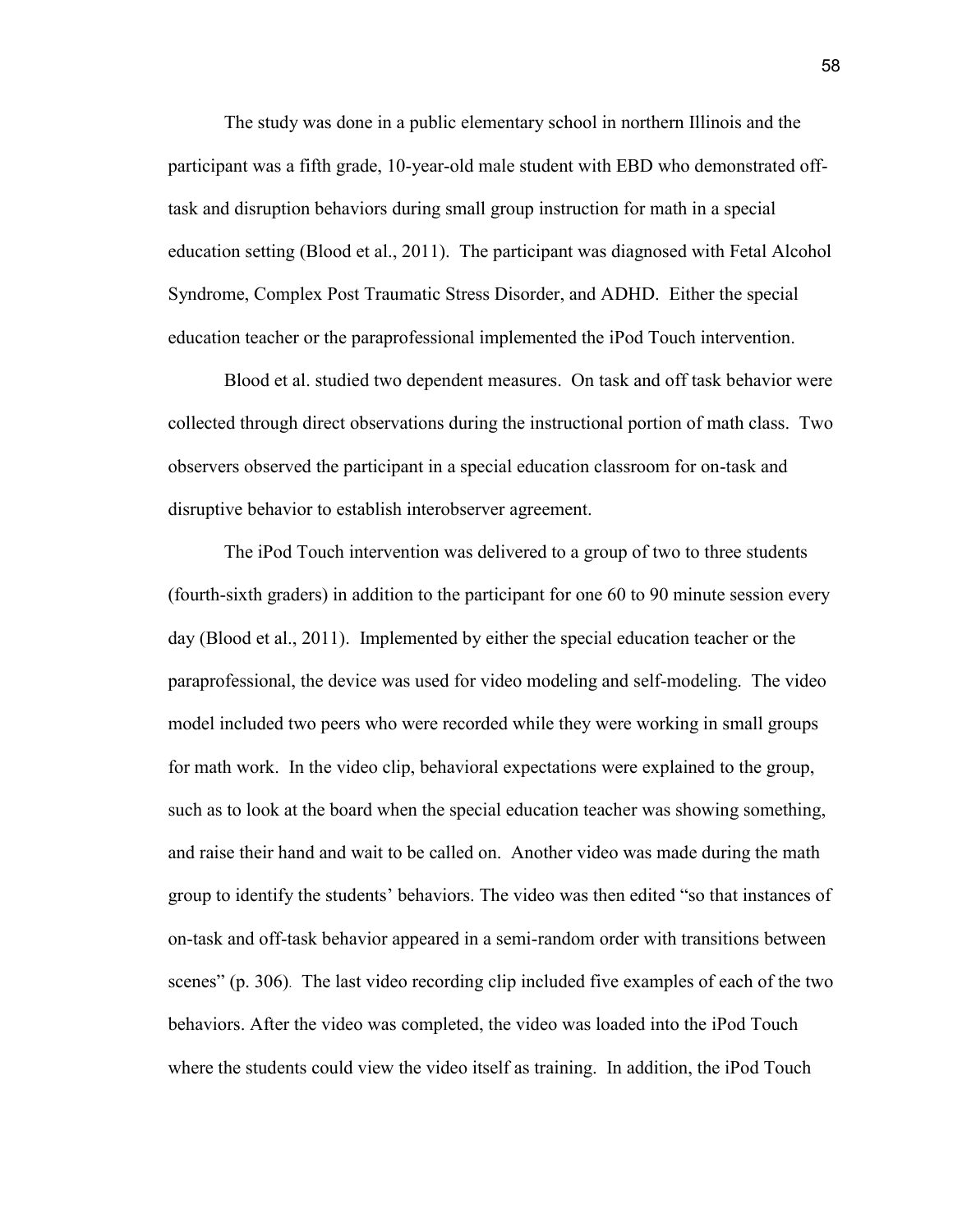dealt with self-monitoring. Self-monitoring was defined as "a multi-step process of observing and recording one's own behavior" (Mace, Belfiore, & Hutchinson, 2001, p. 300). Blood et al. mentioned two steps on self-monitoring: distinguishing whether the target behavior has occurred or not and recording their own target behavior.

Blood and colleagues used a single-subject changing conditions design (A-B-BC) to examine particular intervention effects. Specifically, there were three different phases: one baseline (A) and two interventions (B and BC). Baseline included small group listening to specific instructions in math (A). In the video modeling intervention (B), the participant watched a demonstration video of two peers showing appropriate group behavior during math group work. Video modeling plus self-monitoring (BC) included the participant watching a recorded video of him on the iPod Touch that showed his on and off-task behaviors during group work, which was recorded before the first math session that was not the same video as the video modeling condition (B). In addition, the iPod Touch was given to the participants was set up for two-minute intervals along with the self-monitoring sheet, where the participant recorded whether he was on task or not.

Blood et al. (2011) reported that at baseline (A), the average percentage of intervals of on-task behavior was 44% and the average percentage of intervals in disruptive behavior was 40% in baseline. During video modeling (B), Blood et al. reported a positive change with on-task behavior and disruptive behavior. However, the participant's performance was inconsistent. Statistically, the average percentage of ontask behavioral intervals was  $81\%$  and off-task behavioral intervals was  $11\%$  (range = 2) to 34). In addition, the researcher mentioned high rates of on-task behavior and low rates of disruptive behavior for the video modeling plus self-monitoring intervention design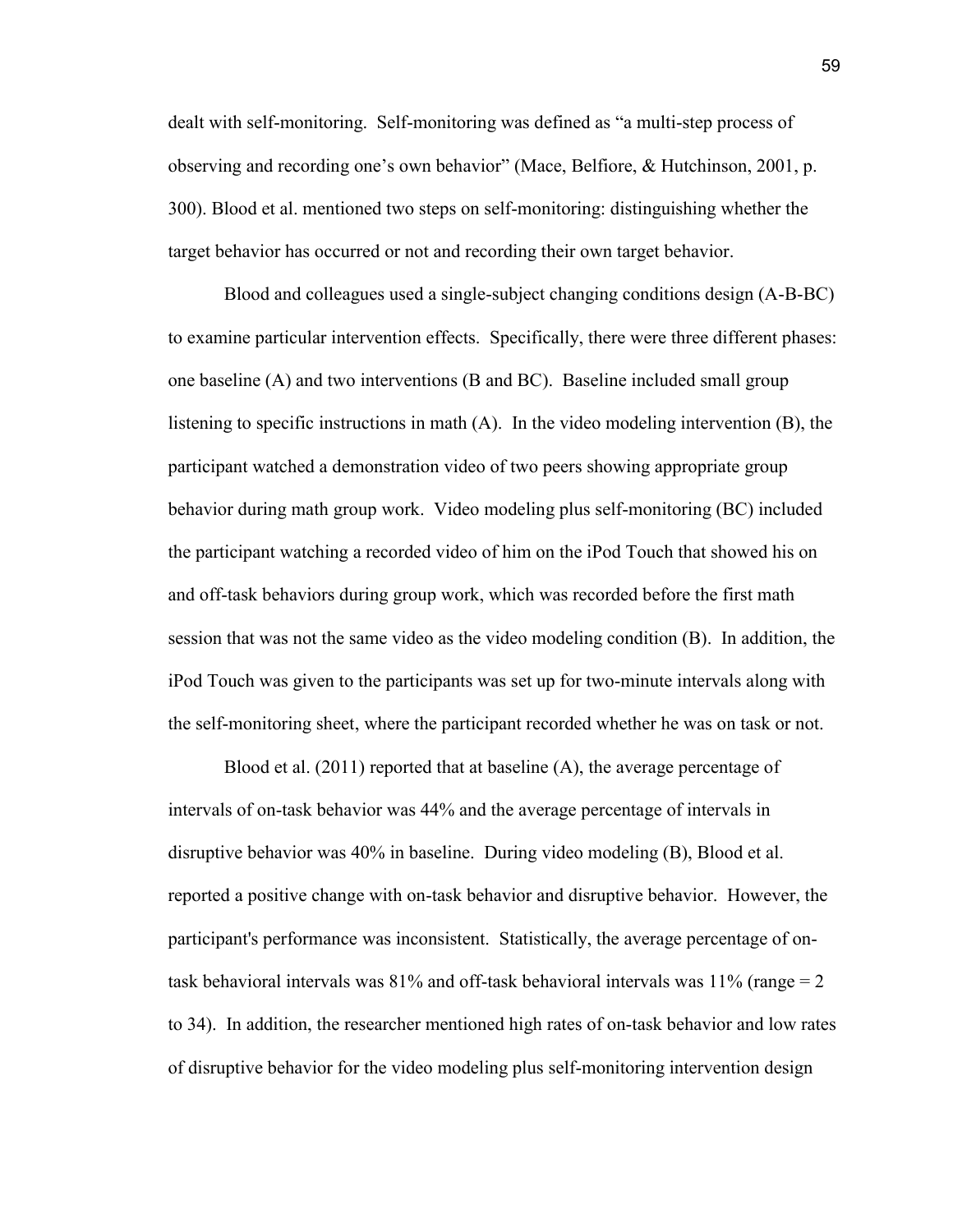(BC). The average percentage of intervals was 99% (range = 98 to 100) in on-task behavior and  $0\%$  (range = 0) in disruptive behavior. The researchers also used the percentage of nonoverlapping points (PND). Between baseline and the video modeling phase the PND was 100% for on-task behavior and 85.7% for disruptive behavior. Furthermore, the PND was 100% for on-task and disruptive behavior between the baseline and the video modeling plus self-monitoring phase. The researchers mentioned that a PND score of 90% is highly effective and 70-90% means moderately effective.

Blood et al. mentioned two limitations. To begin, the study was a single-subject study with only one student. More students would have been better to know more about the effectiveness of the iPod Touch intervention. Also, the video modeling and selfmonitoring procedures were done at the same time during the BC phase. It is not known what the effects of self-monitoring alone would have been. A-B-BC was not a good choice for a single-subject changing conditions design because there was not a return to baseline phase. Therefore, this design "does not allow for demonstration of a functional relationship between the independent and dependent variables, and does not control for potential confounding variables, such as sequence effects or maturation effects, which could have affected the findings of this study" (p. 316).

Overall, the students' on-task behaviors increased during the iPod Touch intervention process (Blood et al., 2011). The findings on the iPod Touch and selfmonitoring intervention showed a way of delivering interventions to students with EBD through hand-held devices. Based on results from this study, general and special education teachers could use the iPod Touch intervention as assisted technology

60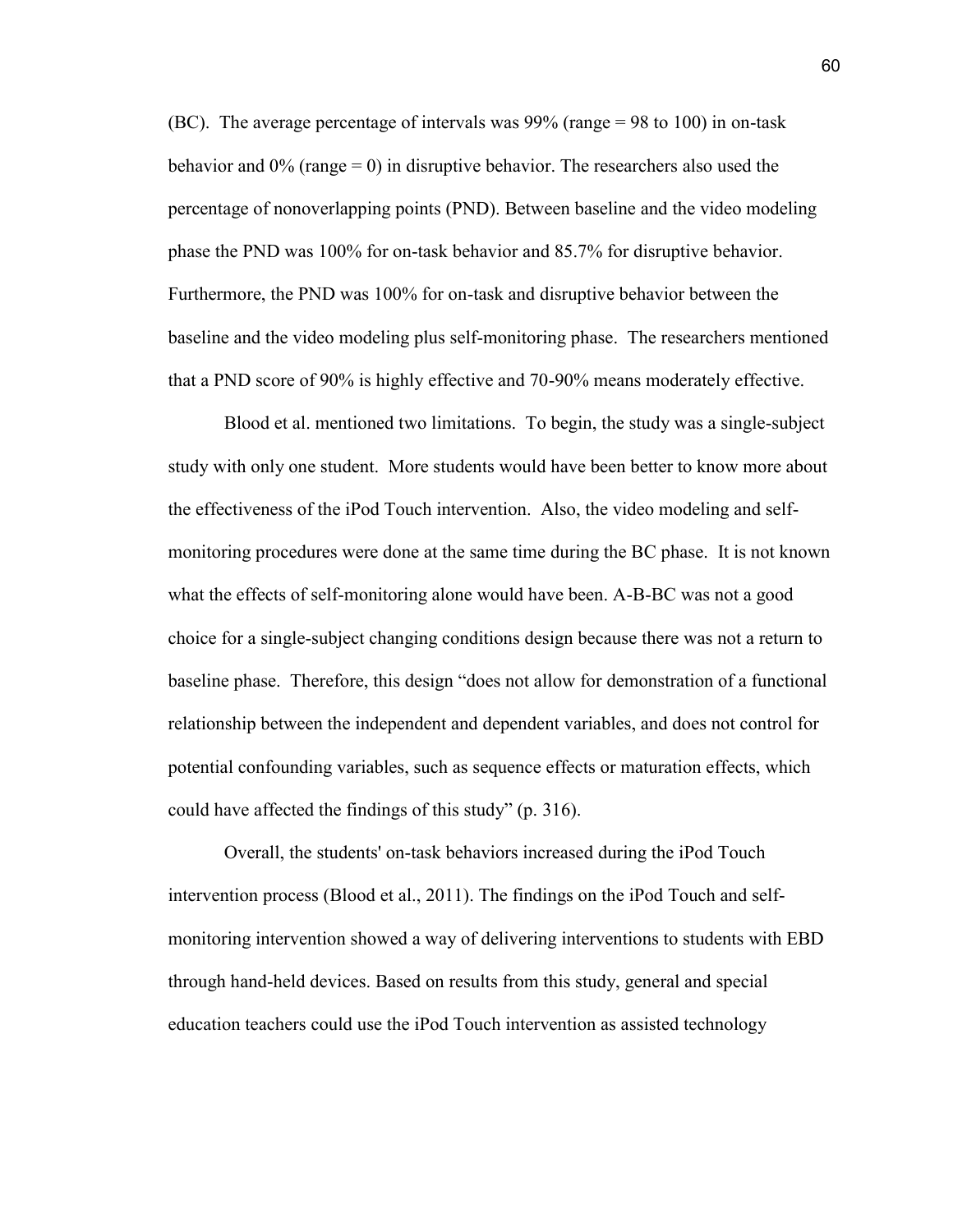behavioral strategy to help their students make progress by using video modeling and self-monitoring.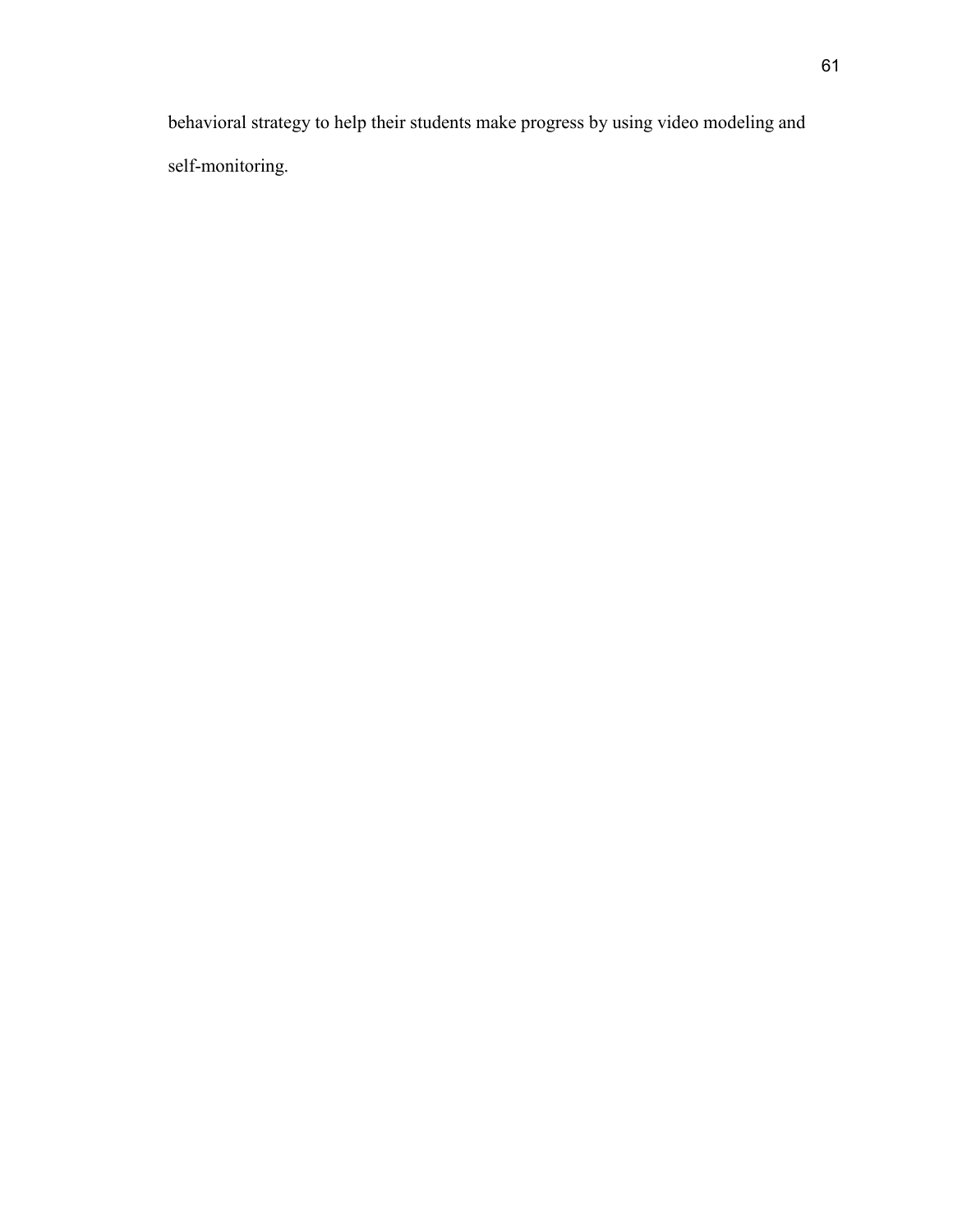# **CHAPTER III: DISCUSSION AND CONCLUSION Summary**

Before P.L. 94-142 (Education of All Handicapped Students Act, Public Law [P.L.] 94-142), also known as Individuals with Disabilities Education Act (IDEA) in 1975, children with disabilities were not formally educated in US public schools (Turnbull, Turnbull, Wehmeyer, & Shogren, 2013; Newcomer, 2011). Children with disabilities were discriminated against by exclusion and misclassification. When children were discriminated against in any way, people who supported children with disabilities were suing school officials.

IDEA was enacted in 1975, but emotional and behavioral disorders (EBD) were not categorized as a federal disability until the late 1980s (Turnbull, Turnbull, Wehmeyer, & Shogren, 2013; Newcomer, 2011). Until that time, children with abnormal behavior were being described as having a mental illness and/or emotional disturbance (Bower, 1982; Kauffman J. M., 2000). As of today, emotional disturbance is known as EBD. During the nineteenth century, children with abnormal behaviors were in asylums, but then got support through mental hospitals, and psychotherapy treatment schools. After EBD officially became a federal disability term, Turnbull et al. (2013) defined it as:

A condition exhibiting one or more of the following characteristics over a long period of time and to a marked degree that adversely affects a child's educational performance: A. An inability to learn that cannot be explained by intellectual, sensory or health factors; B. An inability to build or maintain satisfactory interpersonal relationships with peers and teachers; C. Inappropriate types of behavior or feelings under normal circumstances; D. A general pervasive mood of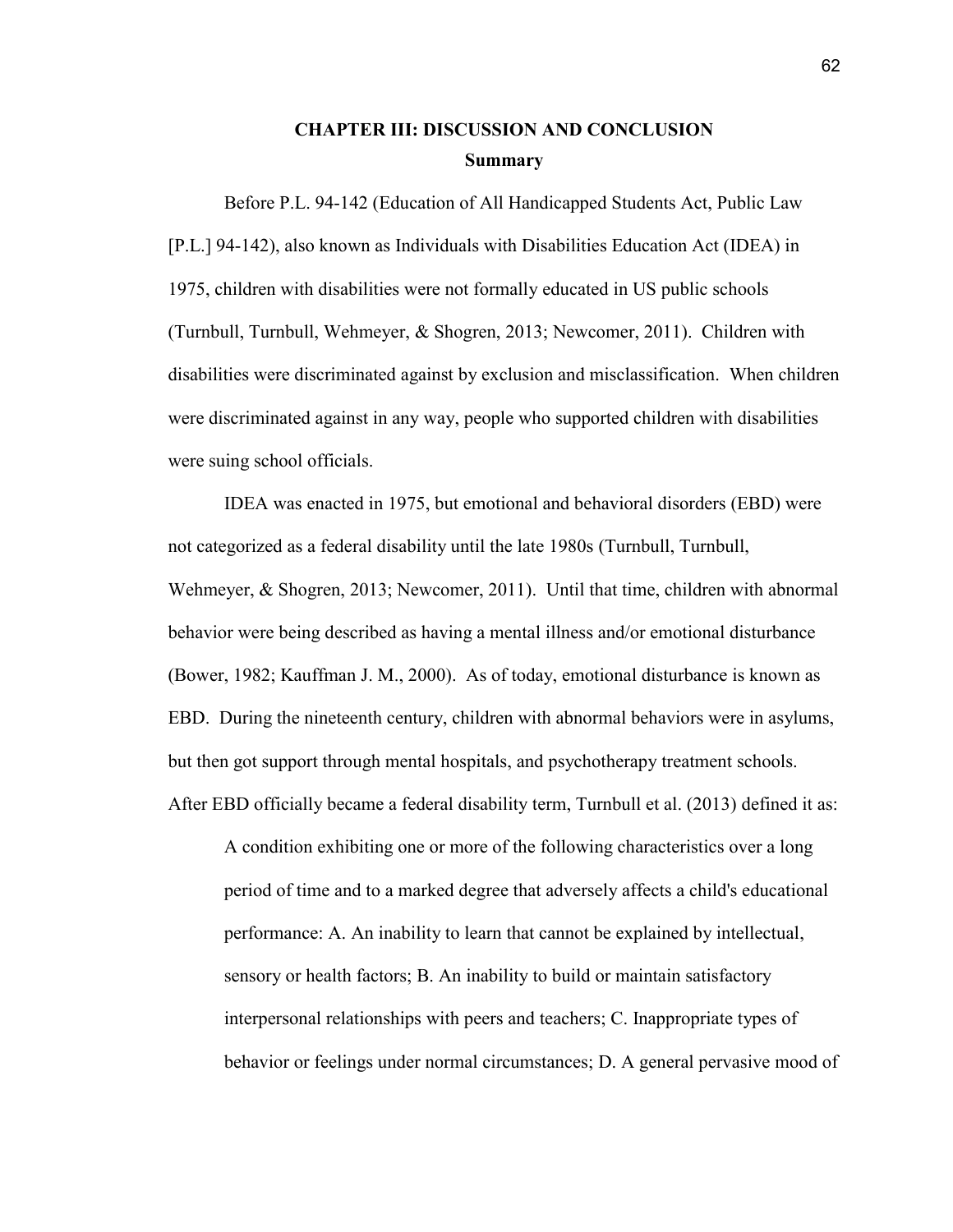unhappiness or depression; or E. A tendency to develop physical symptoms or fears associated with personal or school problems (p. 152).

Emotional, behavioral, and cognitive and academic were the three categories that were included under EBD.

For this thesis concerning behavioral and academic strategies for students with EBD, the research question was "What are some strategies for special and general education teachers to support students with EBD to improve positive behaviors and academic success?" Special education and general education teachers need to be aware of different behavioral and academic strategies for special education teachers and general education teachers to help students with EBD be more successful. When special and general education teachers assist more frequently on behavior and academics with students with EBD, students with EBD will be more prepared for their academics, less likely to be suspended from school, and less likely to be arrested (Bierman et al., 2013; Billig, Cohen, & Pickeral, 2010).

 There were helpful behavioral strategies for special education teachers and general education teachers (Kelly & Shogren, 2013; Tominey & McClelland, 2011; McDaniel, Bruhn, & Troughton, 2017; Marquez et al., 2014; Bierman et al., 2013). The behavioral strategies dealt with self-determination, self-management, self-regulation, and classroom management. Each of these areas included at least one behavioral strategy. The Self-Determined Learning Model of Instruction Intervention (SDLMI) was a selfdetermination strategy that focused on self-regulation skills. The modules focused on self-determination (such as decision-making, goal setting, and self-management). This SDLMI study was completed on students with EBD, intellectual disabilities, and learning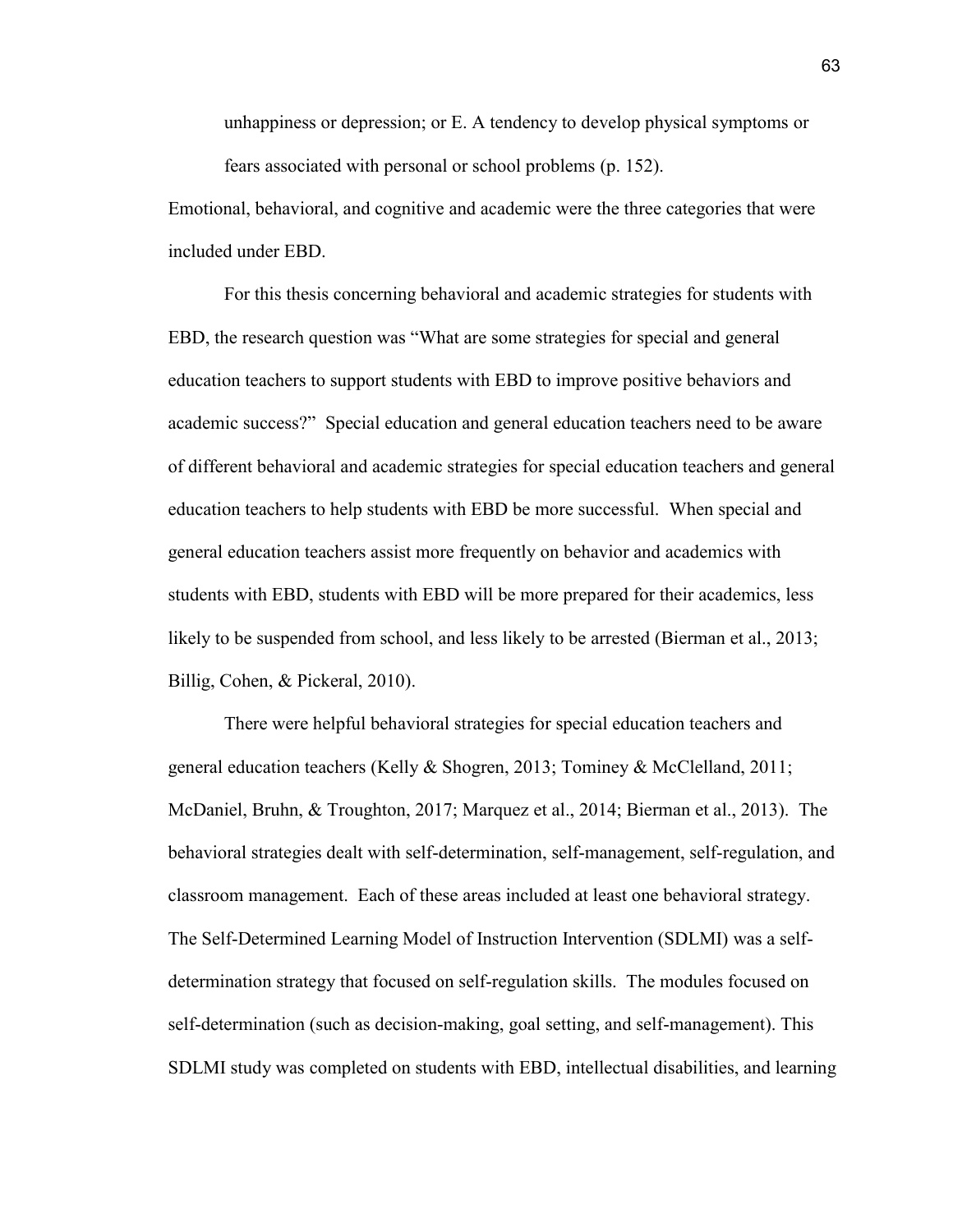disabilities by Kelly and Shogren (2013) using on-and off-task behaviors. According to the results, Kelly and Shogren reported that students' on-task behaviors increased during the SDMI intervention phase and the maintenance phase. In addition, after using the SDLMI intervention, general and special education teachers along with students had positive responses to the intervention. Therefore, the SDLMI intervention would be a helpful strategy to use by general and special education teachers to help their students make progress by using on-task behaviors.

In addition to self-management, it is important for general education and special education teachers to be aware of self-regulation. Tominey and McClelland (2011) mentioned that circle time games help students with their self-regulation skills. The Head-Toes-Knees-Shoulders Task (HTKS) was used to measure behavioral aspects (children's attention, working memory, and inhibitory control) for circle time games. For behavioral self-regulation and academic performance, the strongest predictor was family income. Students were able to use some of the strategies that they learned. Variability was high based on the initial behavioral scores for self-regulation. For the first research question by Tominey and McClelland (2011), "Does participation in an intervention lead to greater gains in behavioral self-regulation in a sample of pre-kindergartners?" (p. 505), there was no significant interaction between the HTKS scores and the group assignment or an explanation on the difference between the group assignment student scores. According to the post hoc analysis, for gains, head start enrollment, and initial HTKS scores were the strongest predictors in the HTKS scores. For head start students, they have made greater gains in the intervention group than the control group. In addition to the first research question, Tominey and McClelland (2011) asked the following as their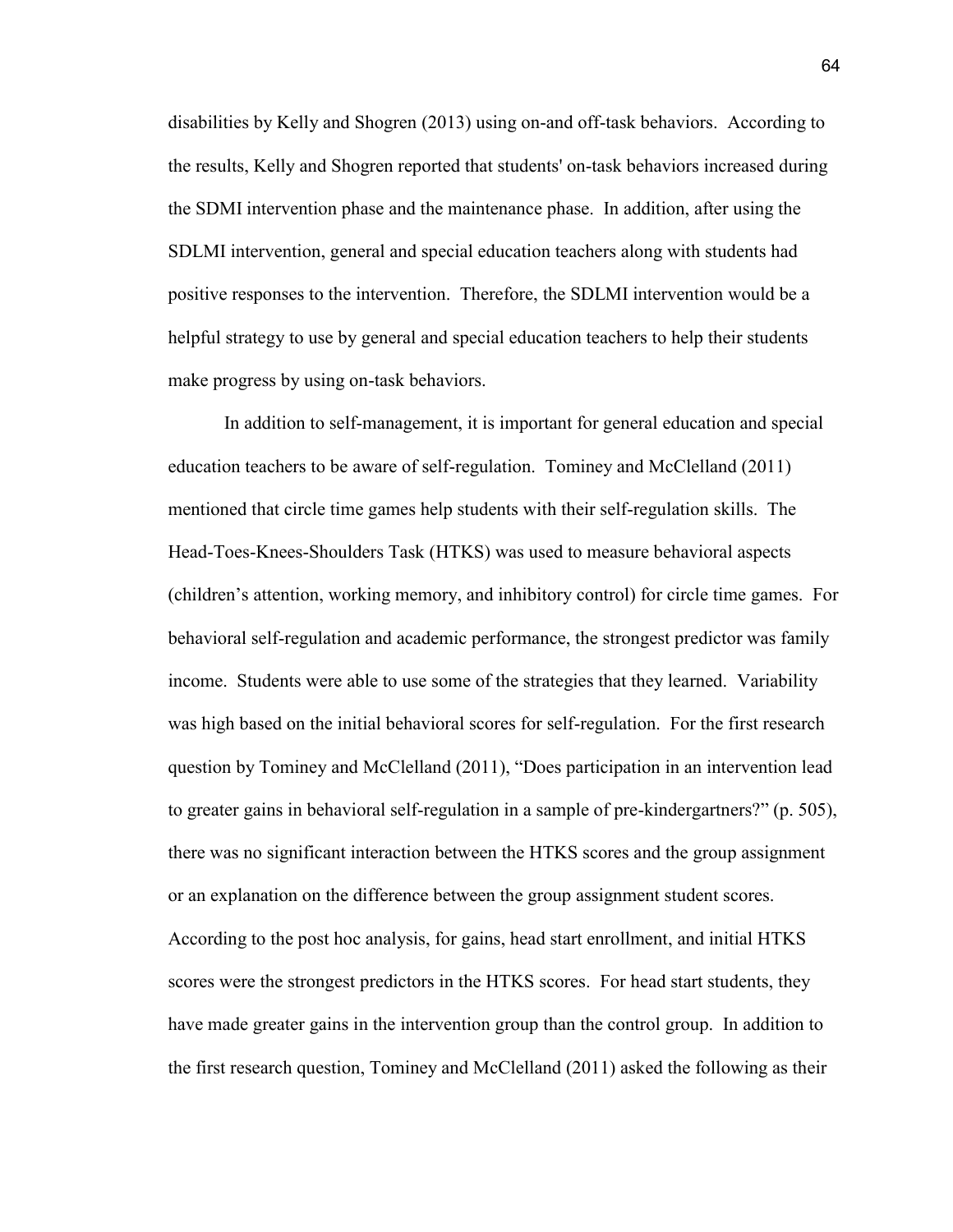second research question, "Does intervention treatment group participation relate to academic outcomes over the prekindergarten year" (p. 508)? However, the researchers did not find any significant findings for picture vocabulary and nor any significant relation between group assignment and applied problems in math.

Prevention was an area that special education teachers should use as an intervention to stop negative behaviors before they occur that is part of classroom management to avoid any disruptive behavior during classroom time (Billig et al., 2010). Prevention will help students with EBD learn more about their positive behaviors, which will reduce their negative behaviors. A prevention program that was unsuccessful was called Fast Track (Bierman et al., 2013). Fast Track helped aggressive, disruptive, and at-risk students address their aggressive behaviors not only behaviorally, but socially and academically as well (Conduct Problems Prevention Research Group, 1992). The results said that for attack skills, aggression, and peer relations, there was no significant effect, but aggression decreased at later maladjustment. Therefore, the Fast Track invention did not work on students' academics well nor would it be the right choice as a behavioral strategy for student aggression.

Behavioral strategies also included four programs: Stop and Think (McDaniel et al., 2017), We Have Skills (WHS) (Marquez et al., 2014), Second Step (Cooke et al., 2007), and Fast track (Bierman et al., 2013). The Stop and Think program dealt with a variety of social skills that included four groups, which were survival skills, such as listening and following directions, interpersonal skills, problem-solving skills, and conflict resolution skills, such as handling peer pressure (Knoff, 2005). The program connected with classroom management since the program itself dealt with social skills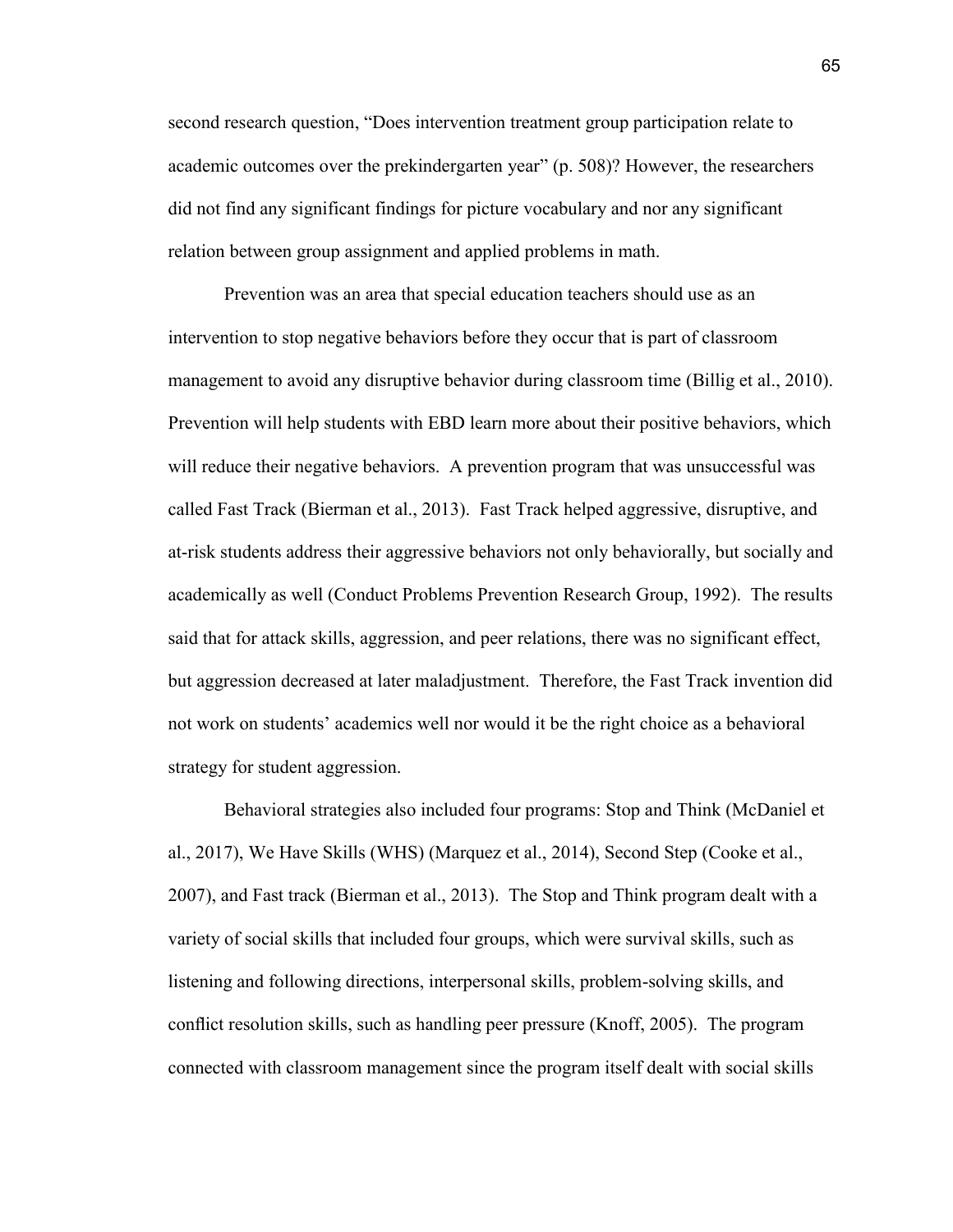that involved decreasing negative behaviors so that the behaviors do not get in the way during classroom time. WHS was another social skills program that proved to be a helpful behavioral strategy. This program is video-based and included three modules: instructional materials, an online tool regarding students responding to instruction in order to help them with their social behavior (Marquez et al., 2014), and professional development materials that included instructional delivery and forms of student support. Second Step and Fast Track were the two programs that dealt with students with aggressive behavior or who were at-risk for aggressive behavior. Both programs were connected with classroom management since they dealt with decreasing aggressivedisruptive behaviors so that the behaviors do not get in the way during classroom time and would cause disruption.

Not only were behavioral strategies for special education teachers and general education teachers addressed in this thesis, but an academic strategy was included as well, which was the self-regulated strategy development (SRSD) (Ennis et al., 2016). The SRSD was used to summarize texts in social studies. The intervention was used to help students gain their own writing skills using the TWA+PLANS mnemonic device, which stood for Think before reading, think While reading, think After reading, Pick goals, List ways to meet goals, And make Notes, and Sequence notes (Harris, Graham, Mason, & Friedlander, 2007; Mason, Meadan, & Hedin, 2006). The researchers reported positive results on posttest scores and the implementation on the SRSD intervention itself. Therefore, the SRSD would be a great academic strategy to use for students with and without disabilities.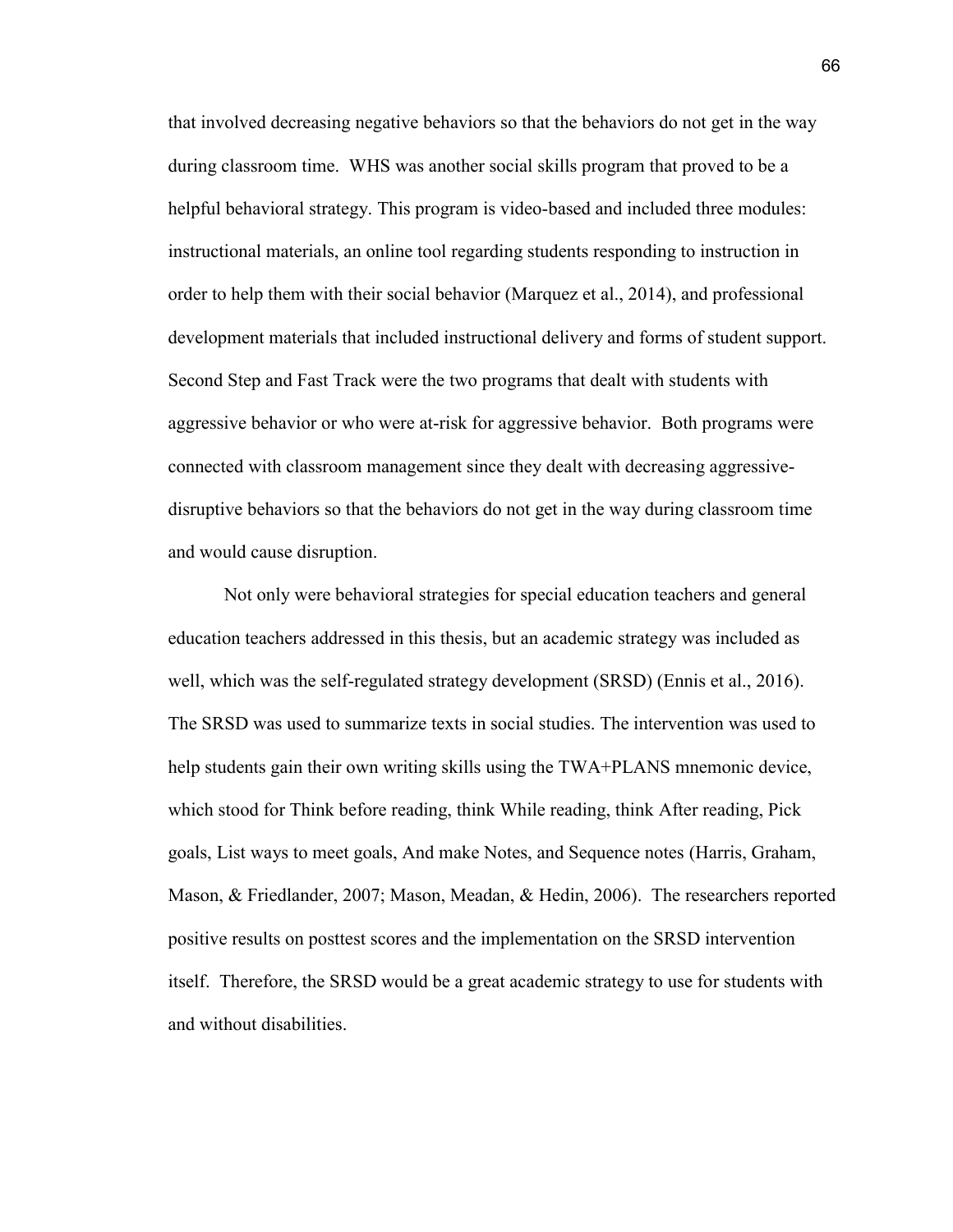# **Professional Application**

Based on the implication of these peer-reviewed research studies, it is clear that general education and special education teachers need to choose the appropriate behavioral and/or academic strategies wisely for students with EBD. In reality, special education teachers and general education teachers tend to administer negative consequences on students with EBD without helping them develop positive behaviors and prevent negative behaviors (Billig et al, 2010). If special education teachers and general education teachers administer negative consequences too quickly, students with EBD will likely increase their negative behavior (Billig et al., 2010).

Behavioral programs can be very useful for special education teachers and general education teachers to use with students with EBD within their classrooms. Conducted by special education teachers and general education teachers within classrooms, some programs that would help students with EBD include Stop and Think (McDaniel et al., 2017), We Have Skills! (WHS) (Marquez, 2014), Second Step (Cooke et al., 2007), and Fast Track (Bierman et al., 2013). The Stop and Think program is a social skills program that specifically has students work on their social skills through these specific topics: interpersonal skills, problem-solving skills, and conflict resolution skills (Knoff, 2005). Applying these social skills within the classrooms may help students with EBD develop positive relationships with others. In addition to the Stop and Think program, WHS is also a social skill program. On the other hand, the Second Step and Fast Track programs help students with EBD by preventing their aggressive behaviors, including violence.

There are important elements that I would like to share with my colleagues on the Stop and Think (McDaniel et al., 2017), the WHS (Marquez, 2014), the Second Step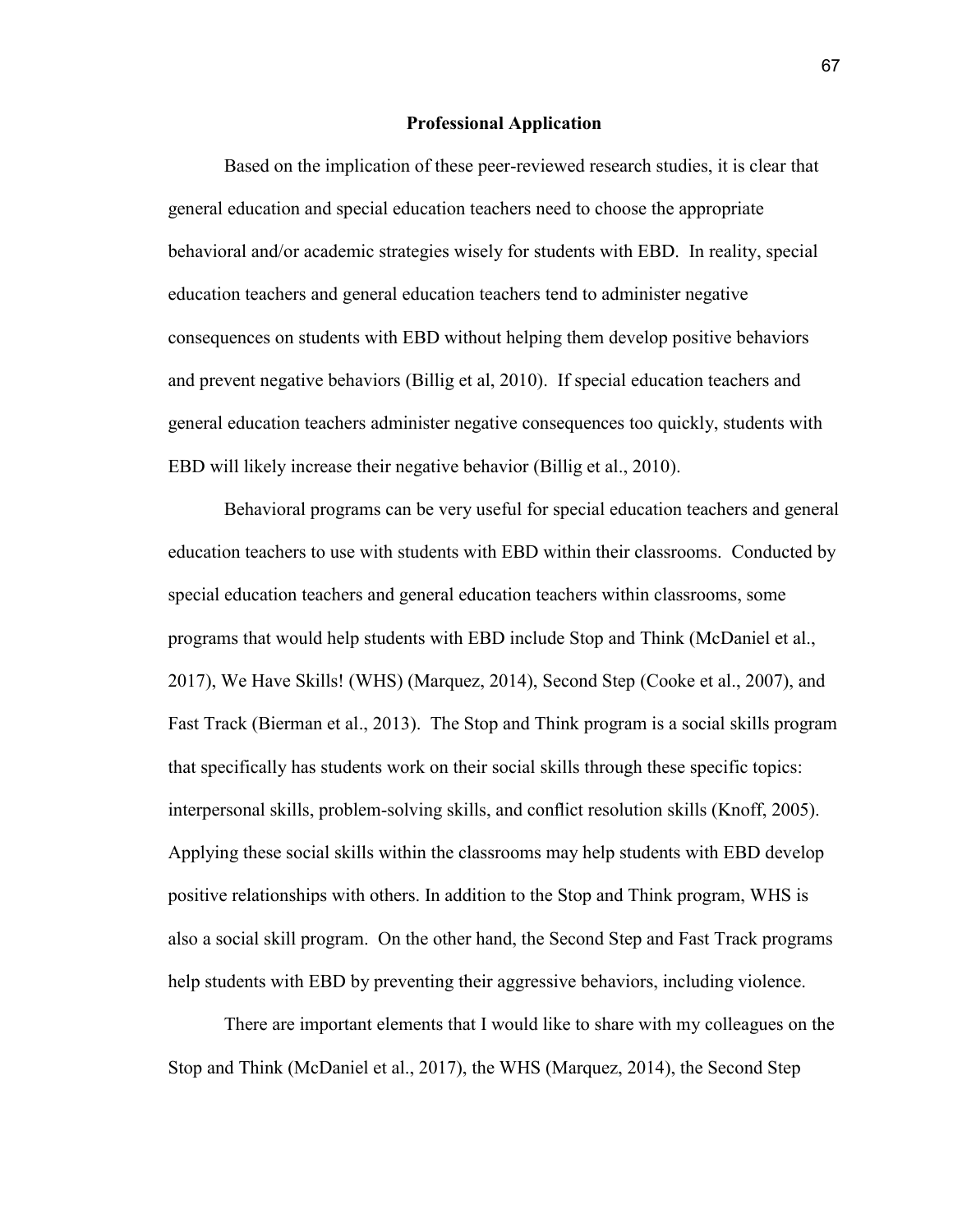(Cooke, 2007), and the Fast Track interventions (Bierman et al., 2013). The Stop and Think (McDaniel et al., 2017), the WHS (Marquez, 2014), and the Second Step received positive responses from general education teachers and students. For the Stop and Think intervention, one of the participants said that the intervention was easy to participate in, would recommend it to others, and would not change anything about the intervention. General education teachers said that the intervention was effective on improving social behaviors. In addition, the WHS was easy to use, effective for increasing social behaviors, and strongly recommended by general education teachers. However, the Fast Track did not work well with aggressive-disruptive students. Therefore, this is the only intervention I would not recommend to my colleagues.

I feel that the programs mentioned above are the most important for my colleagues to be aware of for behavioral reasons. Since special education and general education teachers may include students with EBD in their classrooms, special education teachers and general education teachers need to be aware of their students' needs in order to help their students succeed behaviorally and academically. Evidence-based behavioral and academic strategies can help students with EBD improve behaviorally and academically. The Second Step program helps students with EBD to prevent aggressive behavior. Special education and general education teachers need to incorporate this type of program into their teaching practices to avoid violent-related behaviors. If they do not, aggressive student behaviors could prevent them from effectively supporting students with significant behavioral needs to learn.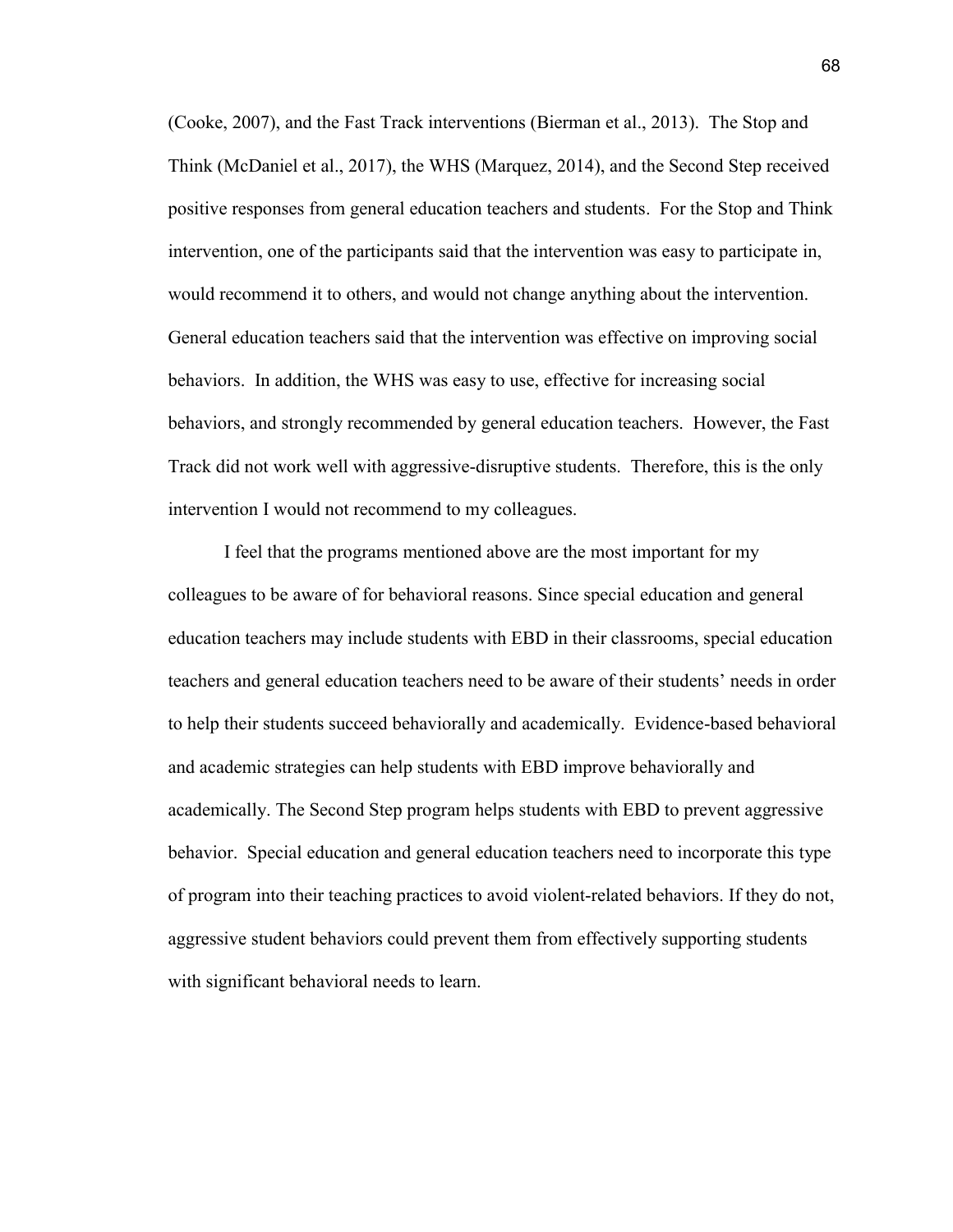# **Limitations of the Research**

In this literature review, the research articles discussed various academic and behavioral strategies for students with EBD used by special education teachers and general education teachers. In exploring the articles, there were several areas I review relating to limiting my research. One dealt with disability categories. I only focused on students with EBD and excluded other disability categories within my search since I originally wanted to learn about how special education teachers support students with EBD on behavior in a nonjudgmental way. Therefore, I included "students with EBD" and "special education" as the few key words for my research. However, some of my studies included students with EBD with other students with and/or without disabilities, including the potential accommodations study (Harrison et al., 2013). Some of my studies also included students in general, including the WHS study (Marquez, 2014) and the Second Step study (Cooke et al., 2007). In addition to disability categories, since information only on the behavioral strategies was difficult to obtain, I had to expand my research to include academic strategies and general education teachers. I also did not search for behavioral and academic strategies globally, not only because it was not part of focus on my research question, but the specifics of global setting was not a high priority to me.

There were some areas that I expected to find in my research that were not there, which did not exist within my topic. First off, some of my research included a small sample. I expected to see a large sample in order to get the best results. Amato-Zech et al. (2006) studied the MotivAider that included only one participant. Because there was only one participant in the study, the study itself did not help me to see how the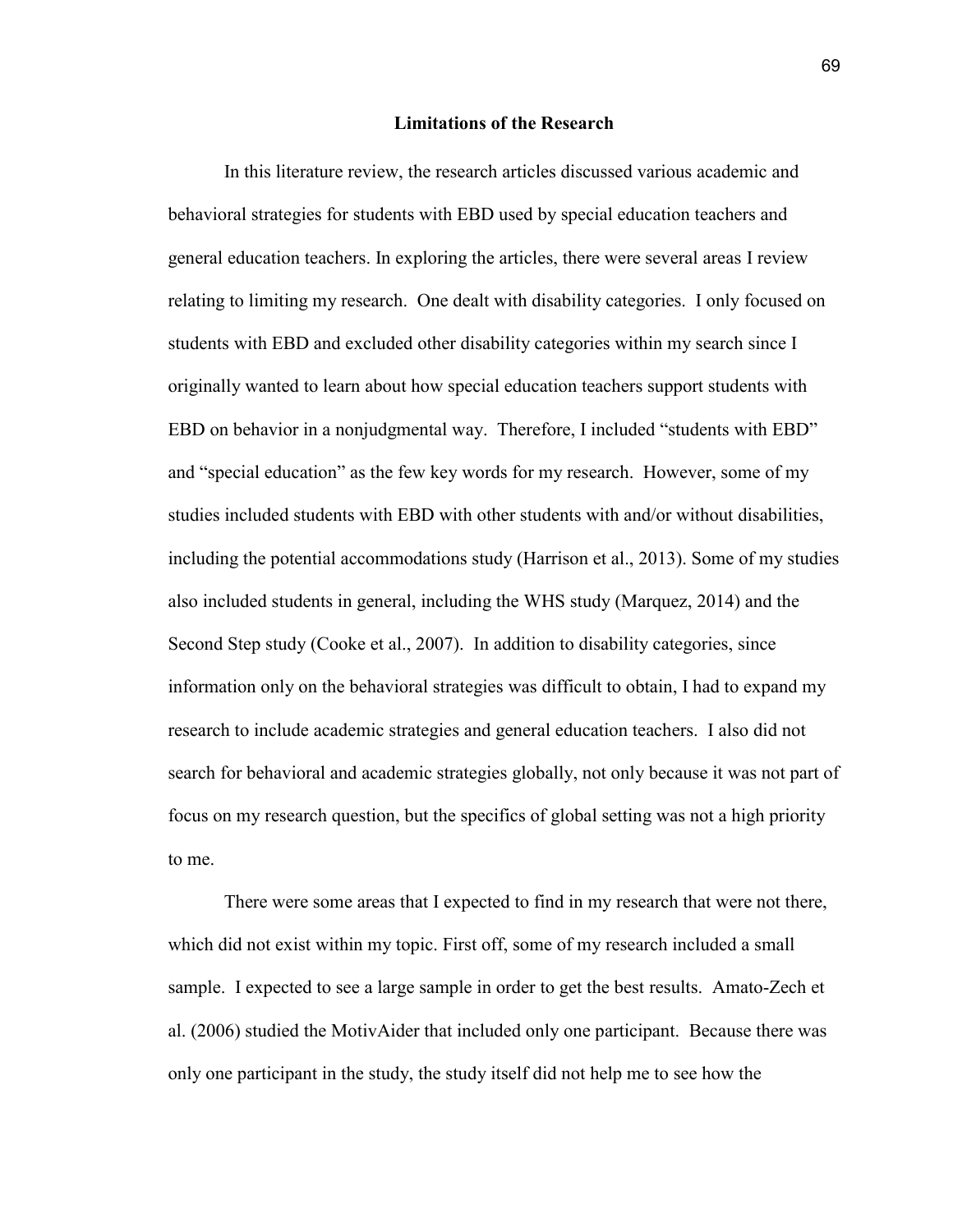intervention affected the rest of the students. Furthermore, as I was doing my research, I expected to see significant results in order to make appropriate inferences or conclusions based on the measures that were used plus terms that were used by the researchers. In an article where Tominey and McClelland (2011) discussed self-regulation in preschool, the results were not significant. The final area that I was expecting to find within my research dealt with the replication of a strategy in the classroom. The self-regulated strategy development (SRSD) study took place in a therapeutic facility. Since the study was not done in the classroom, SRSD does not fulfill the research requirement regarding my topic because of no results for within the classroom.

Furthermore, there was another research area that did not exist for my topic that dealt with how the research was broken down. Each study was not limited on various demographics, such as age and gender. In other words, the studies in general did not focus on specific demographics, such as boys/girls. However, the studies focused on specific grade levels. The grade levels in which some of the studies focused on only high school, elementary, and early childhood. Kelly and Shogren (2013) completed the SDLMI study on high school students compared to Tominey and McClelland (2011) who completed the circle time games study on preschoolers. Furthermore, some grade levels were part of multiple grade levels such as middle school, which was the SRSD study by Ennis (2016) on first through twelfth graders.

## **Implications for Future Research**

Special education teachers and general education teachers review and discover old and new behavioral and academic strategies either on the teaching job or outside of the teaching job. To begin with, I feel that their needs to be more studies involving students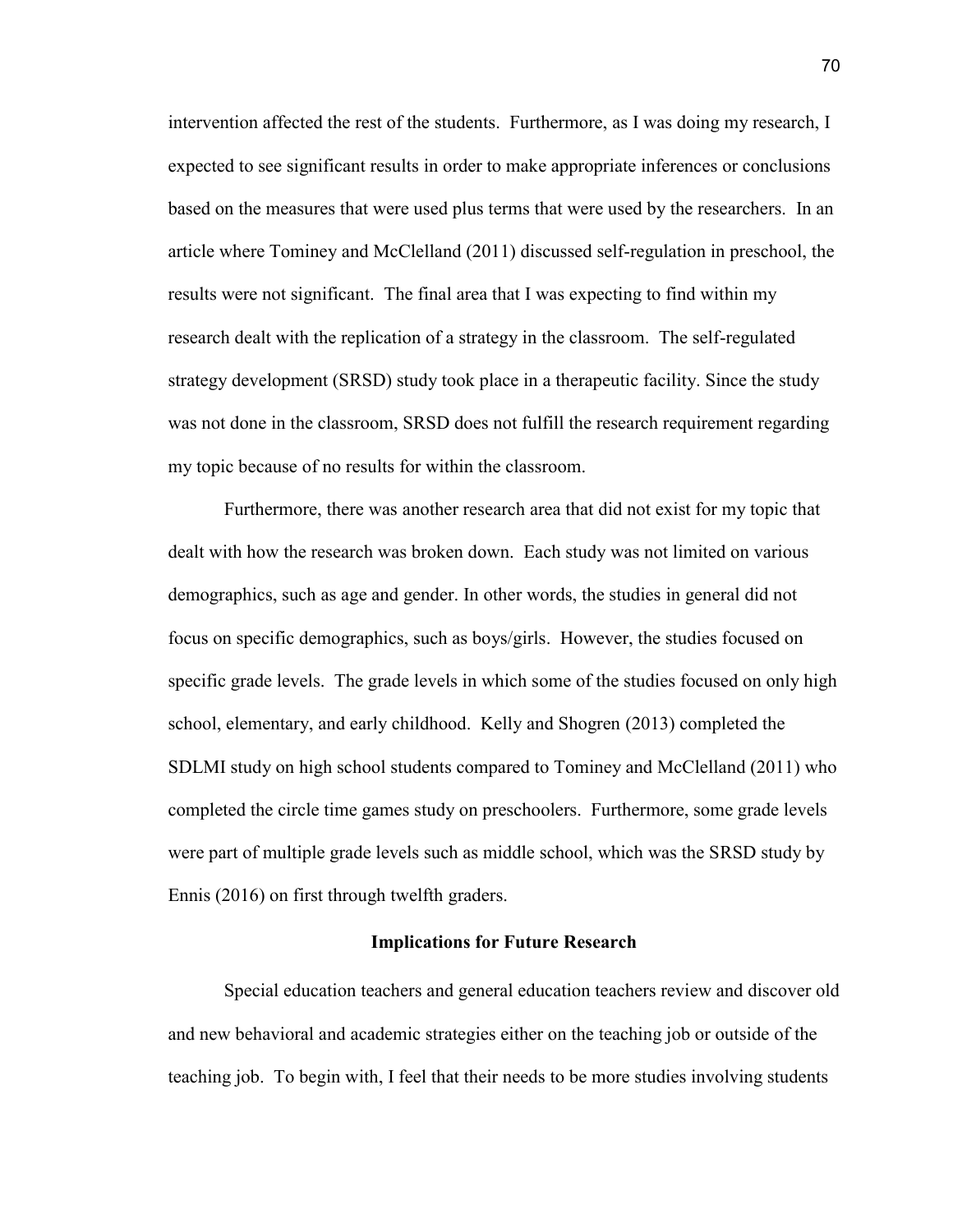with EBD only. I found that some of studies included either students that had students with and/or students without disabilities or students in general as participants. I originally wanted to focus on students with EBD only, but I expanded my research by including students with and/or students without disabilities and students in general as participants. Furthermore, since I originally wanted my research question to only address behavioral strategies, and I had a hard time finding them, I strongly feel there needs to be more research in general on the behavioral strategies only.

Also, I would like to see studies with a large sample size in order to increase the usefulness of the results. Furthermore, as mentioned earlier, there were studies where the authors used a variety of terms that led me to believe that the results were not significantly valid.

In addition, not all of the studies were done in a classroom setting. Therefore, I feel that the studies that were not in a classroom setting need to be replicated in a classroom setting in order for the results to be applicable to a classroom teacher. As an example, the SRSD study (Ennis, 2016) was completed in a therapeutic facility. I would like to know how the results of the same research would be affected in the classroom rather than a therapeutic facility.

The final implication for future research that I would like to see more of is the breakdown of demographics that are relevant. It would be intriguing for me to see how one specific demographic category compares to another. For example, I would like to see how EBD behavior affects boys and girls separately through comparison. I would also like to see other relevant demographics besides boys and girls, such as age, SES, and cognitive level. There were some studies where the researchers described the results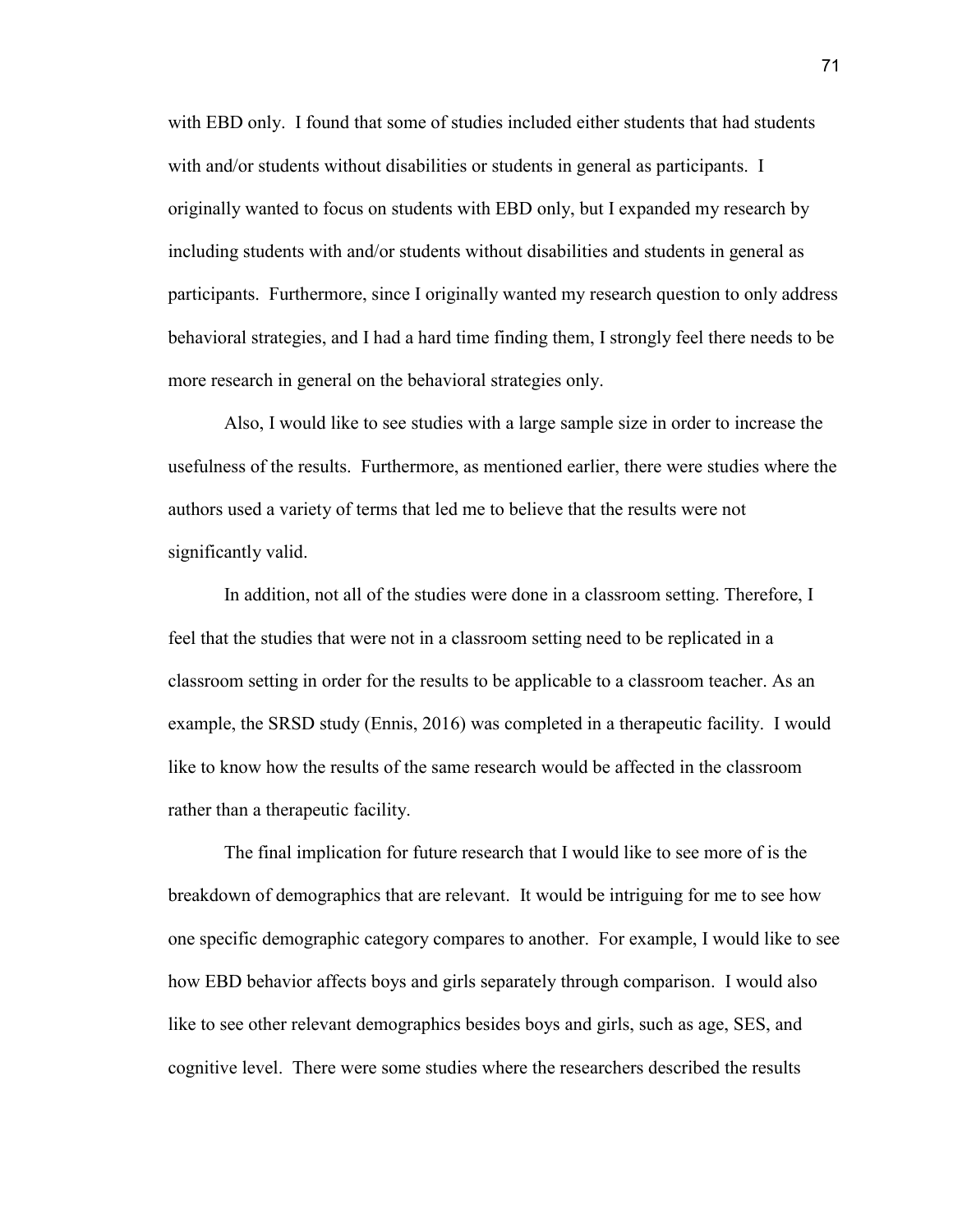differentially based on student demographics, such the MotivAider study by Amato-Zech, Hoff, and Doepke (2006).

## **Conclusion**

This thesis explains in detail a response to the following research question: "What are some strategies for special education teachers and general education teachers to support students with EBD to improve positive behaviors and academic success?" Special education teachers and general education teachers should be aware of a variety of strategies and programs to help students with EBD decrease their negative behaviors in order to gain more positive behaviors and increase school success. Special education teachers and general education teachers need to know how to choose and implement these behavioral and academic strategies within their classrooms. The behavioral and academic strategies described in this thesis provide good alternatives to what teachers may currently be using. It is always helpful for teachers to have a variety of strategies to try in their classrooms; I hope to keep on learning more about not only behavioral strategies for students with EBD, but academic strategies. I have enjoyed learning about different approaches, not only about behavioral strategies but academic strategies as well. I am looking forward to learning new strategies and programs in the near future.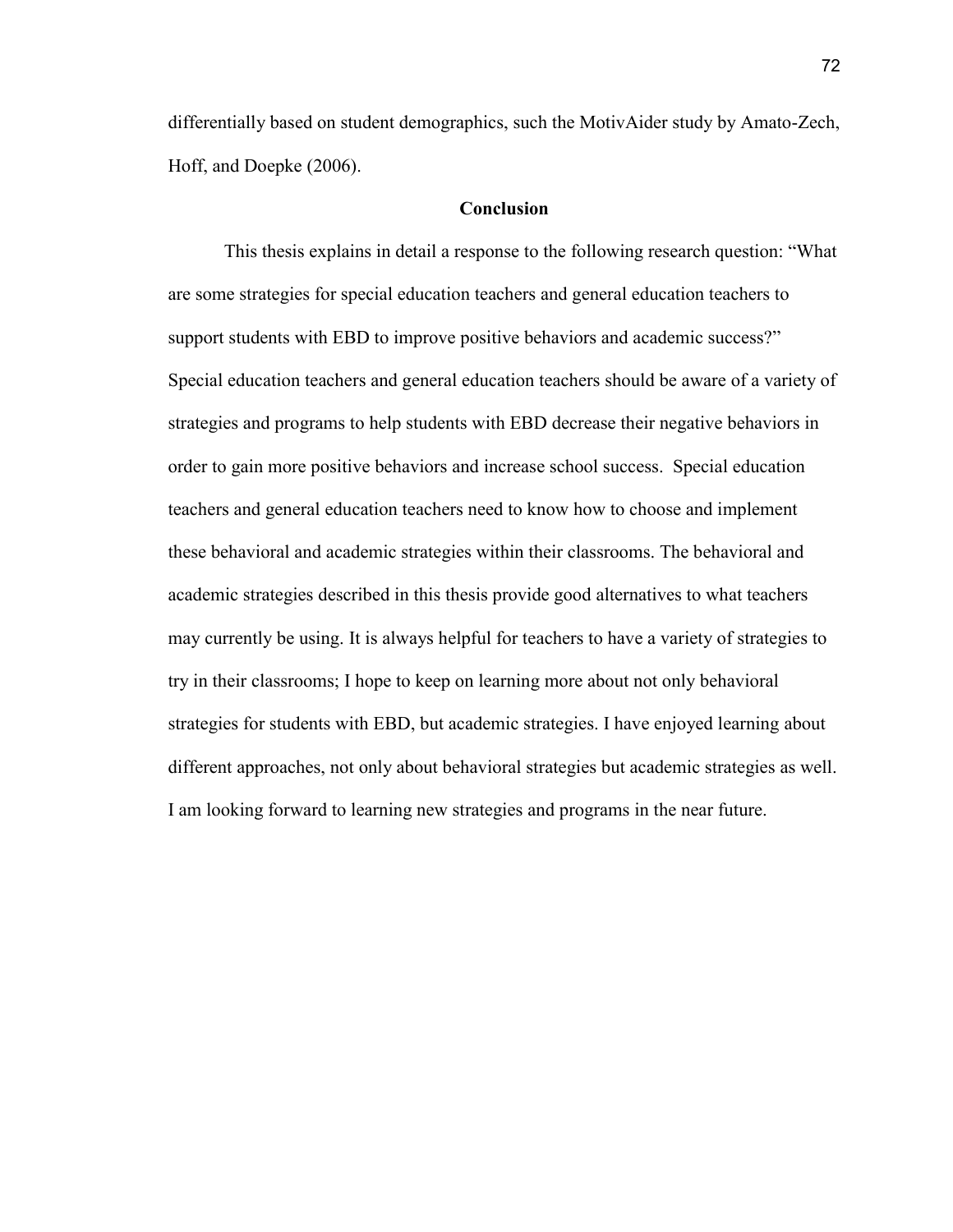## References

- Achenbach, T. M. (1991). *Manual for the child behavior checklist: 4‐18 and 1991 profile.* Burlington, Vermont: University of Vermont Department of Psychiatry.
- Amato-Zech, N. A., Hoff, K. E., & Doepke, K. J. (2006, January 18). Increasing on-task behavior in the classroom: Extension of self-monitoring. *Psychology in the Schools, 43*(2), 211-221. doi:10.1002/pits.20137
- American Psychiatric Association. (2000). *Diagnostic and statistical manual of mental disorders DSM-IV* (4th, revised printing ed.). Washington, DC, Washington: American Psychiatric Association.
- Baltodano, H. M., Harris, P. J., & Rutherford, R. B. (2005). Academic achievement in juvenile corrections: Examining the impact of age, ethnicity and disability. *Education and Treatment of Children, 28*(4), 361-379. From http://ezproxy.bethel.edu/login?url=https://search.ebscohost.com/login.aspx?direc t=true&db=eric&AN=EJ727439&site=ehost-live&scope=site
- Bierman, K. L., Coie, J. D., Dodge, K., Greenburg, M., Lochman, J., McMahan, R., & Pinderhughes, E. (2013). School outcomes of aggressive‐disruptive children: Prediction from kindergarten risk factors and impact of the Fast Track prevention program. *Aggressive Behavior, 39*(2), 114-130. doi:10.1002/ab.21467
- Billig, S., Cohen, J., & Pickeral, T. (2010). *Scaffolding behavior for student success: Moving beyond seclusion and restraint.* Wisconsin Department of Public Instruction. Madison: Wisconsin Department of Public Instruction. From https://dpi.wi.gov/sites/default/files/imce/sped/pdf/ebd-scaffold-behav.pdf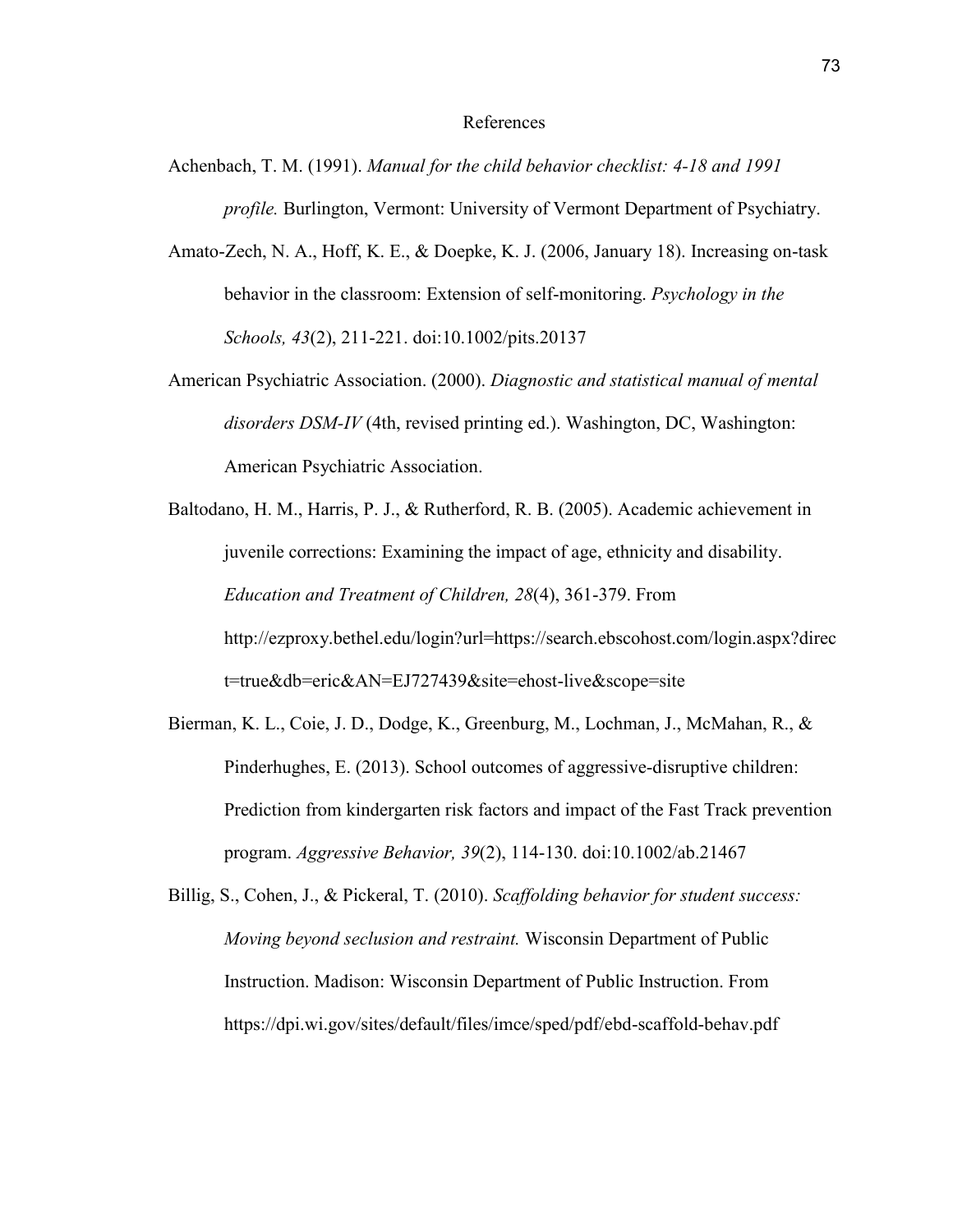- Blood, E., Johnson, J. W., Ridenour, L., Simmons, K., & Crouch, S. (2011). Using an iPod touch to teach social and self-management skills to an elementary student with emotional/behavioral disorders. *Education and Treatment of Children, 34*(3), 299-322. doi:10.1353/etc.2011.0019
- Bogousslavsky, J., Walusinski, O., & Veyrunes, D. (2009). Crime, hysteria and Belle époque Hypnotism: The path traced by Jean-Martin Charcot and Georges Gilles de la Tourette. *European Neurology, 62*(4), 193-199. doi:10.1159/000228252
- Bower, E. M. (1982). *Defining early identification of emotionally handicapped children in school* (3rd ed.). Springfield, Illinois: Charles C Thomas Publishers, Ltd.
- Brown University Child & Adolescent Psychopharmacology. (2013). Analysis connects bullying to arrests, convictions, prison time. *Brown University Child & Adolescent Psychopharmacology Update, 15*(9), 6. From http://ezproxy.bethel.edu/login?url=https://search.ebscohost.com/login.aspx?direc t=true&db=aph&AN=89940694&site=ehost-live&scope=site
- Brown-Chidsey, R., & Steege, M. W. (2005). *The Guilford Practical Intervention in the Schools Series. Response to intervention: Principles and strategies for effective practice.* New York, New York: The Guilford Press.
- Cavendish, W. (2013). Academic attainment during commitment and postrelease education–related outcomes of juvenile justice-involved youth with and without disabilities. *Journal of Emotional and Behavioral Disorders, 22*(1), 41-52. doi:10.1177/1063426612470516
- Conduct Problems Prevention Research Group. (1992). A developmental and clinical model for the preventionof conduct disorders: The FAST Track Program.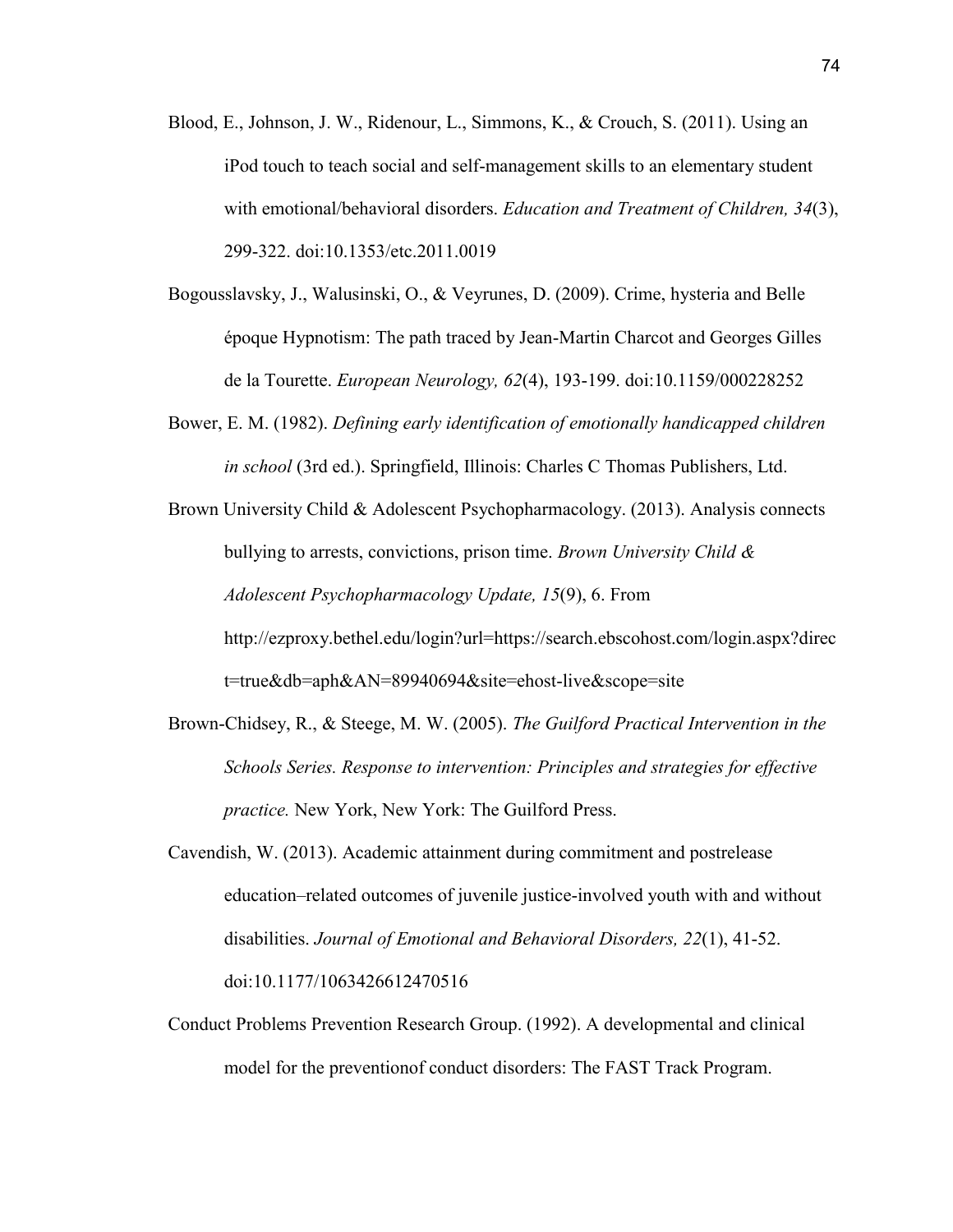*Development and Psychopathology, 4*(4), 509-527.

doi:10.1017/S0954579400004855

- Cooke, M. B., Ford, J., Levine, J., Bourke, C., Newell, L., & Lapidus, G. (2007). The effects of city-wide implementation of "Second Step" on elementary school students' prosocial and aggressive behaviors. *The Journal of Primary Prevention, 28*(2), 93-115. doi:10.1007/s10935-007-0080-1
- Eisenberg, N., Smith, C. L., Sadovsky, A., & Spinrad, T. L. (2004). Effortful control: Relations with emotion regulation, adjustment, and socialization in childhood. *Handbook of self-regulation: Research, theory, and applications*, 263-283. From https://www-sciencedirect-

com.ezproxy.bethel.edu/science/article/pii/S0193397316301484?via%3Dihub

- Ennis, R. P. (2016). Using self-regulated strategy development to help high school students with EBD summarize informational text in social studies. *Education and Treatment of Children, 39*(4), 545-568. doi:10.1353/etc.2016.0024
- Fabelo, T., Thompson, M. D., Plotkin, M., Carmichael, D., Marchbanks III, M. P., & Booth, E. A. (2011). *Breaking schools' rules: A statewide study of how school discipline relates to students' success and juvenile justice involvement.* Texas A&M University, Public Policy Research Institute. New York: Council of State Governments Justice Center. Retrieved from https://csgjusticecenter.org/wpcontent/uploads/2012/08/Breaking\_Schools\_Rules\_Report\_Final.pdf
- Fredricks, J. A., Blumenfeld, P. C., & Paris, A. H. (2004). School engagement: Potential of the concept, state of the evidence. *Review Of Educational Research, 74*(1), 59- 109. doi:10.3102/00346543074001059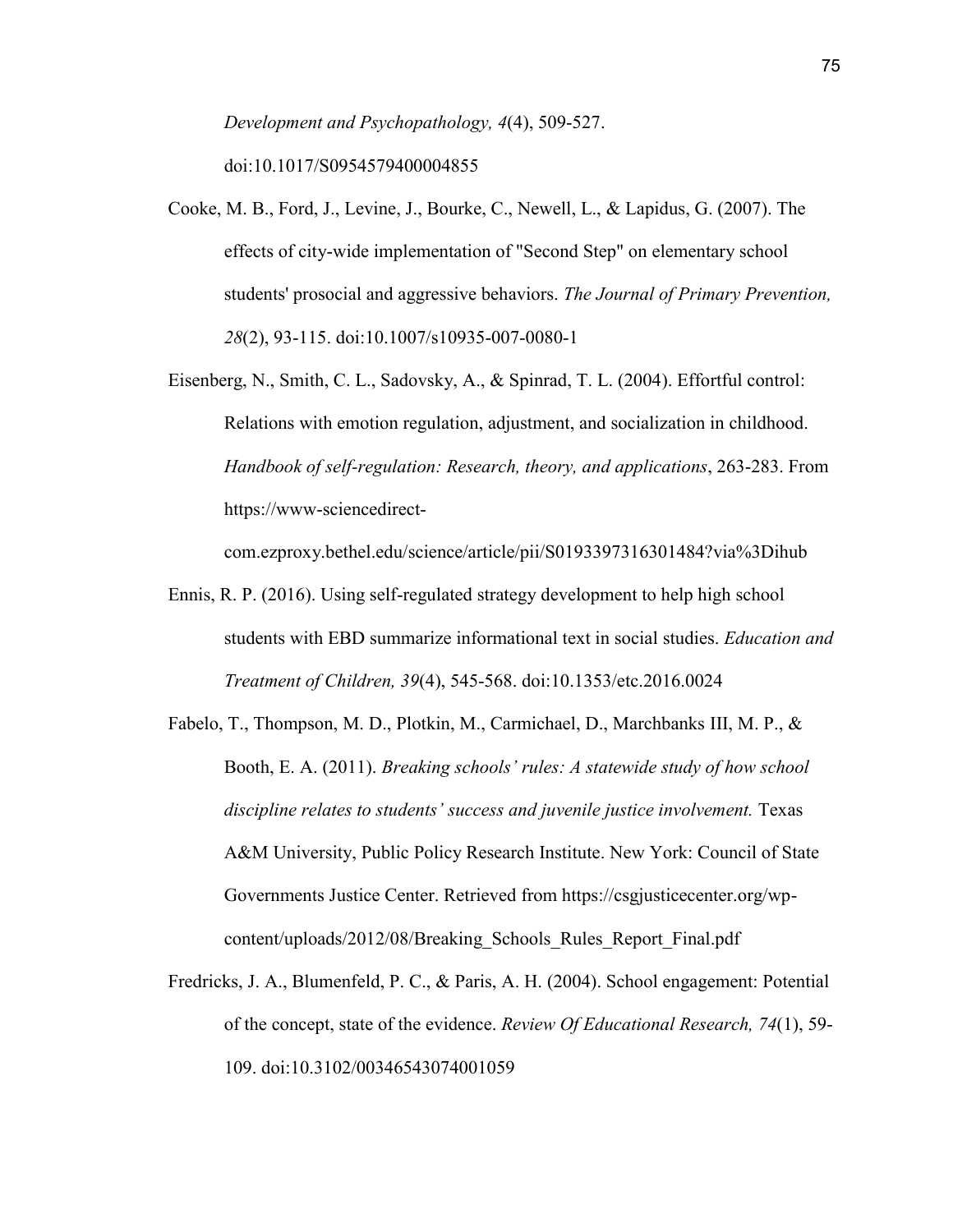Hanover Research. (2013). *Effective programs for emotional and behavioral disorders.* District Administration Practice. Washington, DC: Hanover Research. Retrieved from

https://www.district287.org/uploaded/A\_Better\_Way/EffectiveProgramsforEmoti onalandBehavioralDisordersHanover2013.pdf

- Harris, K. R., & Graham, S. (1995). *Making the writing process work: Strategies for composition and self-regulation* (2nd ed.). Cambridge, Massachusetts: Brookline Books.
- Harris, K. R., Graham, S., Mason, L. H., & Friedlander, B. (2007). *Powerful writing strategies for all students.* Baltimore, Maryland: Paul H. Brookes Publishing Co., Inc.
- Harrison, J. R., Bunford, N., Evans, S. W., & Owens, J. S. (2013). Educational accommodations for students with behavioral challenges: A systematic review of the literature. *Review of Educational Research, 83*(4), 551-597. doi:10.3102/0034654313497517
- IDEA Data Center. (2014). *Identification of children with disabilities.* Retrieved from IDEA Data Center: https://www2.ed.gov/fund/data/report/idea/partbspap/2014/nh-accstatedatadisplay-12-13.pdf
- Kappas, J. (2018). *Hypnosis in history*. Retrieved from HMI: National Accredited College of Hypnotherapy: https://hypnosis.edu/history/the-nancy-school
- Kauffman, J. M. (2000). *Characteristics of emotional and behavioral disorders of children and youth* (7th ed.). Upper Saddle River: Pearson Prentice-Hall.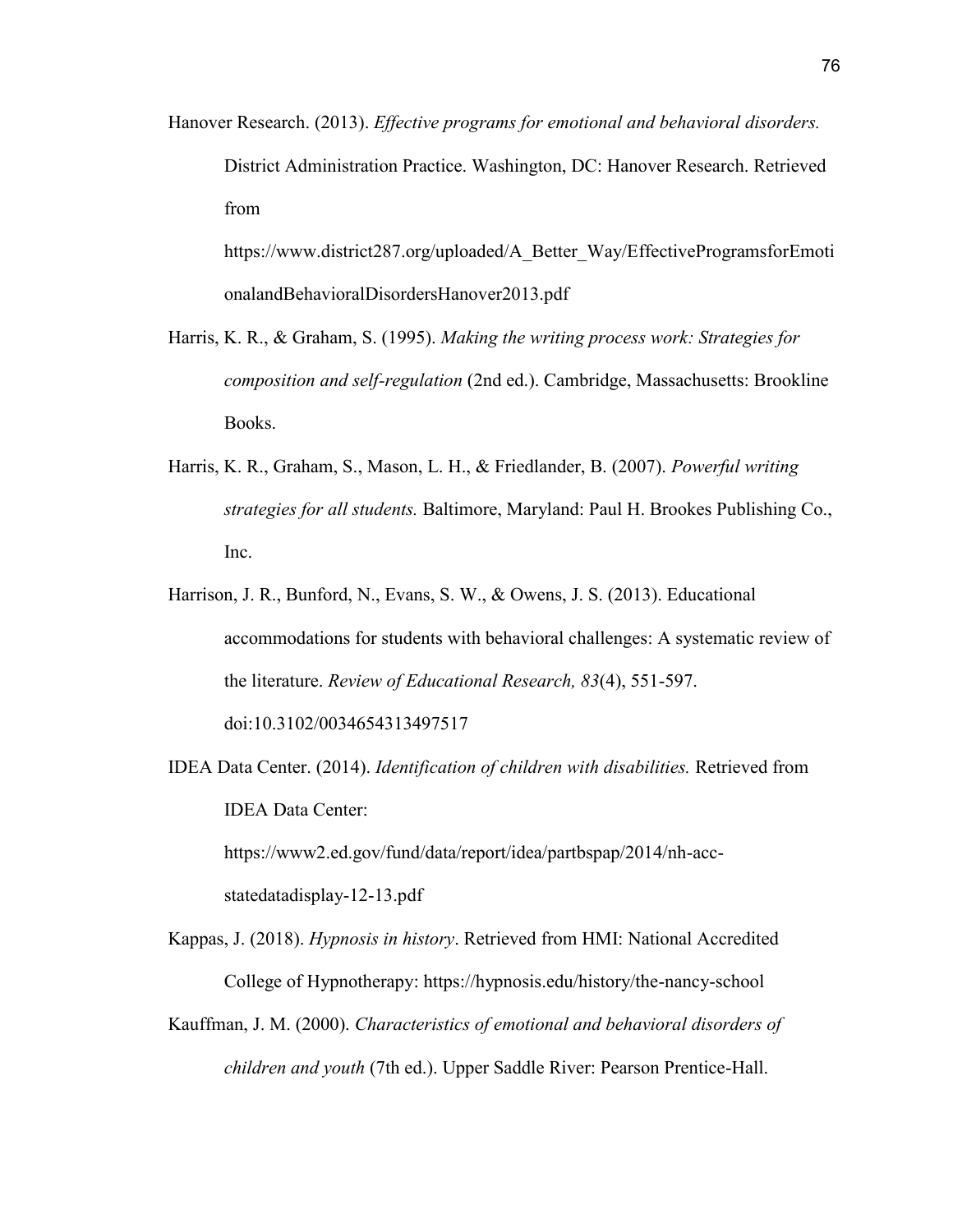- Kauffman, J. M., & Landrum, T. J. (2008). *Characteristics of emotional and behavioral disorders of children and youth* (9th ed.). Upper Saddle River, New Jersey: Pearson Education, Inc.
- Kauffman, S. A. (2008). *Reinventing the sacred: A new view of science, reason, and religion.* New York: Basic Books.

Kelly, J. R., & Shogren, K. A. (2013). The impact of teaching self-determination skills on the on-task and off-task behaviors of students with emotional and behavioral disorders. *Journal of Emotional and Behavioral Disorders, 22*(1), 27-40. doi:10.1177/1063426612470515

- Knoff, H. M. (2005). *The Stop & Think Social Skills Program: Exploring its research base and rationale.* Arkansas Department of Education-Special Education. Little Rock: Project ACHIEVE Press.
- Kratochwill, T. R., DeRoos, R., & Blair, S. (2018). *Classroom management: Teachers modules*. Retrieved from American Psychological Association: http://www.apa.org/education/k12/classroom-mgmt.aspx
- Larsen, R. J., & Marx, M. L. (2011). Estimation. In R. J. Larsen, M. L. Marx, D. Lynch, C. Cummings, C. Lepre, D. Jones, K. Wernholm, & T. Ambush (Eds.), *An introduction to mathematical statistics and its applications* (5th ed., pp. 281-349). Boston, Massachusetts: Pearson Education, Inc. Retrieved from https://www.google.com/url?sa=t&source=web&rct=j&url=https://s3.amazonaws. com/arena-

attachments/532676/c7837c7162f52f9f42c2f3c5cab303e1.pdf&ved=2ahUKEwj3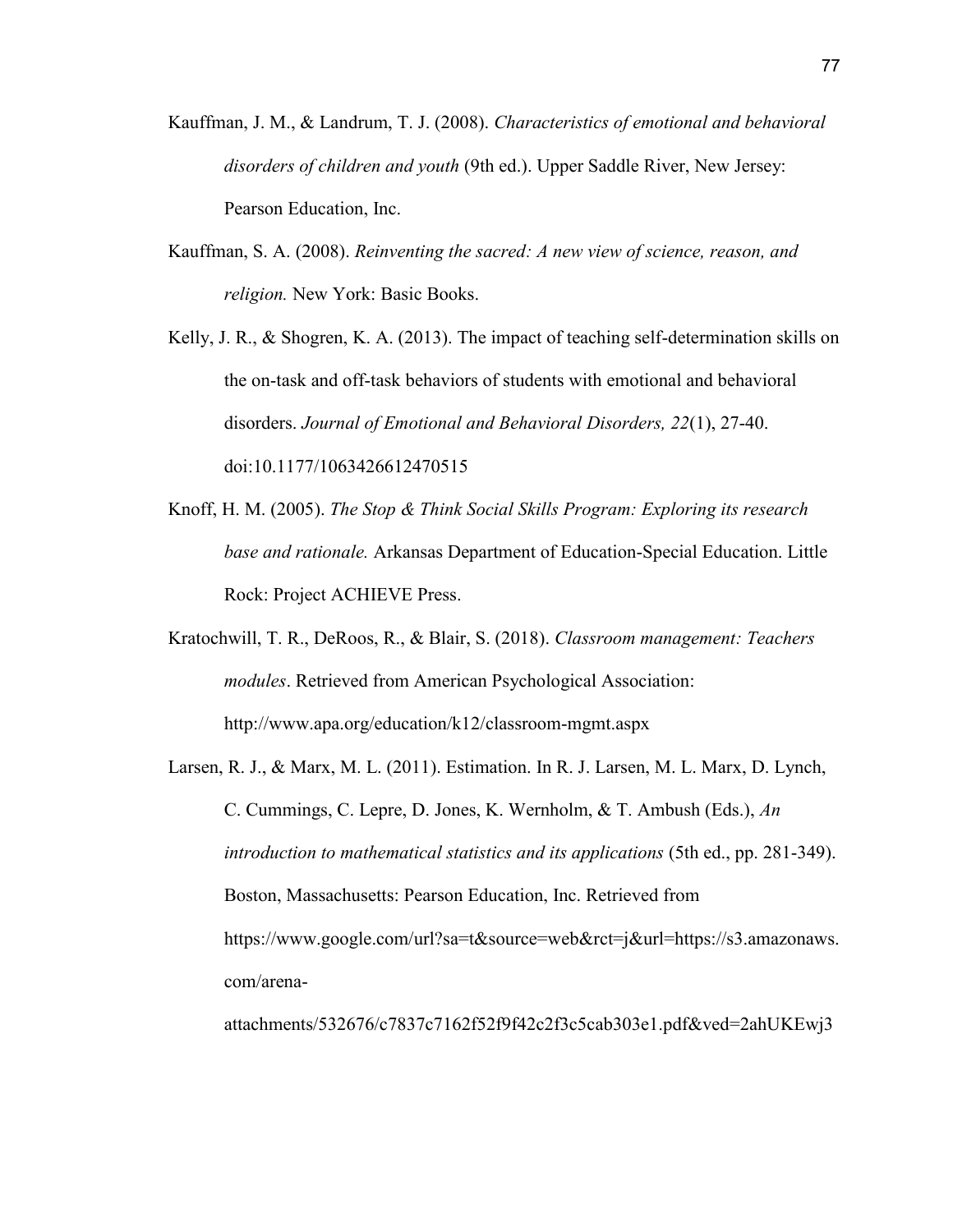2MvcsoTeAhVQqlkKHcCNBhsQFjAAegQIABAB&usg=AOvVaw2tiOTa890Jx 6quykr8zp3b

- Legal Information Institute. (n.d.). *18 U.S. Code § 921 Definitions*. From Cornell Law School: https://www.law.cornell.edu/uscode/text/18/921#a\_25
- Losinski, M., Katsiyannis, A., Ryan, J., & Baughan, C. (2014). Weapons in schools and zero-tolerance policies. *NASSP Bulletin, 98*(2), 126-141. doi:10.1177/0192636514528747
- Mace, F., Belfiore, P., & Hutchinson, J. (2001). Operant theory and research on selfregulation. In B. J. Zimmerman, D. H. Schunk, B. J. Zimmerman, & D. H. Schunk (Eds.), *Self-Regulated Learning and Academic Achievement: Theoretical Perspectives* (2nd ed., pp. 39-65). Mahwah, New Jersey: Lawrence Erlbaum Associates, Publishers.
- Marquez, B., Marquez, J., Vincent, C. G., Pennefather, J., Sprague, J. R., Smolkowski, K., & Yeaton, P. (2014). The iterative development and initial evaluation of We Have Skills!, an innovative approach to teaching social skills to elementary students. *Education and Treatment of Children, 37*(1), 137–161. doi:10.1353/etc.2014.0000
- Mason, L. H., Meadan, H., & Hedin, L. R. (2006). Self-regulated strategy development instruction for expository text comprehension. *Teaching Exceptional Children, 38*(4), 47-52. doi:10.1177/004005990603800407
- Matthews, J. S., Ponitz, C. C., & Morrison, F. J. (2009). Early gender differences in selfregulation and academic achievement. *Journal of Educational Psychology, 101*(3), 689–704. doi:10.1037/a0014240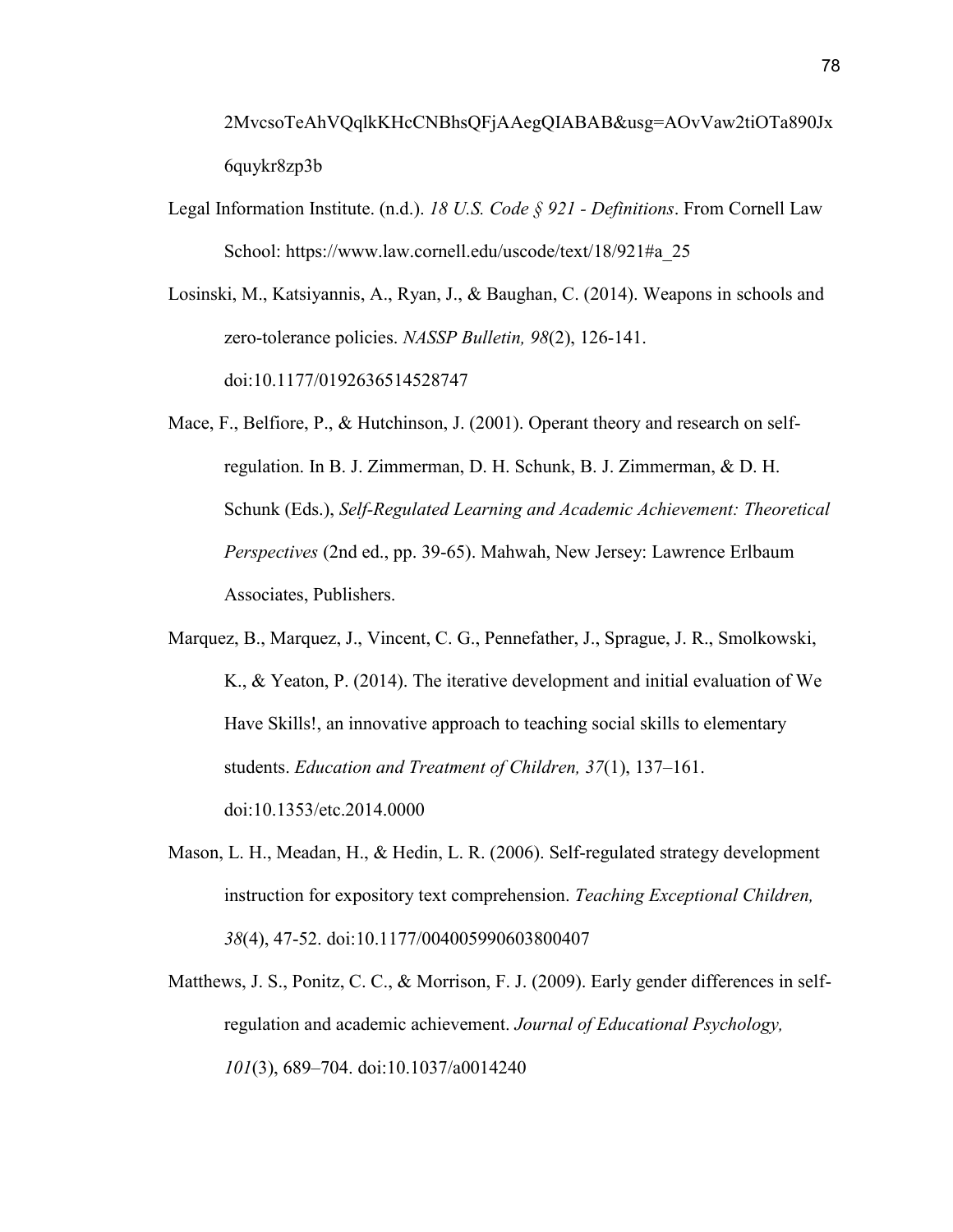- McDaniel, S. C., Bruhn, A. L., & Troughton. (2016). A brief social skills intervention to reduce challenging classroom behavior. *Journal Of Behavioral Education, 26*(1), 53-74. doi:10.1007/s10864-016-9259-y
- McDougall, D., & Brady, M. P. (1998). Initiating and fading self-management interventions to increase math fluency in general education classes. *Exceptional Children, 64*(2), 151-166. doi:10.1177/001440299806400201
- Munsell, P. E., Kilmer, P. R., Vishnevsky, T., Cook, R. J., & Markley, M. L. (2016). Practical disadvantage, socioeconomic status, and psychological well-being within families of children with severe emotional disturbance. *Journal of Child and Family Studies, 25*(9), 2832–2842. doi:10.1007/s10826-016-0449-y
- Newcomer, P. L. (2011). Overview of emotional and behavioral disorders. In P. L. Newcomer, *Understanding and teaching emotionally disturbed children and adolescents* (4th ed., pp. 3-29). Austin, Texas: PRO-ED. Retrieved from http://www.proedinc.com/downloads/12762ch01.pdf
- Overton, T. (2011). Assessing Students. In T. Overton, *Assessing learners with special needs: An applied approach* (7th ed.). Upper Saddle River, New Jersey: Pearson Education, Inc.
- Parette, H. P., Crowley, E. P., & Wojcik, B. W. (2007). Reducing overload in students with learning and behavioral disorders: The role of assistive technology. *Council for Exceptional Children, 4*(1). From http://files.eric.ed.gov/fulltext/EJ967467.pdf
- Quinn, M., Loane, P. E., Rutherford, R. B., Osher, D. M., & Poiffier, J. M. (2005). Youth with disabilities in juvenile corrections: A national survey. *Council for Exceptional Children, 71*(3), 339-345. doi:10.1177/001440290507100308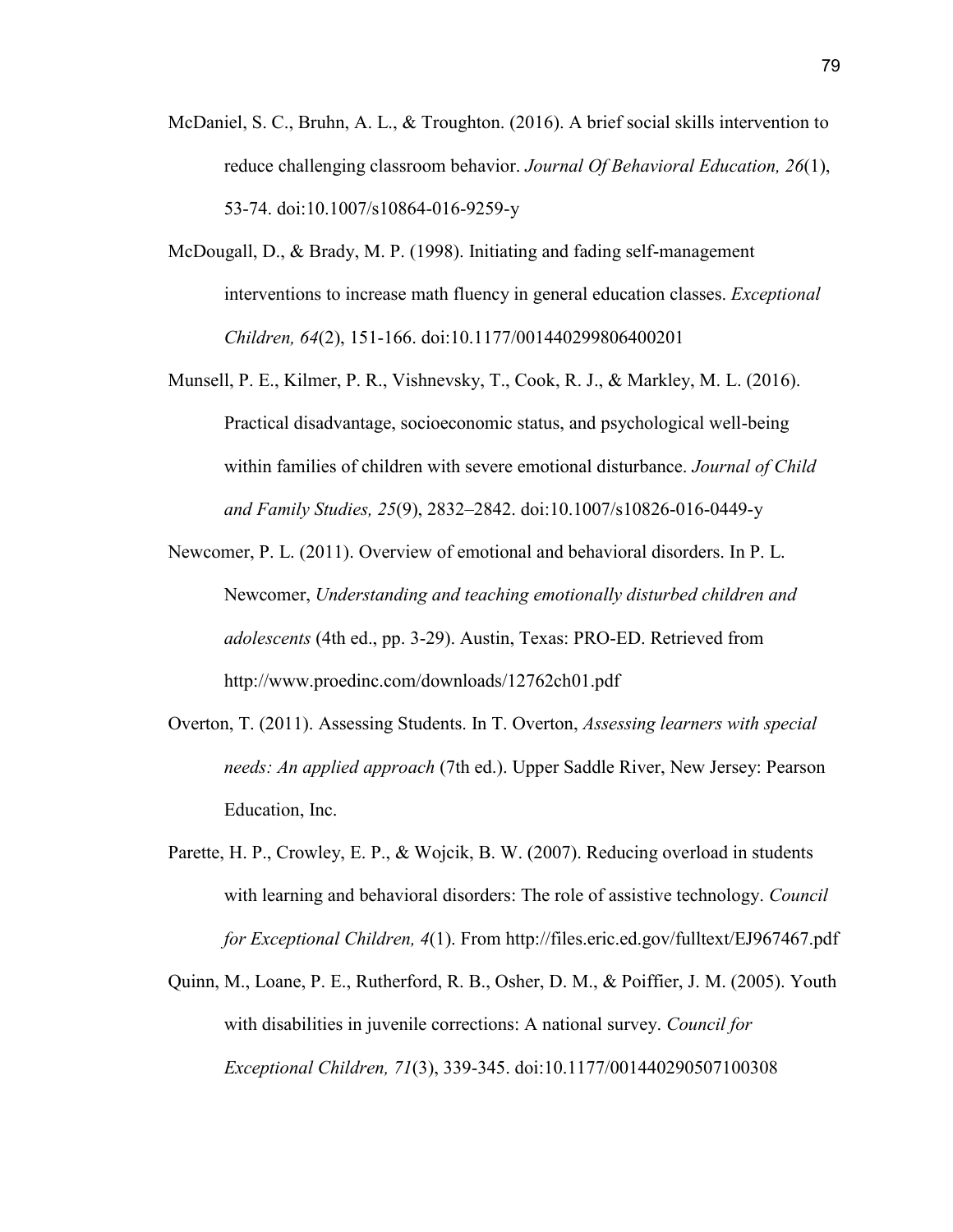- Revisor of Statues. (2007). *Minnesota administrative rules*. Retrieved from The Revisor of Statutes: https://www.revisor.mn.gov/rules/?id=3525.1329
- Rojewski, J. W., Lee, I. H., & Gregg, N. (2013). Intermediate work outcomes for adolescents with high-incidence disabilities. *Career Development and Transition for Exceptional Individuals, 37*(2), 106–118. doi:10.1177/2165

Rudolph, K. D., & Lambert, S. F. (2007). Child and adolescent depression. In E. J. Mash, R. A. Barkley, E. J. Mash, & R. A. Barkley (Eds.), *Assessment of childhood disorders* (4th ed., pp. 213-252). New York City, New York: The Guilford Press. Retrieved from file.zums.ac.ir/ebook/061- Assessment%20of%20Childhood%20Disorders,%204th%20Edition-Eric%20J.%20Mash%20PhD%20Russell%20A.%20Barkley%20PhD%20ABPP

%20A.pdf

- Rueda, R. M., Posner, M. I., & Rothbart, M. K. (2005). The development of executive attention: Contributions to the emergence of self-regulation. *Developmental Neuropsychology, 28*(2), 573-594. doi:10.1207/s15326942dn2802\_2
- Shapiro, E. S., & Cole, C. L. (1994). *Behavior change in the classroom: Selfmanagement interventions.* New York, New York: The Guilford Press.
- Siperstein, G. N., Wiley, A. L., & Forness, S. R. (2011). School context and the academic and behavioral progress of students with emotional disturbance. *Behavioral Disorders, 36*(3), 172-184. From

http://ezproxy.bethel.edu/login?url=https://search.ebscohost.com/login.aspx?direc t=true&db=aph&AN=64114026&site=ehost-live&scope=site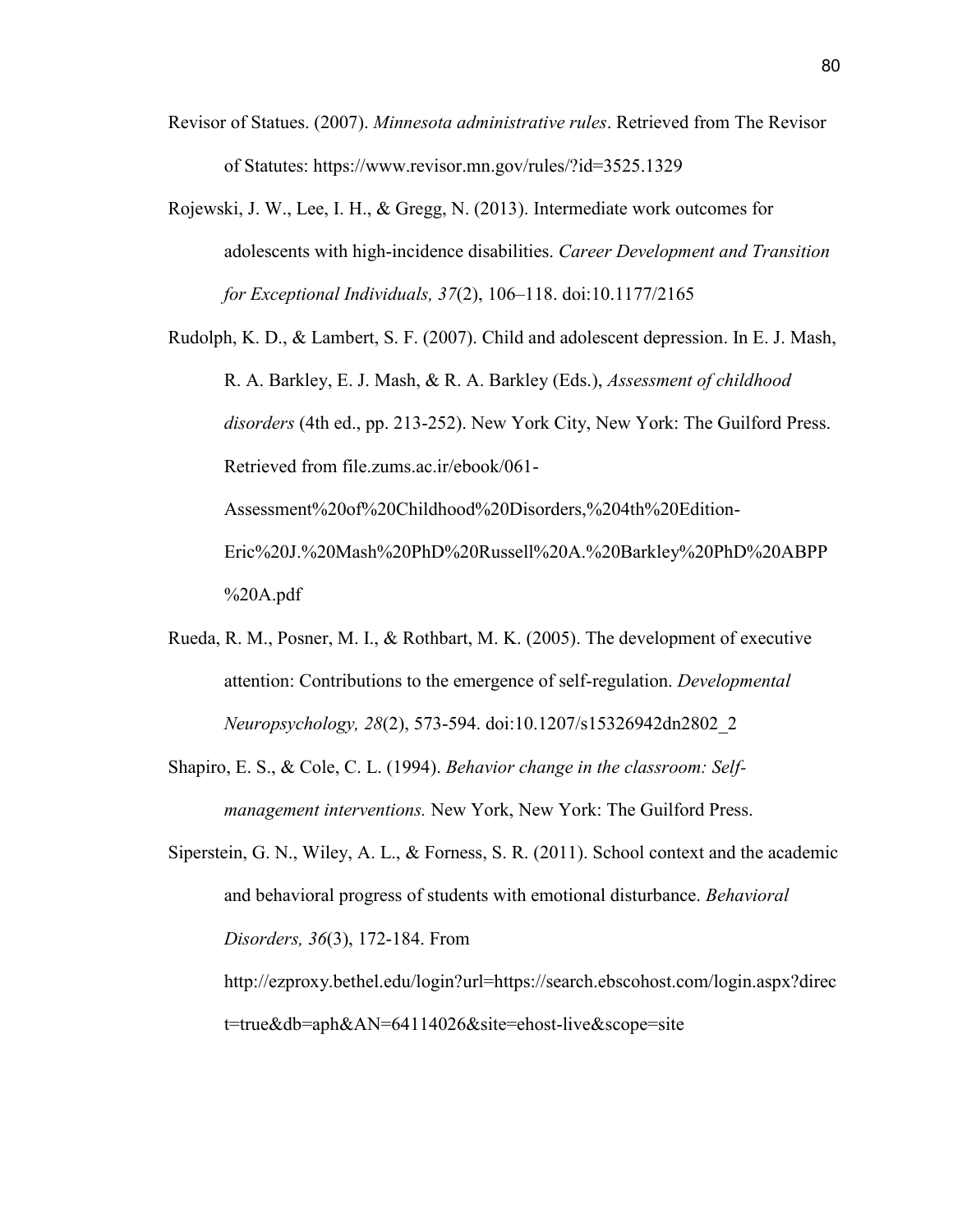- Smith, S. W., Cumming, M. M., Merrill, K. L., Pitts, D. L., & Daunic, A. P. (2015). Teaching self-regulation skills to students with behavior problems: Essential instructional components. *Beyond Behavior, 24*(3), 4-13. doi:10.1177/107429561502400302
- Spielman, R. M., Dumper, K., Jenkins, W., Lacombe, A., Lovett, M., & Perlmutter, M. (2014). Therapy and Treatment. In R. M. Spielman, K. Dumper, W. Jenkins, A. Lacombe, M. Lovett, & M. Perlmutter, *Psychology* (pp. 601-636). Houston, Texas: OpenStax. Retrieved from https://d3bxy9euw4e147.cloudfront.net/oscmsprodcms/media/documents/Psychology-OP\_cNrqlqM.pdf
- Stein, Kathleen F.; Connors, Elizabeth H.; Chambers, Kerri L.; Thomas, Charmaine L.; Stephan, Sharon H. (2016). Youth, caregiver, and staff perspectives on an initiative to promote success of emerging adults with emotional and behavioral disabilities. *Journal of Behavioral Health Services & Research, 43*(4), 582-596. doi:10.1007/s11414-014-9426-7
- Tominey, S. L., & McClelland, M. M. (2011). Red light, purple light: Findings from a randomized trial using circle time games to improve behavioral self-regulation in preschool. *Early Education & Development, 22*(3), 489-519. doi:10.1080/10409289.2011.574258

Torreno, S. (2016). *The History of Inclusion: Educating Students with Disabilities*. (A. Grove, Editor) From Bright Hub Education: http://www.brighthubeducation.com/special-ed-inclusion-strategies/66803-brieflegal-history-of-inclusion-in-special-education/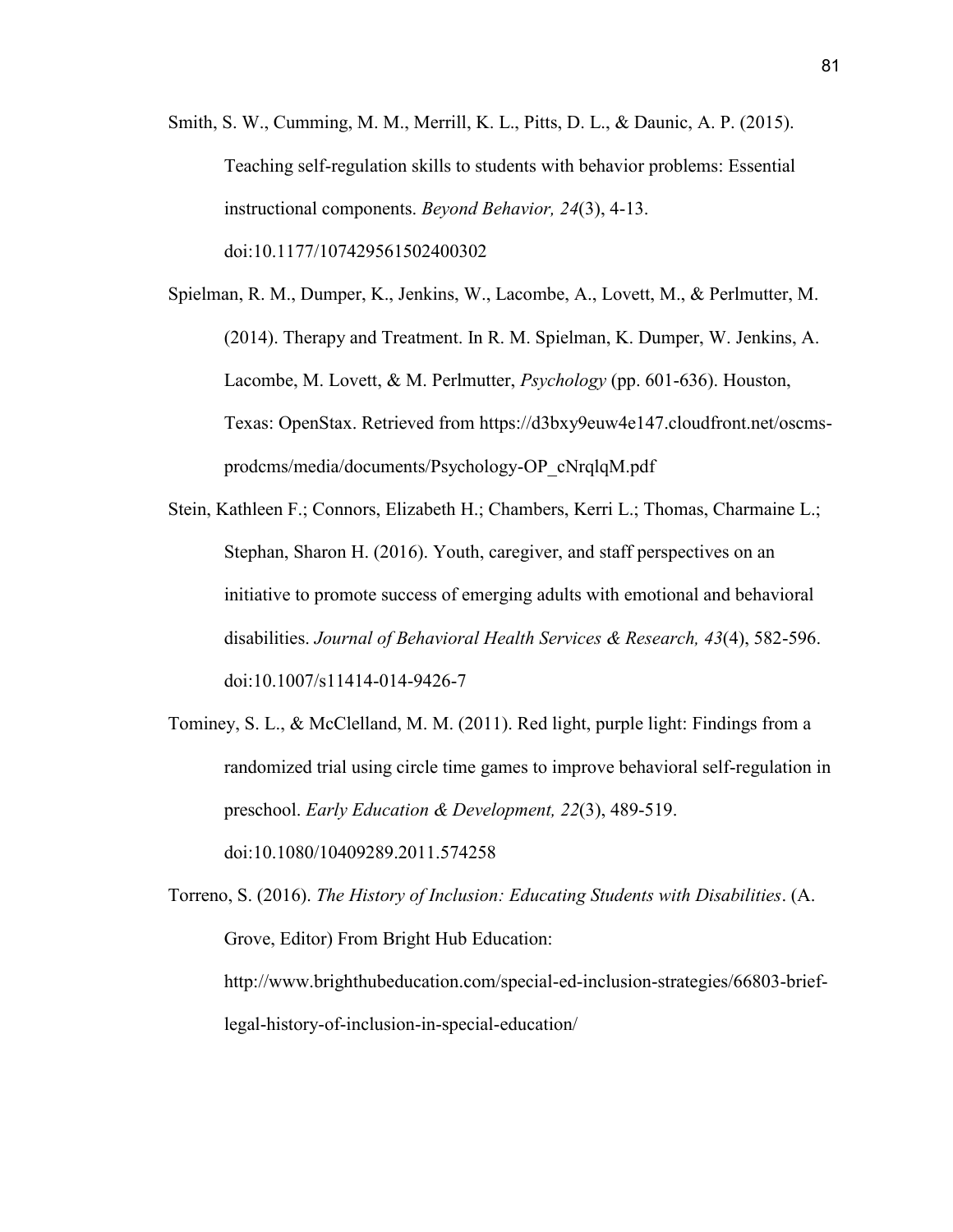- Turnbull, A., Turnbull, R., Wehmeyer, M. L., & Shogen, K. A. (2013). Understanding students with emotional or behavioral disorders. In A. Turnbull, R. Turnbull, M. L. Wehmeyer, & K. A. Shogen, *Exceptional lives: Special education in today's schools* (7th ed., pp. 150-171). Upper Saddle River, New Jersey: Pearson Education, Inc.
- Turnbull, A., Turnbull, R., Wehmeyer, M. L., & Shogren, K. A. (2013). Ensuring progress in the general education curriculum: Universal design for learning and inclusion. In A. Turnbull, R. Turnbull, M. L. Wehmeyer, & K. A. Shogren, *Exceptional lives: Special education in today's schools* (7th ed., pp. 28-51). Upper Saddle River, Ohio: Pearson Education.
- Turnbull, A., Turnbull, R., Wehmeyer, M. L., & Shogren, K. A. (2013). Overview of today's special education. In A. Turnbull, R. Turnbull, M. L. Wehmeyer, & K. A. Shogren, *Exceptional lives: Special education in today's schools* (7th ed., pp. 2- 27). Upper Saddle River, Ohio: Pearson Education, Inc.
- Turnbull, H. R., Shogren, K. A., & Turnbull, A. P. (2011). Evolution of the parent movement: Past, present, and future. In J. M. Kauffman, D. P. Hallahan, P. C. Pullen, J. M. Kauffman, D. P. Hallahan, & P. C. Pullen (Eds.), *Handbook of special education* (pp. 639-653). New York, New York: Routledge. doi:10.4324/9780203837306.ch48
- Turnbull, H. R., Stowe, M., & Huerta, N. (2007). Federal disability policy. In H. R. Turnbull, M. Stowe, & N. Huerta, *Free appropriate public education: The law and children with disabilities* (7th, revised printing ed., pp. 15-32). Denver, Colorado: Love Publishing Company.